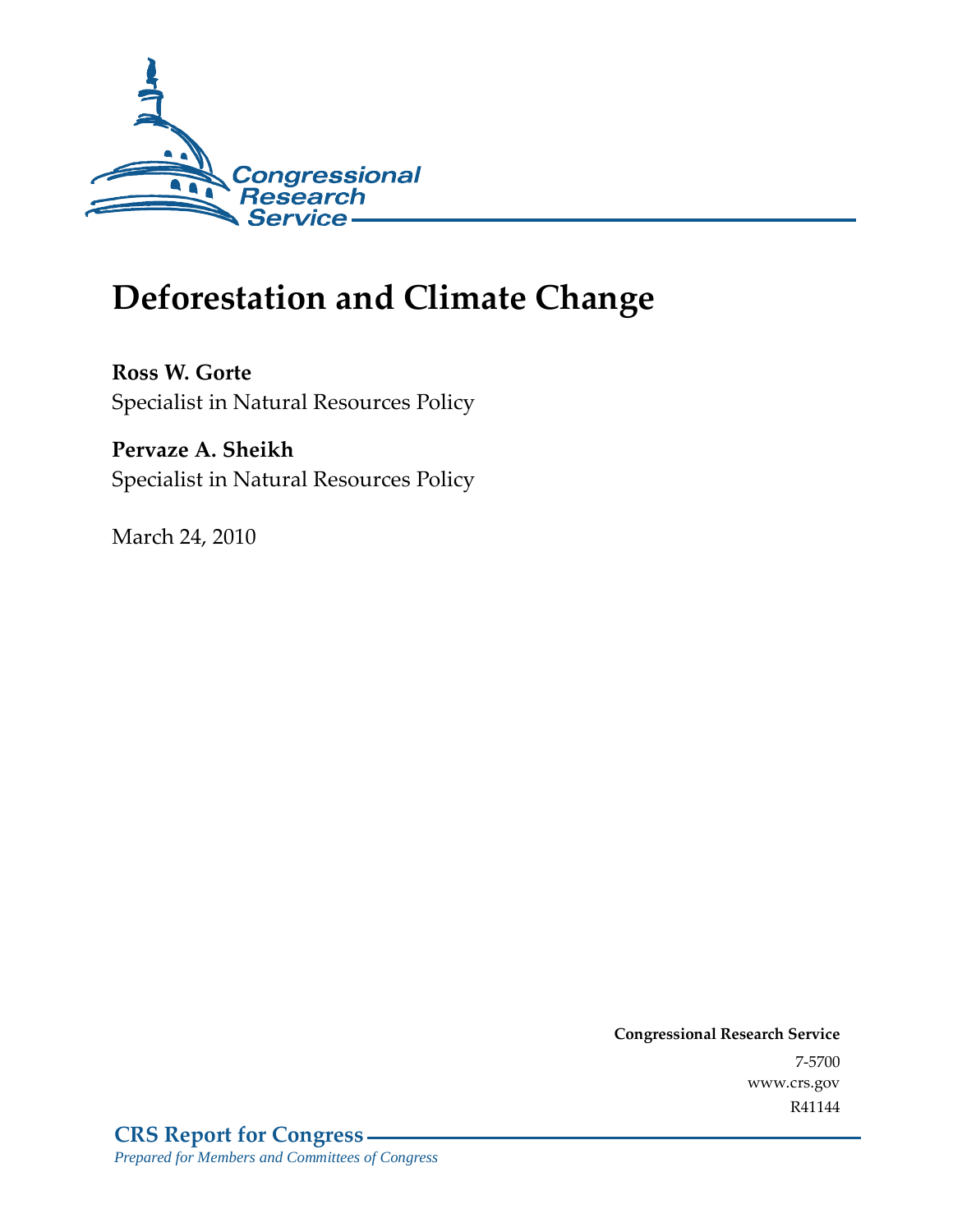# **Summary**

Efforts to mitigate climate change have focused on reducing carbon dioxide  $(CO<sub>2</sub>)$  emissions into the atmosphere. Some of these efforts center on reducing  $CO<sub>2</sub>$  emissions from deforestation, since deforestation releases about 17% of all annual anthropogenic greenhouse gas (GHG) emissions and is seen as a relatively low-cost target for emissions reduction. Policies aimed at reducing deforestation are central points of a strategy to decrease carbon emissions, reflected in pending legislation in Congress (e.g., H.R. 2454 and S. 1733) as well as in international discussions, such as the December 2009 negotiations in Copenhagen.

Forests exist at many latitudes. Many are concerned about the possible impacts of losing boreal and temperate forests, but existing data show little, if any, net deforestation, and their loss has relatively modest carbon consequences. In contrast, tropical deforestation is substantial and continuing, and releases large amounts of  $CO<sub>2</sub>$ , because of the carbon stored in the vegetation and released when tropical forests are cut down.

There are many causes of tropical deforestation—commercial logging, large-scale agriculture (e.g., cattle ranching, soybean production, oil palm plantations), small-scale permanent or shifting (slash-and-burn) agriculture, fuelwood removal, and more. Often, these causes combine to exacerbate deforestation; for example, commercial logging often includes road construction, which in turn opens the forest for subsistence farmers. At times, tropical deforestation results from weak land tenure and/or weak or corrupt governance to protect the forests.

Congress and international bodies are discussing various policies to reduce carbon emissions from deforestation and forest degradation (REDD). Reducing deforestation in the tropics is likely to have additional benefits as well, such as preserving biological diversity and sustaining livelihoods for the rural poor and for indigenous communities and cultures. Proposals may be adapted to address local and regional causes of deforestation. Various forestry practices can reduce the impacts of deforestation, and several market approaches are evolving to compensate landowners for preserving their forests.

Many challenges remain for implementing REDD programs, particularly internationally, including monitoring REDD projects and improving developing-country capacity to ensure compliance. Existing evidence on forests and deforestation suggest the difficulties might be significant. Measuring forests is complicated, with multiple definitions, inaccessible sites, and expensive, complicated, and imperfect measurement technologies.

This report provides basic information on forests and climate change. The first section discusses the linkages between forests and climate. The next three describe the characteristics of the three major forest biomes, with an overview of deforestation causes and impacts. This is followed by an overview of approaches to reducing deforestation. The final section examines issues related to forest and deforestation data.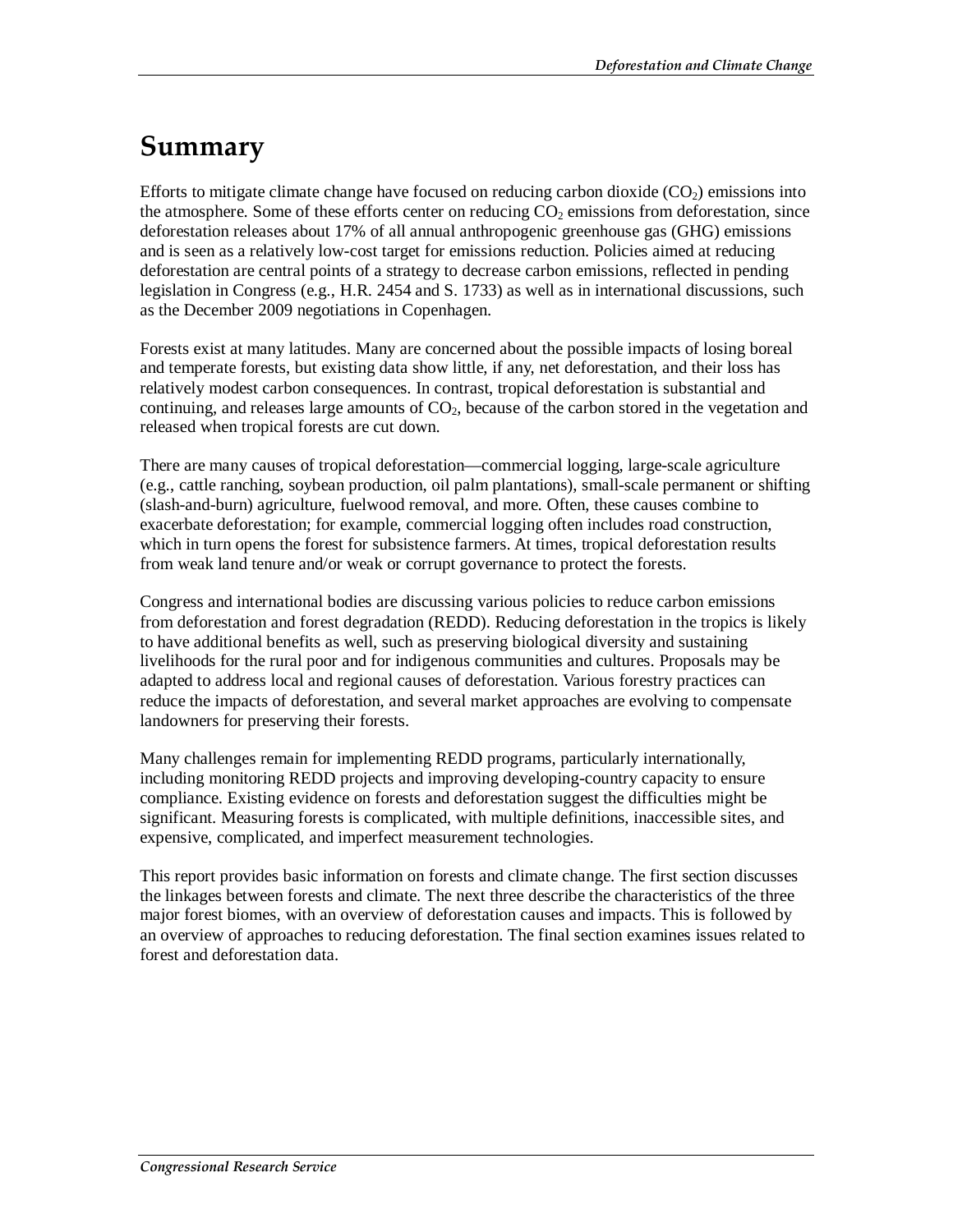# Contents

## Figures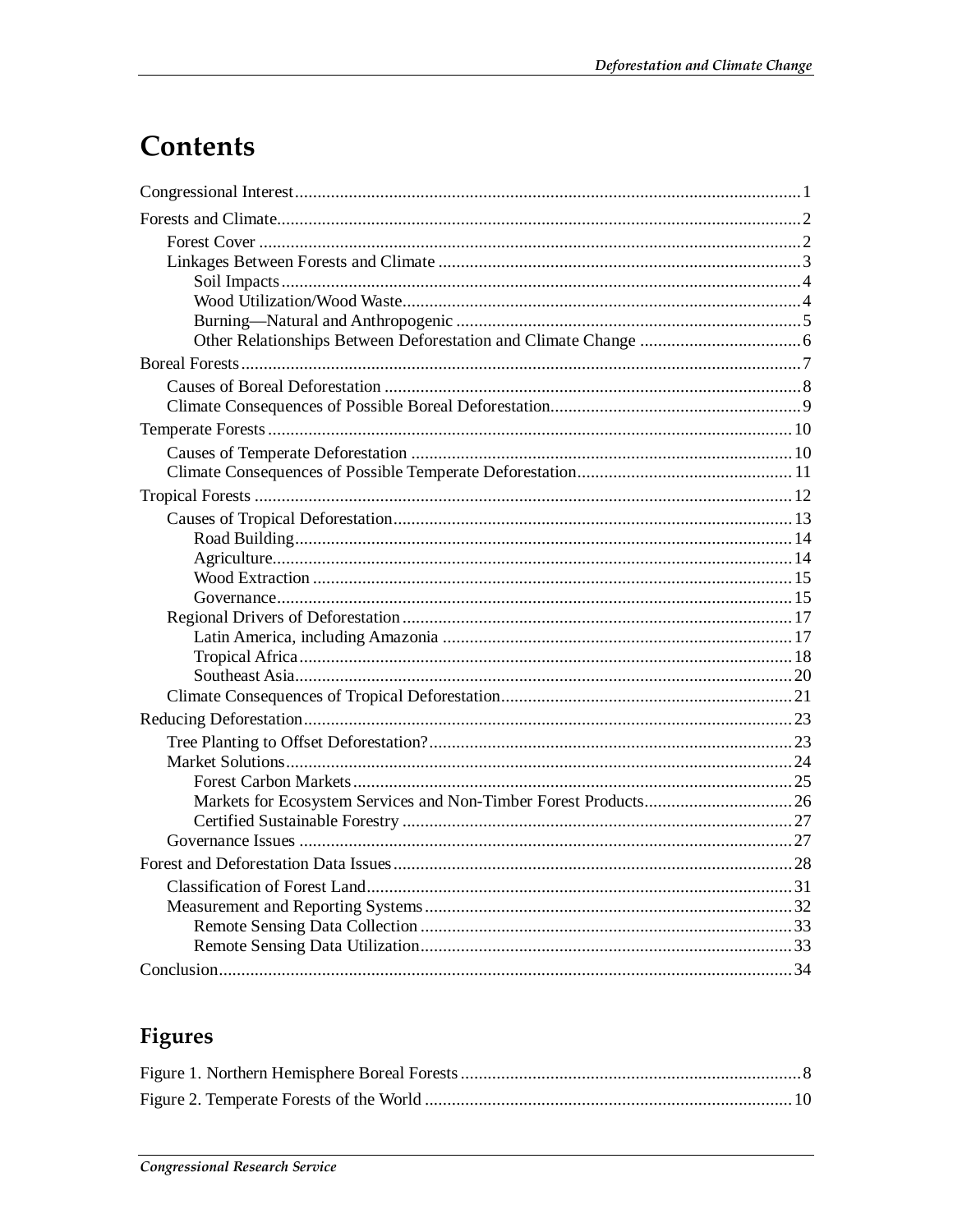## **Tables**

## **Appendixes**

### **Contacts**

|--|--|--|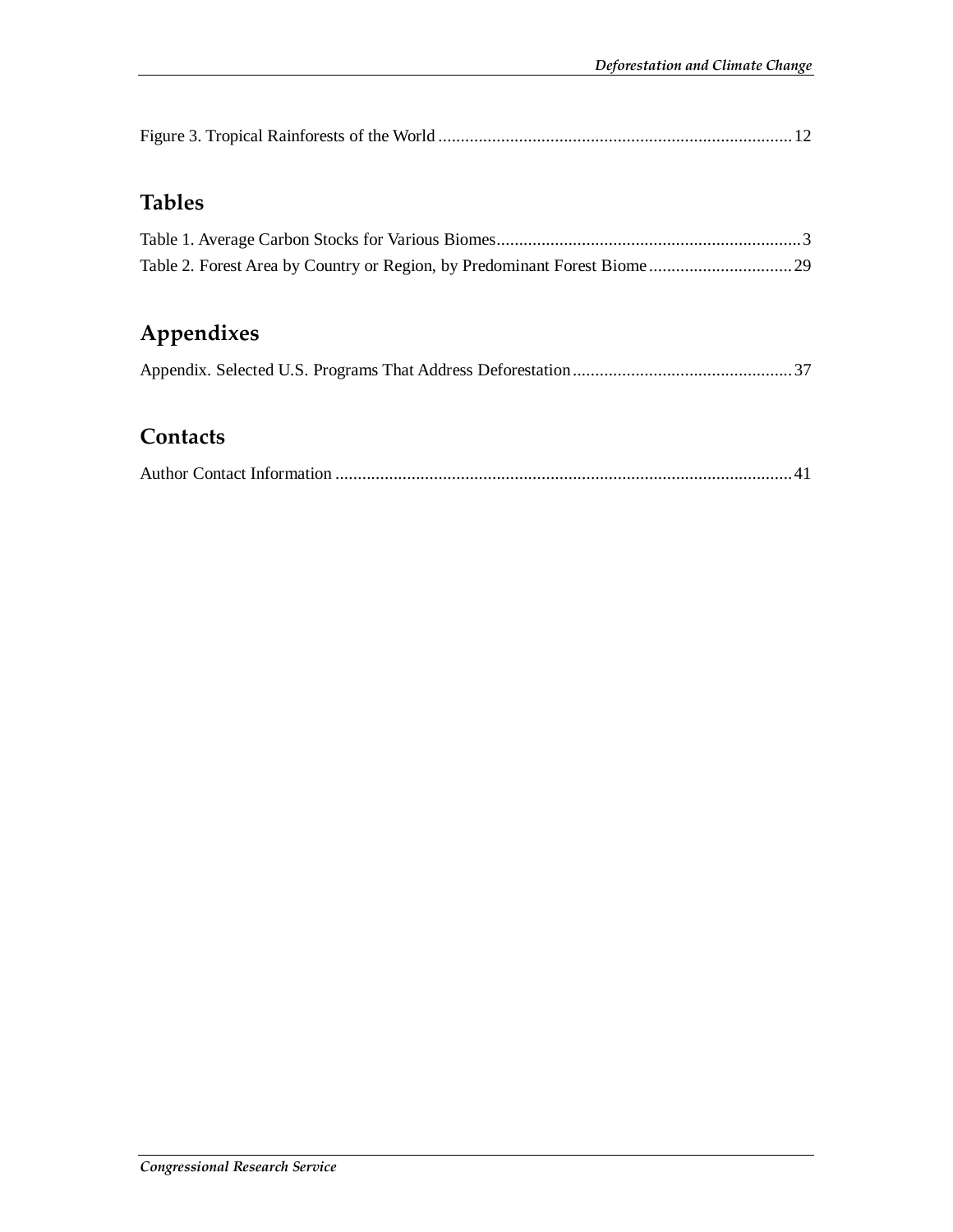lobal climate change is a widespread and growing concern that has led to extensive congressional and international discussions and negotiations. Climate change mitigation strategies have focused on reducing emissions of greenhouse gases (GHGs), especially Iobal climate change is a widespread and growing concern that has led to extensive<br>congressional and international discussions and negotiations. Climate change mitig<br>strategies have focused on reducing emissions of greenho deforestation to lower  $CO<sub>2</sub>$  emissions is seen as one of the least costly methods of mitigating climate change. $1$ 

Forests are carbon sinks in their natural state (i.e., they store more carbon than they release). Trees absorb  $CO<sub>2</sub>$  and convert carbon into leaves, stems, and roots, while releasing oxygen. Forests account for more than a quarter of the land area of the earth, and store more than threequarters of the carbon in terrestrial plants and nearly 40% of soil carbon. When forests are cleared, some of their carbon is released to the atmosphere—slowly through decay or quickly through burning. One estimate shows that land use change, primarily deforestation, releases about 5.9 GtCO<sub>2</sub> (gigatons or billion metric tons of  $CO<sub>2</sub>$ ) annually, about 17% of all annual anthropogenic GHG emissions.<sup>2</sup> This contribution to GHG emissions makes efforts to reduce deforestation significant in international strategies to mitigate climate change.

There has also been some discussion of the relationship between forests and methane  $(CH_4)$ , a less prominent but far more potent GHG than  $CO<sub>2</sub>$ . However, the evidence of the relationship is still limited. It generally shows forests to be net  $CH_4$  sinks, except in water-saturated soils (i.e., forested wetlands), and it is unclear whether activities that modify forest cover (e.g., deforestation) affect CH<sub>4</sub> absorption and release.<sup>3</sup> Thus, this report addresses only the relationship between forests and carbon as it affects climate change.

The loss of tropical forests is of particular concern. The existing data show little, if any, net deforestation in boreal and temperate forests, and thus the carbon consequences of deforestation in these ecosystems might not be significant. In contrast, the loss of tropical forests is substantial and continuing. Tropical deforestation has significant climate impacts because of the large amount of  $CO<sub>2</sub>$  sequestered in the vegetation—nearly half of all the carbon in terrestrial plants. Thus, the lowest cost and largest carbon benefit of reducing deforestation is with tropical forests. In the United States, tropical forests are largely limited to Hawaii and Puerto Rico.

## **Congressional Interest**

Congress has addressed international deforestation through laws that authorize funding to conserve forests and in proposed climate change legislation that would provide resources to reduce deforestation in developing countries. The Tropical Forest Conservation Act of 1998 (22 U.S.C. §2431 et seq.), for example, authorizes the United States to conduct debt-for-nature swaps

<sup>1</sup> See G. Kindermann et al., "Global Costs Estimates of Reducing Carbon Emissions Through Avoided Deforestation," *Proceedings of the National Academy of Sciences*, vol. 105, no. 30 (2008), pp. 10302-10307.

<sup>&</sup>lt;sup>2</sup> Intergovernmental Panel on Climate Change, "Summary for Policymakers," Climate Change 2007: The Physical Science Basis—Contribution of Working Group I to the Fourth Assessment Report of the Intergovernmental Panel on Climate Change, p. 3, http://www.ipcc-wg1.unibe.ch/publications/wg1-ar4/wg1-ar4.html. The exact amount of  $CO<sub>2</sub>$ emissions from deforestation has a large degree of uncertainty, with estimates ranging from 1.8 to 9.9 GtCO $_2$ /year for the 1990s. It should be recognized that some sources report gigatons of carbon (C), rather than of CO<sub>2</sub>; the conversion is 3.67 tons of  $CO<sub>2</sub>$  per ton of carbon.

<sup>&</sup>lt;sup>3</sup> See, for example, J. P. Megonigal and A. B. Guenther, "Methane Emissions from Upland Forest Soils and Vegetation," *Tree Physiology*, vol. 28, no. 4 (2008), pp. 491-498.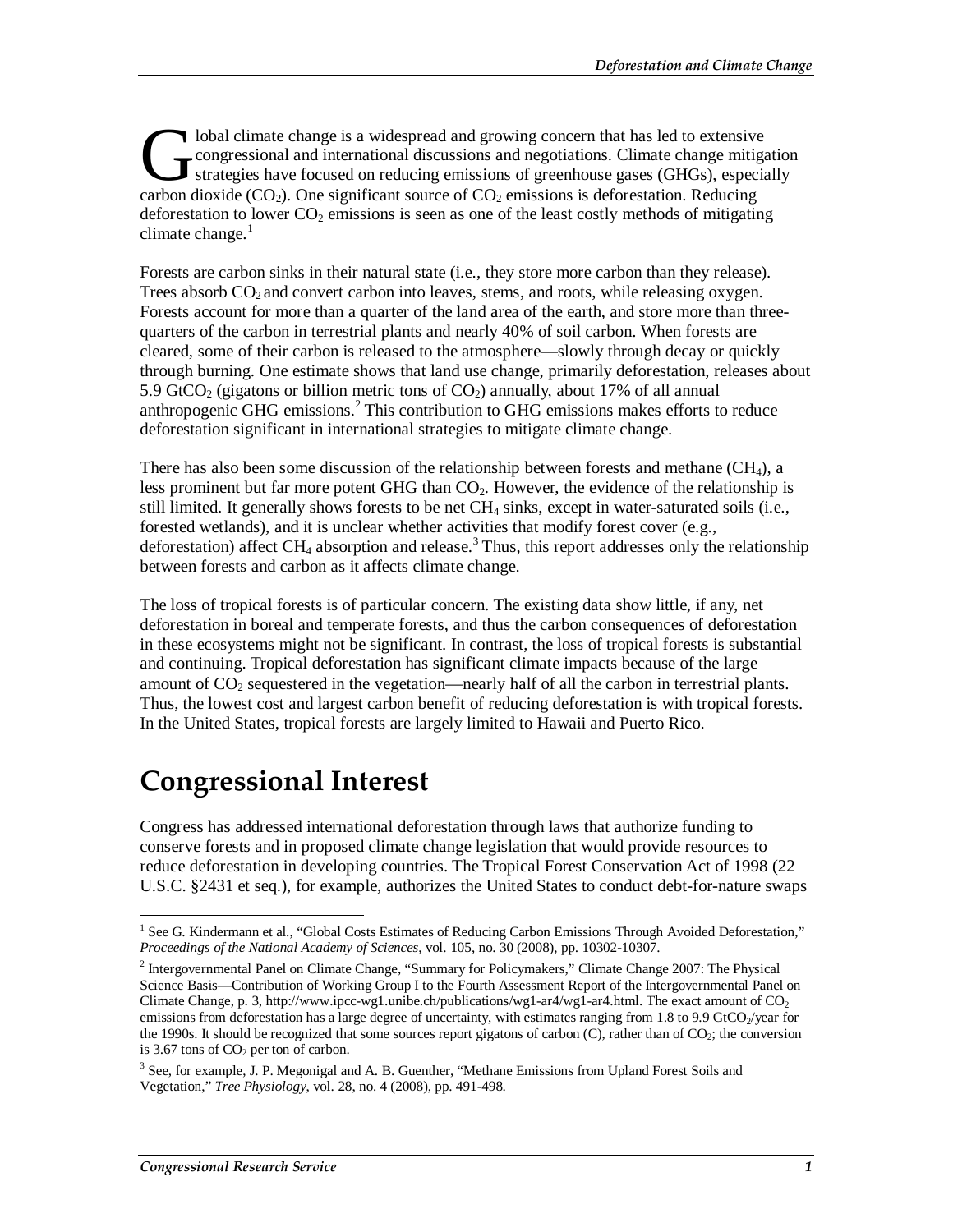with developing countries to conserve their tropical forests. Under pending climate change legislation (e.g., H.R. 2454, the American Clean Energy Act of 2009, and S. 1733, the Clean Energy Jobs and American Power Act), Congress is considering providing resources for developing countries to establish programs and implement projects to reduce deforestation and forest degradation, and creating policy mechanisms to establish standards and markets for international offsets to reduce  $GHGs<sup>4</sup>$ 

Three deforestation issues are likely to be of particular importance to Congress. The first two are geographic variation in the causes and the consequences of deforestation. These then suggest approaches for efforts to reduce deforestation. The third issue is the poor quality of information about forests generally, which might point to needed research and infrastructure as well as suggesting caution in relying on existing data for decision-making.

Congressional interest in reducing deforestation to lower  $CO<sub>2</sub>$  emissions parallels several international initiatives that aim to accomplish the same objective. International proposals focus on reducing emissions from deforestation and forest degradation (REDD) in developing countries. These proposals were discussed and debated in climate meetings associated with the United Nations Framework Convention on Climate Change (UNFCCC) in Copenhagen in December 2009.

## **Forests and Climate**

### **Forest Cover**

Forests cover more than a quarter of the land area in the world but are not uniformly distributed. They account for less than 5% of the land in many countries—such as Greenland, Egypt, Pakistan, and Haiti—but cover more than 90% of the land in a few places such as Suriname and French Guiana.<sup>5</sup> Some countries have naturally low forest cover (Greenland and Egypt), whereas others have diminished forest cover because of deforestation, possibly centuries ago (e.g., United Kingdom and Algeria).

Forests store enormous quantities of carbon, and contain more biomass per hectare in vegetation than other biomes. Carbon sequestration and release vary by forest type, although generalizations can be made about the three major forest biomes—boreal, temperate, and tropical forests.<sup>6</sup> **Table 1** shows global average carbon levels in the vegetation and soils for major terrestrial biomes, including the forest biomes. The quantities shown in **Table 1** should be recognized as global averages, with substantial variation of carbon stocks within each biome; for example, wetlands can be dominated by trees (a swamp) or by grasses (a marsh), while tropical forests can be very wet (rainforests) or quite dry (trees in a savannah). There are also continuous gradations across

<sup>&</sup>lt;u>.</u> 4 See CRS Report R40990, *International Forestry Issues in Climate Change Bills: Comparison of Provisions of S. 1733 and H.R. 2454*, by Pervaze A. Sheikh and Ross W. Gorte.

<sup>5</sup> Food and Agriculture Organization of the United Nations (FAO), *Global Forest Resources Assessment 2005*, FAO Forestry Paper 147, Rome, Italy, 2006. Hereafter cited as FAO 2005 FRA. The report and tables on forest area are at http://www.fao.org/forestry/fra2005/en/.

<sup>&</sup>lt;sup>6</sup> A *biome* is defined as a "regional land-based ecosystem type ... characterized by consistent plant forms and ... found over a large climatic area." Henry W. Art, ed., *The Dictionary of Ecology and Environmental Science* (New York, NY: Henry Holt & Co., 1993), p. 65.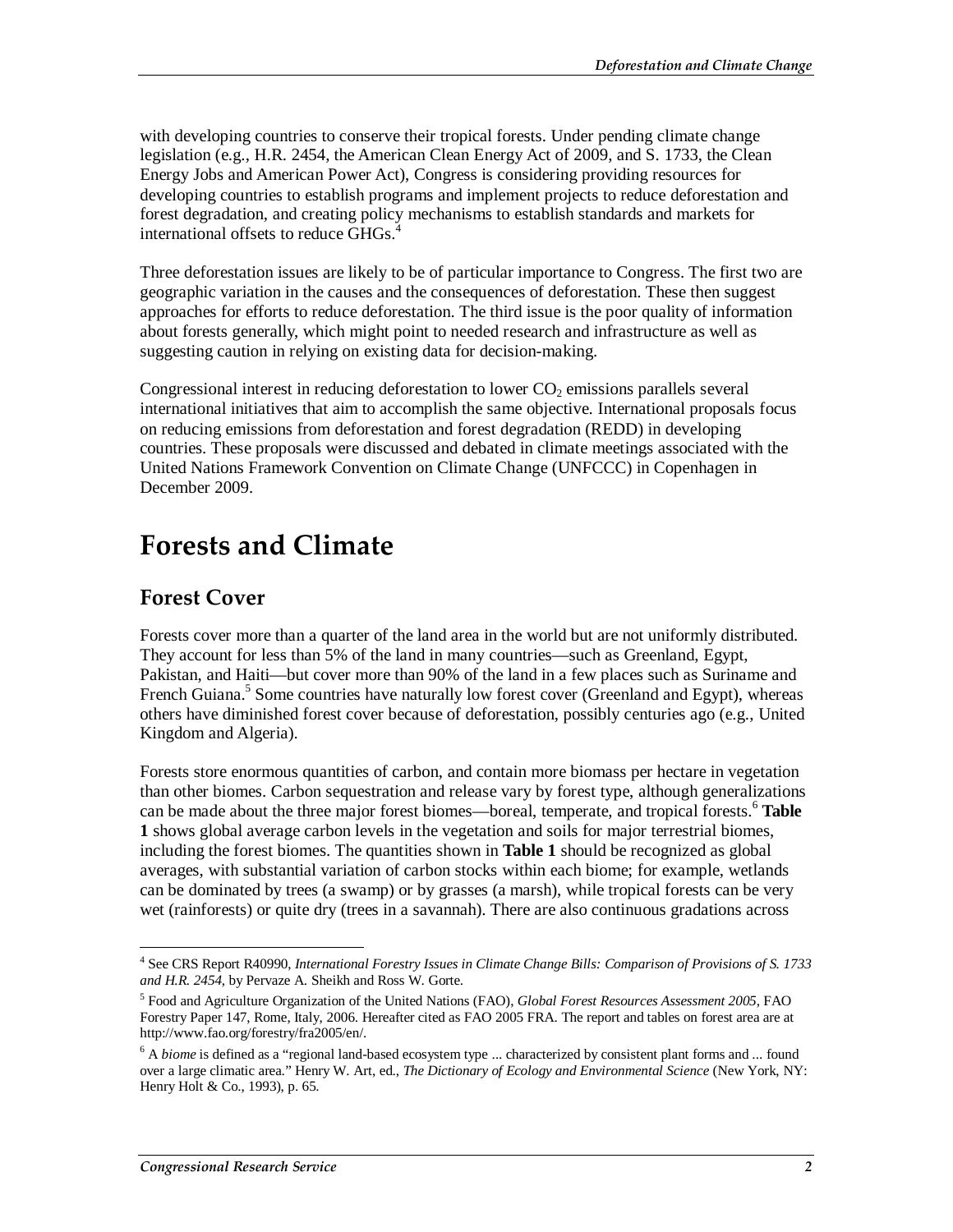biomes (e.g., warm, humid temperate forests—subtropical forests—have traits in common with both temperate forests and tropical forests).

| <b>Biome</b>                          | Area  | <b>Plant Carbon</b> | <b>Soil Carbon</b> | <b>Total Carbon</b> |  |
|---------------------------------------|-------|---------------------|--------------------|---------------------|--|
| <b>Tropical forests</b>               | 1.76  | 442                 | 450                | 892                 |  |
| Temperate forests                     | 1.04  | 208                 | 352                | 561                 |  |
| <b>Boreal forests</b>                 | 1.37  | 236                 | 1,260              | 1,496               |  |
| Tundra                                | 0.95  | 23                  | 467                | 490                 |  |
| Croplands                             | 1.60  | 7                   | 293                | 300                 |  |
| Tropical savannas                     | 2.25  | 108                 | 430                | 538                 |  |
| Temperate grasslands                  | 1.25  | 26                  | 865                | 892                 |  |
| Deserts/semi-desert lands             | 4.55  | 6                   | 154                | 160                 |  |
| Wetlands                              | 0.35  | 157                 | 2,357              | 2,514               |  |
| Weighted average across<br>total area | 15.12 | 113                 | 488                | 601                 |  |

#### **Table 1. Average Carbon Stocks for Various Biomes**

(area in billion hectares; carbon in metric tons of  $CO<sub>2</sub>$  per hectare)

**Source:** Adapted from Intergovernmental Panel on Climate Change, "Table 1: Global Carbon Stocks in Vegetation and Carbon Pools Down to a Depth of 1 m [meter]," *IPCC Special Report on Land Use, Land-Use Change and Forestry: Summary for Policymakers* (2000), http://www.ipcc.ch/ipccreports/sres/land\_use/003.htm.

**Notes:** Area column sum may not match reported total because of rounding error. Includes only CO<sub>2</sub>, and not other GHGs, such as CH4 and N2O.

### **Linkages Between Forests and Climate**

Deforestation is the loss of tree cover, usually as a result of forests being cleared for other land uses such as farming or ranching. Some limit the definition of deforestation to the permanent conversion of forests to another habitat. Others add to this definition by including the conversion of natural forests to artificial forests such as plantations.7

Deforestation activities affect carbon fluxes in the soil, vegetation, and atmosphere.<sup>8</sup> The effects of these activities can vary, depending on the type of activity. For example, logging can lead to carbon storage if trees are converted to wood products (e.g., lumber) and deforested areas are restored.<sup>9</sup> (The issues surrounding tree planting to offset deforestation are discussed below.)

-

 $<sup>7</sup>$  Forest *degradation* is where some, but not all, of the tree cover is removed or destroyed. This results from activities</sup> such as logging or fuelwood extraction that remove specific trees, usually because of their commercial wood value. The remaining forest generally has reduced canopy cover, and remaining trees often suffer collateral damage, either from the removal process or from roads. Degraded forests also often have lower species diversity and reduced regeneration of seedlings and saplings. Many of the effects of forest degradation are similar to the effects of deforestation, and efforts to reduce deforestation often include efforts to reduce forest degradation—the goal is known as "reduced emissions from deforestation and degradation," or REDD. However, this report focuses exclusively on deforestation.

<sup>8</sup> For information on carbon fluxes—carbon releases and sequestration—see CRS Report RL34059, *The Carbon Cycle: Implications for Climate Change and Congress*, by Peter Folger.

<sup>&</sup>lt;sup>9</sup>The proportion of carbon stored in products varies widely, depending on the species, size, and form of the trees cut, the nature of the harvesting, and the products made. For more information on forest carbon accumulation and release, (continued...)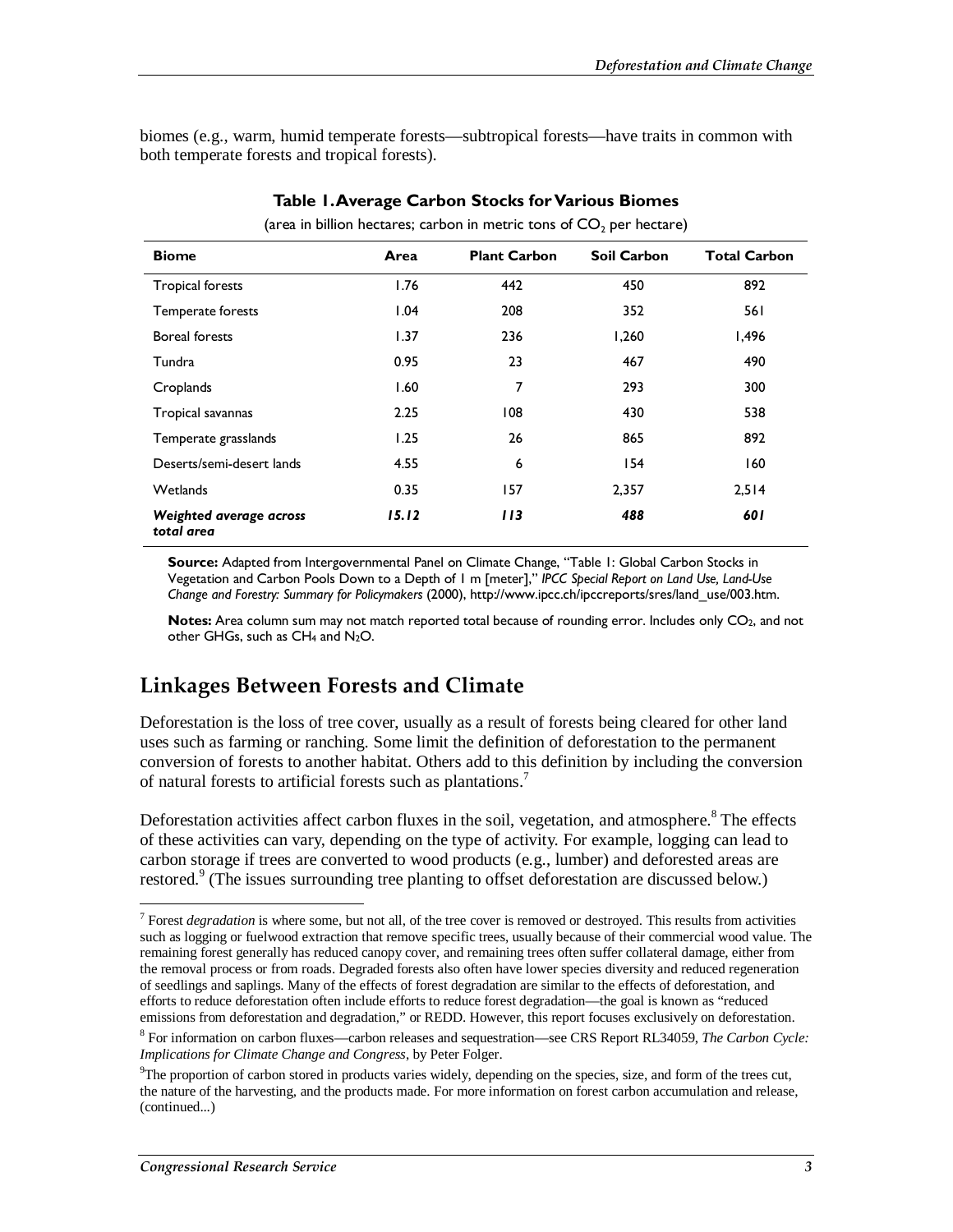However, logging can also lead to carbon emissions if the surrounding trees and vegetation are damaged, and if not all woody biomass is processed into products. Other activities that alter the carbon cycle in forests and affect climate are discussed below.

#### **Soil Impacts**

The impact of deforestation on soils, and the release of soil carbon, depends on the magnitude of soil disturbance and the type of soil. Soil carbon content is related to the lifecycle of the vegetation it supports. When vegetation dies, it decomposes and releases carbon. Some carbon is deposited in the soil; some is dissolved and leaches into surface waters or groundwater; and some is released directly to the atmosphere as  $CO<sub>2</sub>$ . Deforestation exposes soils to sunlight, which increases soil temperature and the rate of soil carbon oxidation. This process increases the rate of CO2 release to the atmosphere. Soil carbon can also be released at high rates if soils are disturbed, for example, by logging operations or tillage.

Peat soils are particularly important for climate because of their very high carbon content (as well as CH4 content and release). Peat soils generally occur in forests where natural decomposition rates are low, such as in periodically flooded forests or forests with a short growing (and thus decomposition) season. Peat soils may partly account for the high soil carbon levels of boreal forests, but some occur in temperate and tropical forests. Peat soils are considered major carbon sinks, and could potentially be large sources of carbon emissions, if disturbed.

### **Wood Utilization/Wood Waste**

Deforestation can lead to carbon emissions from decomposing vegetation left on the forest floor. However, wood converted into products—such as lumber and plywood—could store carbon for many years, ranging from an average of 10 years for shipping pallets to 100 years or more for lumber.<sup>10</sup> Paper products store carbon for a brief duration, often less than a year. The proportion of a tree converted to products varies widely, and depends on the size (diameter) and form (taper and branching) of the tree as well as the particular species. The purpose of the tree cutting also affects utilization and waste. Harvesting pulpwood for paper production, for example, can include much more of the woody biomass than harvesting veneer bolts for plywood or sawlogs for lumber. Cutting to clear a site for agriculture yields much more waste, as the woody biomass is generally burned to prepare the site for crop or pasture production.

In addition, the harvest method can affect wood utilization and waste. Selective logging, where certain trees or species are harvested, can lead to large quantities of wood waste because more roads are needed and because the harvest and extraction procedures often damage the remaining trees. Clear-cutting can reduce wood waste, when the majority of the trees can be removed for wood products, but can increase biomass waste if done to clear land for agriculture. One technique—reduced impact logging (RIL)—has been developed to reduce timber harvest damage

1

<sup>(...</sup>continued)

see CRS Report RL31432, *Carbon Sequestration in Forests*, by Ross W. Gorte.

<sup>10</sup> K. E. Skog and G. A. Nicholson, "Carbon Sequestration in Wood and Paper Products," *The Impact of Climate Change on America's Forests: A Technical Document Supporting the 2001 USDA Forest Service RPA Assessment*, USDA Forest Service, Rocky Mountain Research Station, Gen. Tech. Rept. RMRS-GTR-59, Ft. Collins, CO, 2000, pp. 79-88.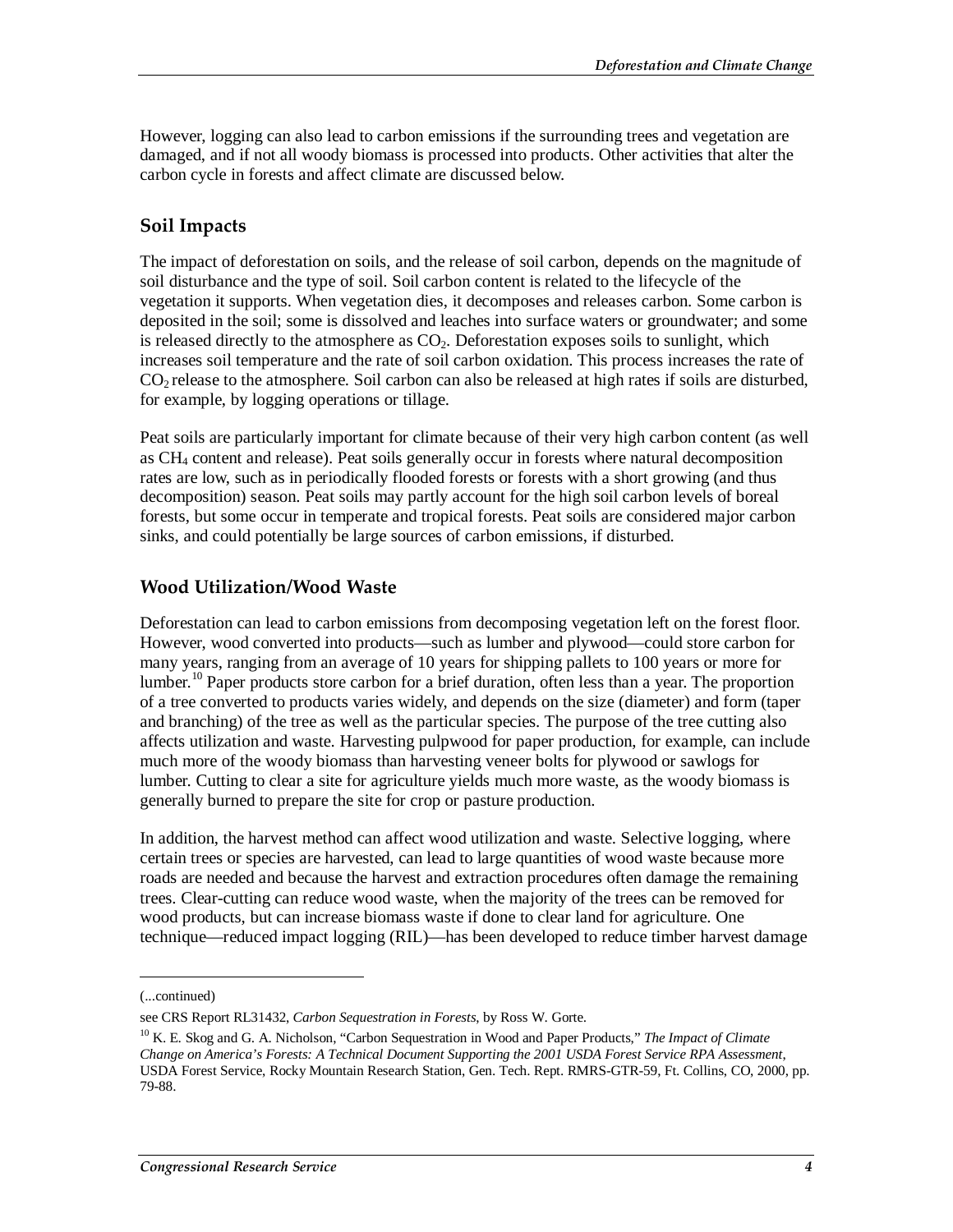to soils and residual trees. <sup>11</sup> Descriptions of RIL are typically either lacking in details or highly site-specific with limited general applicability, because the practices that will reduce logging damages depend on a variety of site conditions, such as soil type and water content, and tree species diversity. Nonetheless, one source reported that RIL reduces wood waste by more than  $60\%$  and soil disturbance in roads, landings, and skid trails by almost 50%.<sup>12</sup> However, a major barrier to increased use of RIL is illegal logging in the tropics.<sup>13</sup>

Biomass not removed for products remains on the site and decomposes. Some of the carbon is deposited in the soil and some is released into the atmosphere. If the remaining biomass is burned, as is common in clearing lands for agriculture and in preparing sites for reforestation, the carbon is quickly released to the atmosphere. For unburned on-site biomass, the rate of decomposition (and hence of carbon emissions) varies due to moisture (many fungi and bacteria grow better in moist environments), temperature (higher temperatures also improve fungi and bacteria growth), and type of wood (some species contain chemicals that inhibit decomposers), among other things.

### **Burning—Natural and Anthropogenic**

Forest fires—both natural and anthropogenic—can kill some or all of the trees in a forest. Forested ecosystems have evolved with a variety of natural fire regimes. Some ecosystems have rare natural fires; others are "fire-prone."<sup>14</sup> The nature and extent of natural fires are related to the evolutionary development of the natural fire regimes, to climatic conditions such as drought, and to the amount of woody fuels in some ecosystems.<sup>15</sup> Fire affects climate by releasing large quantities of  $CO<sub>2</sub>$  to the atmosphere in short periods, and thus extensive burning can affect the global climate.<sup>16</sup> Fires also produce large quantities of fine particulates and aerosols. These pollutants can be hazardous to human health, but they also absorb and reflect sunlight, which creates cooler temperatures in the forest.<sup>17</sup>

Anthropogenic burning is a greater concern for carbon emissions than natural fires. For example, fire is commonly used to clear land in the tropics. Studies report that anthropogenic ignitions are the predominant factor in starting wildfires in tropical forests.18 Man-made fires in areas not prone to natural fires can lead to a positive feedback loop, where increasing fire frequency can alter plant regrowth until forests do not regenerate and the areas are converted to brush fields. In contrast, natural fires are part of the carbon cycle, with carbon emissions balanced by plant

<sup>&</sup>lt;u>.</u> <sup>11</sup> See D. P. Dykstra, *Reduced Impact Logging: Concepts and Issues*, FAO Corporate Document Repository, http://www.fao.org/docrep/005/ac805e/ac805e04.htm.

<sup>&</sup>lt;sup>12</sup> Tropical Forest Foundation, "Reduced Impact Logging," at http://www.tropicalforestfoundation.org/get-verified/ reduced-impact-logging.

<sup>13</sup> See CRS Report RL33932, *Illegal Logging: Background and Issues*, by Pervaze A. Sheikh.

<sup>14</sup> M. A. Krawchuk et al., "Global Pyrogeography: The Current and Future Distribution of Wildfire," *PLoS One*, vol. 4, no. 4 (April 2009), pp. 1-12.

<sup>15</sup> For more information, see CRS Report R40811, *Wildfire Fuels and Fuel Reduction*, by Ross W. Gorte.

<sup>16</sup> T. M. Bonnicksen, *Greenhouse Gas Emissions from Four California Wildfires: Opportunities to Prevent and Reverse Environmental and Climate Impacts*, The Forest Foundation, FCEM Report No. 2, Auburn, CA, March 12, 2008, pp. 1-19.

<sup>&</sup>lt;sup>17</sup> V. Ramanathan et al., "Warming Trends in Asia Amplified by Brown Cloud Solar Absorption," *Nature*, vol. 448 (2007), pp. 575-578.

<sup>18</sup> M. A. Cochrane and C. P. Barber, "Climate Change, Human Land Use and Future Fires in the Amazon," *Global Change Biology*, vol. 15, no. 3 (November 2008), pp. 601-612.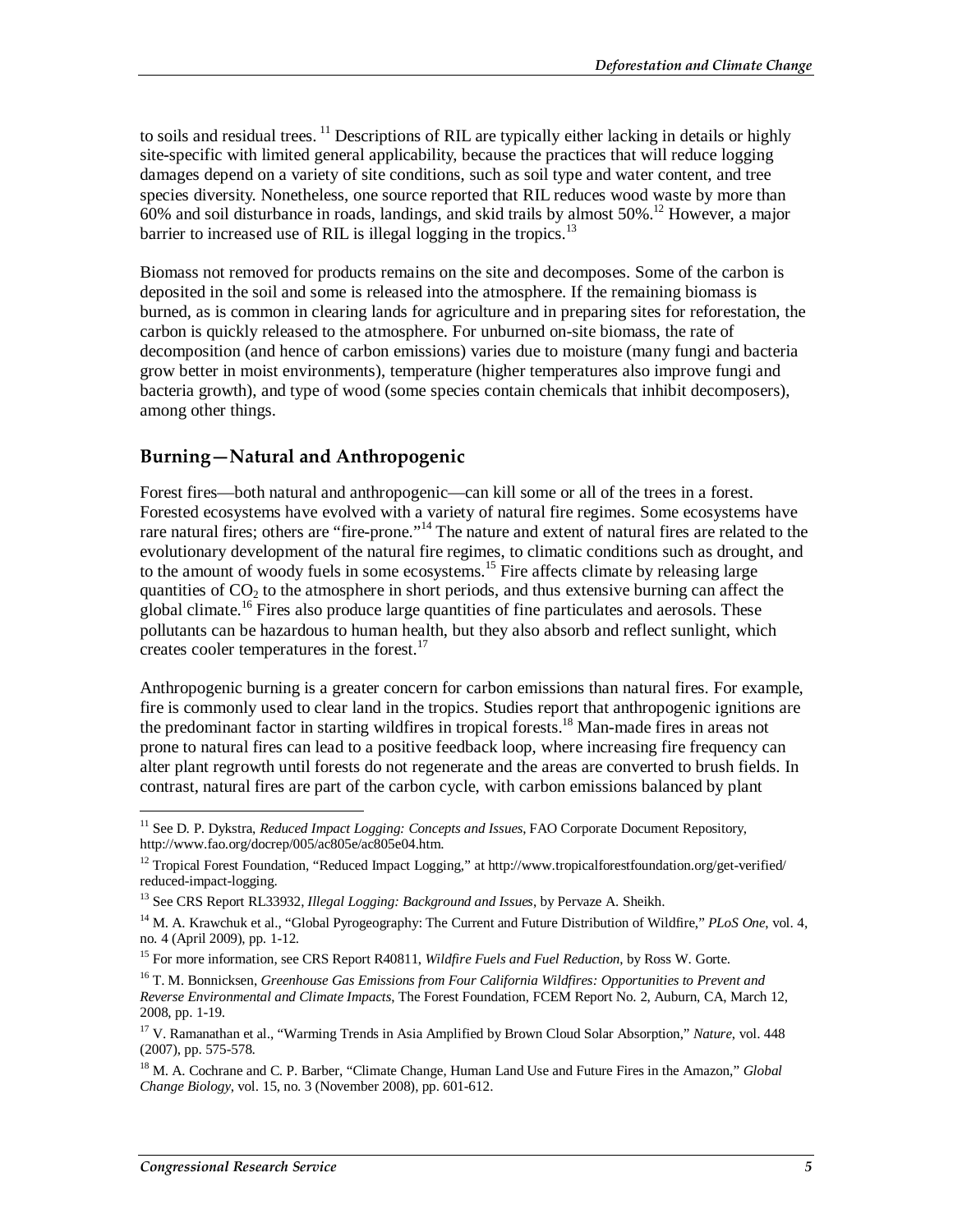regrowth over the long run.<sup>19</sup> According to some, this balance justifies not controlling natural fires to mitigate climate change.<sup>20</sup> Others contend that natural fires could exacerbate the ecological effects of anthropogenic fires on forest ecosystems, and argue that both should be regulated and controlled, depending on the location and fire history of the site.<sup>21</sup>

### **Other Relationships Between Deforestation and Climate Change**

Four other relationships between deforestation and climate change are discussed in the literature:

- **Disturbances Other Than Fire.** Forests are disturbed by insect infestations, disease, drought, invasive species, wind and ice storms, and landslides, among other things. Understanding of how these disturbances relate to climate change is generally incomplete.<sup>22</sup> An exception is the relationship between increased pine beetle infestations in the Rocky Mountains and warmer temperatures. Warmer temperatures allow pine beetles to increase their seasonal reproductive rate and expand their range among pine stands. $^{23}$  Some are concerned that climate change will exacerbate forest disturbances, leading to further climate change (i.e., creating a positive feedback loop). $^{24}$
- **Albedo Effect.** Albedo is a measure of the reflectivity of surfaces (e.g., vegetation, soils, and water)—darker surfaces absorb more sunlight (e.g., fir forests), while light-colored surfaces reflect more sunlight (ice or snow). Darker surfaces heat the surrounding atmosphere more than lighter surfaces, making albedo important for climate. Climate models have shown that the reduced surface heating from the very high albedo of snow-covered boreal forest openings more than offsets the warming from the  $CO<sub>2</sub>$  released in creating those openings.25 For temperate forests, where the openings are snow-covered for a briefer period, the albedo effect is relatively minor. For tropical forests, where there is no snow and where the vegetation is a broader mix of species, there is no significant difference in albedo between the forest canopy and forest openings.
- **Carbon Dioxide Fertilization of Forests.** Because  $CO<sub>2</sub>$  is critical to vegetative growth, some have hypothesized that elevated  $CO<sub>2</sub>$  levels will increase forest growth. Studies of temperate forests report that excess carbon in the atmosphere can increase photosynthesis and plant growth in trees for short periods, particularly for young stands.26 Long-term effects are unknown because

<sup>&</sup>lt;u>.</u> 19 D. M. J. S. Bowman et al., "Fire in the Earth System," *Science*, vol. 324 (April 24, 2009), pp. 481-484.

<sup>20</sup> The Wilderness Society, *Climate Change Facts: Fossil Fuels Are a Bigger Problem than Wildland Fires*, February 7, 2008, http://wilderness.org/files/Wildland-Fire-Fossil-Fuels.pdf.

<sup>&</sup>lt;sup>21</sup> M. D. Hurteau, G. W. Koch, and B. A. Hungate, "Carbon Protection and Fire Risk Reduction: Toward a Full Accounting of Forest Carbon Offsets," *Frontiers in Ecology and the Environment*, vol. 6 (2008).

<sup>22</sup> V. H. Dale et al., "Climate Change and Forest Disturbances," *BioScience*, vol. 51, no. 9 (September 2001), pp. 723- 734.

<sup>23</sup> For more information, see CRS Report R40203, *Mountain Pine Beetles and Forest Destruction: Effects, Responses, and Relationship to Climate Change*, by Ross W. Gorte.

<sup>&</sup>lt;sup>24</sup> See, for example, J.A. Logan, J. Règniére, and J.A. Powell, "Assessing the Impacts of Global Warming on Forest Pest Dynamics," *Frontiers in Ecology and the Environment*, vol. 1, no. 3 (2003): pp. 130-137.

<sup>25</sup> See G. B. Bonan, "Forests and Climate Change: Forcings, Feedbacks, and the Climate Benefits of Forests," *Science*, vol. 320 (June 13, 2008), pp. 1444-1449.

<sup>&</sup>lt;sup>26</sup> See Duke University, "Experiment Suggests Limitations to Carbon Dioxide 'Tree Banking,'" News & Communications, Durham, NC, August 27, 2007, http://news.duke.edu/2007/08/carbonadd.\_print.ht.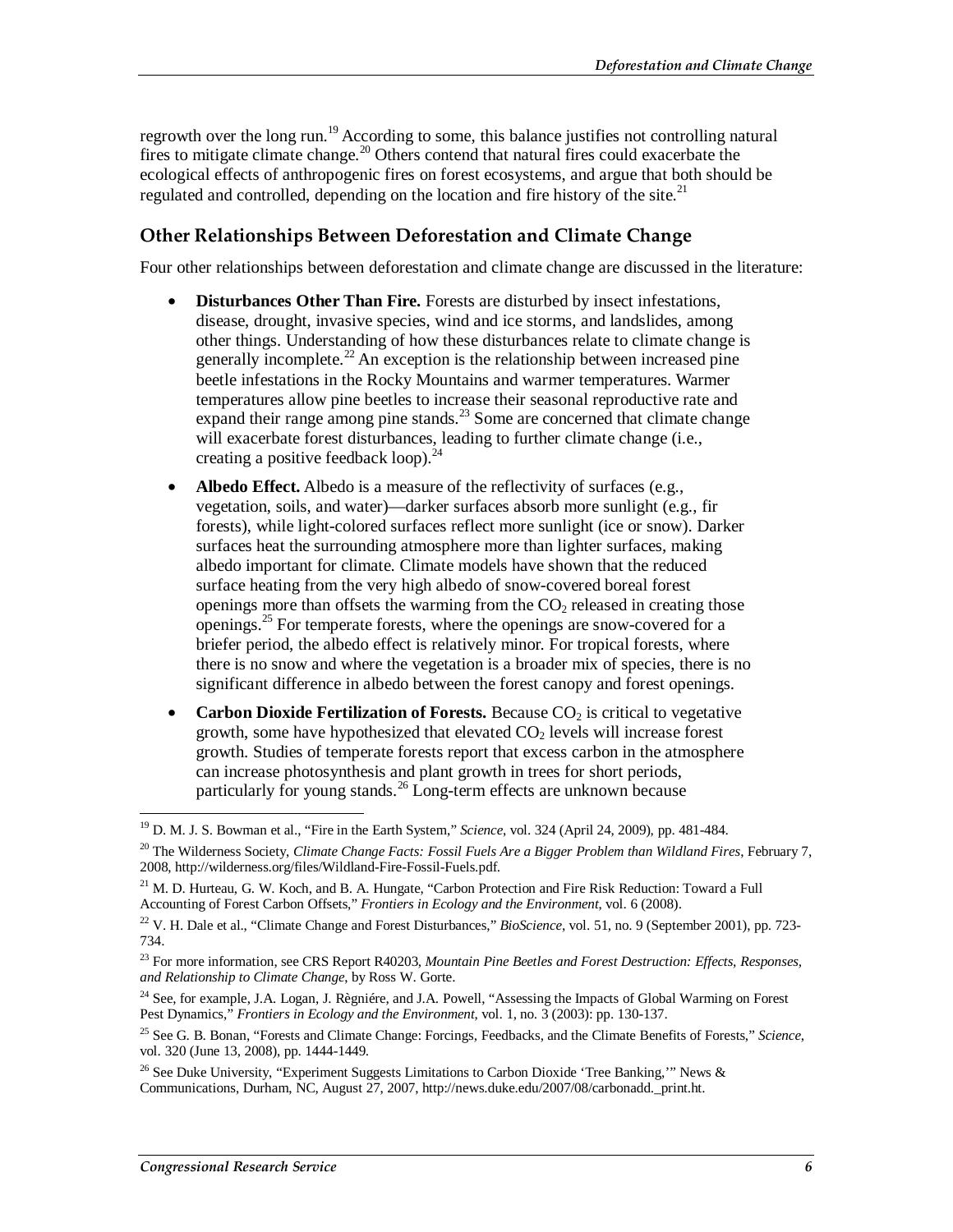experiments need more time to collect data. Other researchers note that sustained enhanced growth due to high  $CO<sub>2</sub>$  levels may be limited by factors such as drought and nitrogen availability.<sup>27</sup> For tropical forests, some suggest that carbon saturation by leaves of tropical trees may limit response to  $CO<sub>2</sub>$  enrichment, and decreased productivity could result from periods of higher temperatures and drought.28

• **Hydrological Patterns.** Climate change can directly alter precipitation patterns, sometimes causing drought in some areas. Researchers report that higher  $CO<sub>2</sub>$ levels and temperatures increase water use by plants.29 The combination of drought and demand for greater water could stress forests and cause changes in the ecosystem. In contrast, broad-scale deforestation has been shown to reduce evapotranspiration (water loss to the atmosphere) by plants, which reduces cloud formation and downwind precipitation.<sup>30</sup> The combination of changes in precipitation patterns, plant water use, and evapotranspiration could have significant synergistic effects.

## **Boreal Forests**

Boreal forests, or *taiga*, generally occur north of about 50º north latitude, as shown in **Figure 1**. Although boreal forests account for about a third of the world's forests (see **Table 1**), relatively few countries have boreal forests. Countries with boreal forests include Russia, Canada, the United States (in Alaska), Sweden, Finland, and Norway.<sup>31</sup> There are few boreal forests in the Southern Hemisphere, including minor acreages on scattered mountaintops in southern Argentina, Chile, and New Zealand (not shown in **Figure 1**).

Boreal forests are dominated by relatively few tree species, such as spruce, fir, larch, and pine. They commonly grow in expanses of trees with relatively similar sizes, generally as a result of infrequent broad-scale destructive events, particularly wildfires. These conifer forests often contain substantial volumes of timber, but they generally are not managed for timber production, because of slow growth rates. Boreal forests are important for carbon sequestration because of their high carbon storage in forest soils. (See **Table 1**.) Carbon in vegetation is slightly greater than for temperate forests, and about half of the level in tropical forests. However, soil carbon levels in boreal forests are high—more than for any other biome except wetlands. Carbon accumulates to high levels in boreal soils because of slow decomposition rates, which are depressed by short summers and acidic soils.

<sup>-</sup><sup>27</sup> S. V. Ollinger et al., "Canopy Nitrogen, Carbon Assimilation, and Albedo in Temperate and Boreal Forests: Functional Relations and Potential Climate Feedbacks," *Proceedings of the National Academy of Sciences*, vol. 105, no. 49 (December 9, 2008), pp. 19336-19341.

<sup>&</sup>lt;sup>28</sup> D. A. Clark, "Sources or Sinks? The Responses of Tropical Forests to Current and Future Climate and Atmospheric Composition," *Philosophical Transactions of the Royal Society of Biological Sciences*, vol. 359 (2004), pp. 477-491.

<sup>&</sup>lt;sup>29</sup> See, for example, R. L. Graham, M. G. Turner, and V. H. Dale, "How Increasing  $CO<sub>2</sub>$  and Climate Change Affect Forests," *BioScience*, vol. 40, no. 8 (September 1990), pp. 575-587.

<sup>30</sup> A. J. Hansen et al., "Global Change in Forests: Responses of Species, Communities, and Biomes," *BioScience*, vol. 51, no. 9 (September 2001), pp. 765-779.

<sup>&</sup>lt;sup>31</sup> These countries also contain temperate forests in their southern reaches, but generally contain much greater forestlands and timber stands in boreal forests.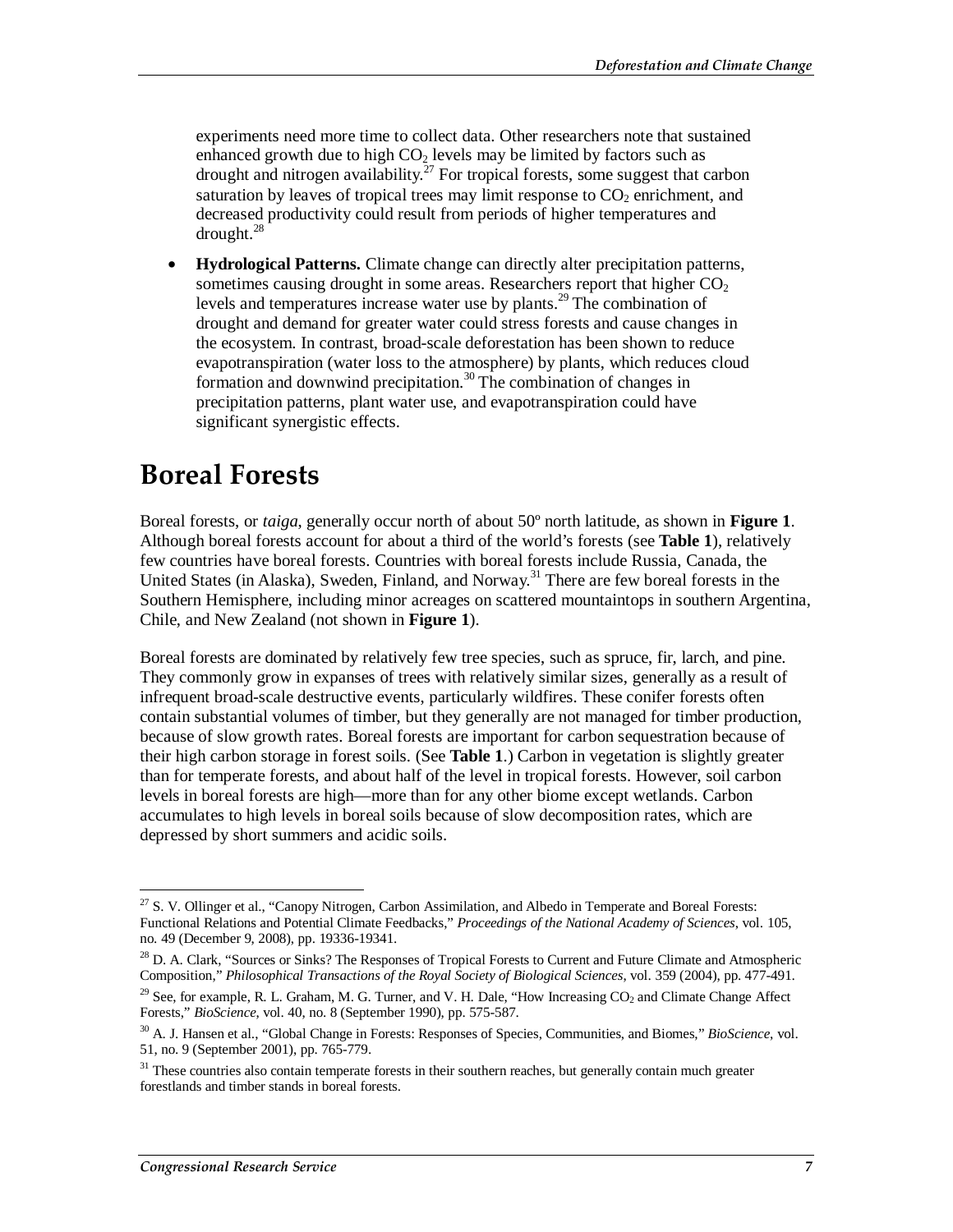

**Figure 1. Northern Hemisphere Boreal Forests** 

**Source:** Prepared by CRS based on World Wildlife Fund, Terrestrial Ecosystem, http://www.worldwildlife.org/ science/data/item1875.html. Original source is D. M. Olson et al., "Terrestrial Ecosystems of the World: A New Map of Life on Earth," *Bioscience*, vol. 51 (2001), pp. 933-938.

### **Causes of Boreal Deforestation**

The primary driver of boreal deforestation has historically been land clearing for agriculture, primarily along the southern borders of boreal forests.<sup>32</sup> It is unclear whether forest clearing for agriculture is continuing, although warming from global climate change might make some boreal ecosystems ideal for some types of agriculture. Another possible cause of boreal deforestation is timber harvesting. Some contend that logging is a significant driver of deforestation in boreal forests;33 others suggest that logging is secondary to the effects of increased wildfires and insect and disease infestations.<sup>34</sup> Boreal forests are not typically managed intensively for timber production, but the substantial volumes of standing timber are harvested extensively for wood products in some regions such as Scandinavia, western Russia, and parts of Canada.

Limited evidence of continuing permanent deforestation in boreal forests is inconclusive. Some research has found virtually no regeneration of the boreal forests in eastern Canada following wildfires over the past 900 years, with a commensurate decline in forest cover.<sup>35</sup> These findings are contrary to the "widespread belief of northward expansion of forests due to recent warming"

<sup>-</sup><sup>32</sup> K. A. Hobson, E. M. Bayne, and S. L. Van Wilgenburg, "Large-Scale Conversion of Forest to Agriculture in the Boreal Plains of Saskatchewan," *Conservation Biology*, vol. 16, no. 6 (December 2, 2002), pp. 1530-1541.

 $33$  See, for example, P. Janes, "Vanishing Forest: A Northern Forest Is Disappearing at a Rapid Pace—That Spells Trouble for Billions of Animals," *Science World*, March 27, 2006.

<sup>34</sup> K. Jardine, *The Carbon Bomb: Climate Change and the Fate of the Northern Boreal Forests*, Greenpeace International, Amsterdam, The Netherlands, 1994, http://dieoff.org/page129.htm.

<sup>&</sup>lt;sup>35</sup> S. Payette, L. Filion, and A. Delwaide, "Spatially Explicit Fire-Climate History of the Boreal Forest-Tundra (Eastern Canada) Over the Last 2000 Years," *Philosophical Transactions of the Royal Society of Biological Sciences*, vol. 363, no. 1501 (November 28, 2007), pp. 2301-2316.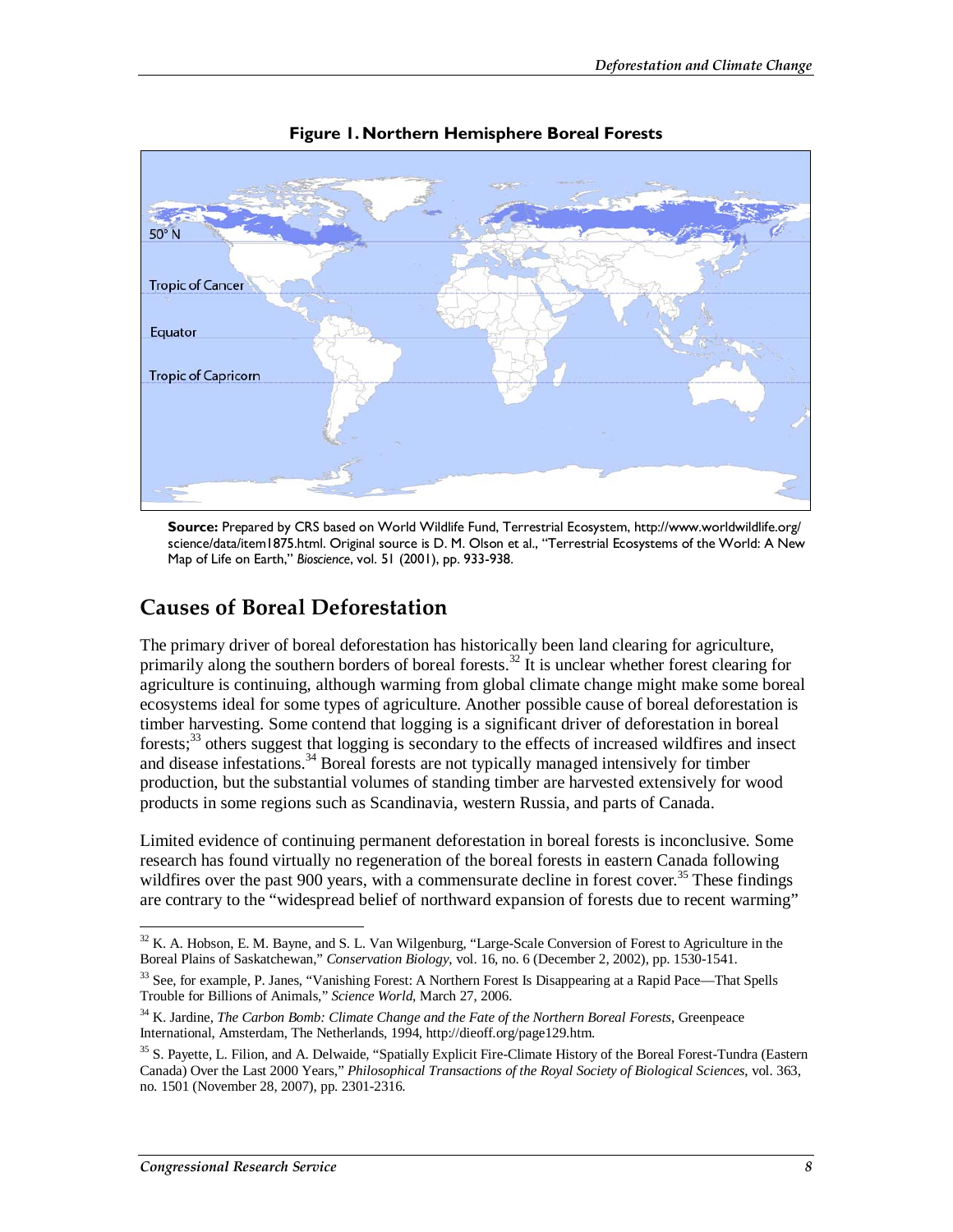and suggest that boreal forests might not migrate northward in response to climate change, as many believe.<sup>36</sup> Others have noted "enhanced conifer recruitment" (forest regeneration) in Russian boreal forests in the  $20<sup>th</sup>$  century.<sup>37</sup> Thus, it is difficult to draw conclusions about the extent of deforestation in boreal forests.

## **Climate Consequences of Possible Boreal Deforestation**

The loss of boreal forests could have several possible consequences for climate. When boreal forest trees are lost—through wildfire, insect or disease infestation, or timber harvest—at least some of the carbon contained in the trees and soils is emitted to the atmosphere. The amount of carbon released depends on many factors. However, because about five-sixths of boreal forest carbon is stored in the soil, soil disturbance is the most important factor for carbon release. The loss of forest cover from deforestation may accelerate the oxidation of carbon near the soil surface and cause increased emissions. Timber harvesting and the associated road construction disturb soils, and can release substantial amounts of soil carbon to the atmosphere. On the other hand, winter harvesting over packed snow can significantly reduce soil disturbance, although it is more costly than traditional timber harvesting.

Another factor that reduces the climate impacts of boreal deforestation is the high level of wood utilization and relatively low wood waste. Because of the relatively low tree species diversity of boreal forests, clearcutting is common and most trees can be used for wood products, including those killed by wildfire or by insects and diseases, both of which reduce wood waste. Furthermore, pulpwood harvesting for paper production (short-term wood products) is especially common in boreal forests, also leading to less wood waste in the forest to decompose and release carbon.

Another possible climate impact of boreal deforestation is related to the albedo effect. The dominant species in boreal forests—firs, spruces, larches, and pines—are relatively dark-colored, and thus absorb much of the incoming sunlight. When these species are cleared, different species take their places, primarily broadleaf species such as aspen, alder, and birch. These trees are lighter in color and reflect much of the incoming sunlight. Furthermore, snow accumulates in clearings, and reflects more sunlight than snow under the trees. Thus, boreal forest clearings are cooler than the surrounding forest, which could create a local cooling effect and slow decomposition. Some models have suggested that the cooling from the albedo effect more than offsets the warming from the carbon released, even from wildfires.<sup>38</sup> Other researchers, however, have calculated that the increased transpiration of light-colored broadleaf forests as they displace tundra more than offsets the albedo effect, resulting in additional warming.<sup>39</sup>

<sup>-</sup><sup>36</sup> Payette, Filion, and Delwaide, "Spatially Explicit Fire-Climate History."

 $37$  G. M. MacDonald, K. V. Kremenetski, and D. W. Beilman, "Climate Change and the Northern Russian Treeline Zone," *Philosophical Transactions of the Royal Society of Biological Sciences* vol. 363, no. 1501 (November 15, 2007), pp. 2285-2299.

<sup>38</sup> G. Bala et al., "Combined Climate and Carbon-Cycle Effects of Large-Scale Deforestation," *Proceedings of the National Academy of Sciences*, vol. 104, no. 16 (April 17, 2007), pp. 6550-6555.

 $39$  A. L. Swann et al., "Changes in Arctic Vegetation Amplify High-Latitude Warming Through the Greenhouse Effect," *Proceedings of the National Academy of Sciences*, vol. 107, no. 4 (January 2010), pp. 1295-1300.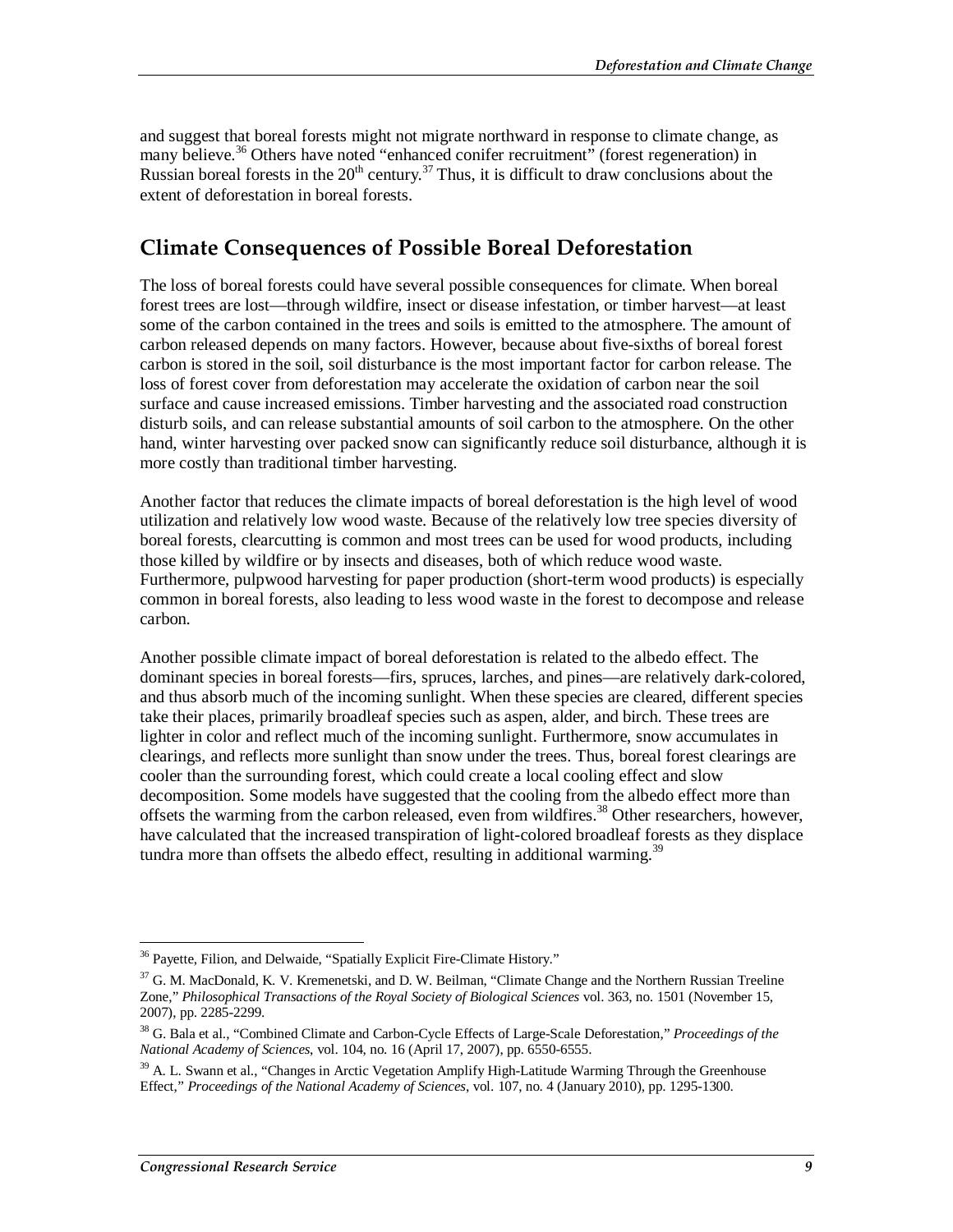# **Temperate Forests**

Temperate forests generally occur in the mid-latitudes, typically from the Tropic of Cancer (23½º north latitude) to about 50° north latitude, and south of the Tropic of Capricorn (23½° south latitude), as shown in **Figure 2**. Temperate forests account for about a quarter of global forests. The most extensive temperate forests are in the United States and southern Canada, Europe, China, and Australia.





**Source:** Prepared by CRS based on World Wildlife Fund, Terrestrial Ecosystem, http://www.worldwildlife.org/ science/data/item1875.html. Original source is D. M. Olson et al., "Terrestrial Ecosystems of the World: A New Map of Life on Earth," *BioScience*, vol. 51 (2001), pp. 933-938.

There is a wide variety of temperate forests—oak, maple, pine, and more—but the species diversity within temperate forests, while greater than in boreal forests, is substantially lower than in tropical forests. As with boreal forests, temperate forests commonly have extensive areas covered by a few tree species with similar sizes, often the result of destructive events—wildfires and major storms (hurricanes, tornadoes, wind or ice storms, etc.). Many temperate forests are managed for commercial wood production, because of the modest species diversity, moderate tree growth rates, and desirable wood characteristics of many of the dominant conifer trees. Temperate forests are less significant for carbon release than tropical or boreal forests, because of the lower levels of carbon stored in vegetation and soils. However, they take on added significance because of the more intensive management of these forests for wood products.

## **Causes of Temperate Deforestation**

The disturbances in temperate forests parallel those of boreal forests. Clearing forests for agriculture is a historical cause of deforestation in many areas, although much of this occurred more than a century ago. Clearing land for agriculture might still be a cause of deforestation in temperate developing countries.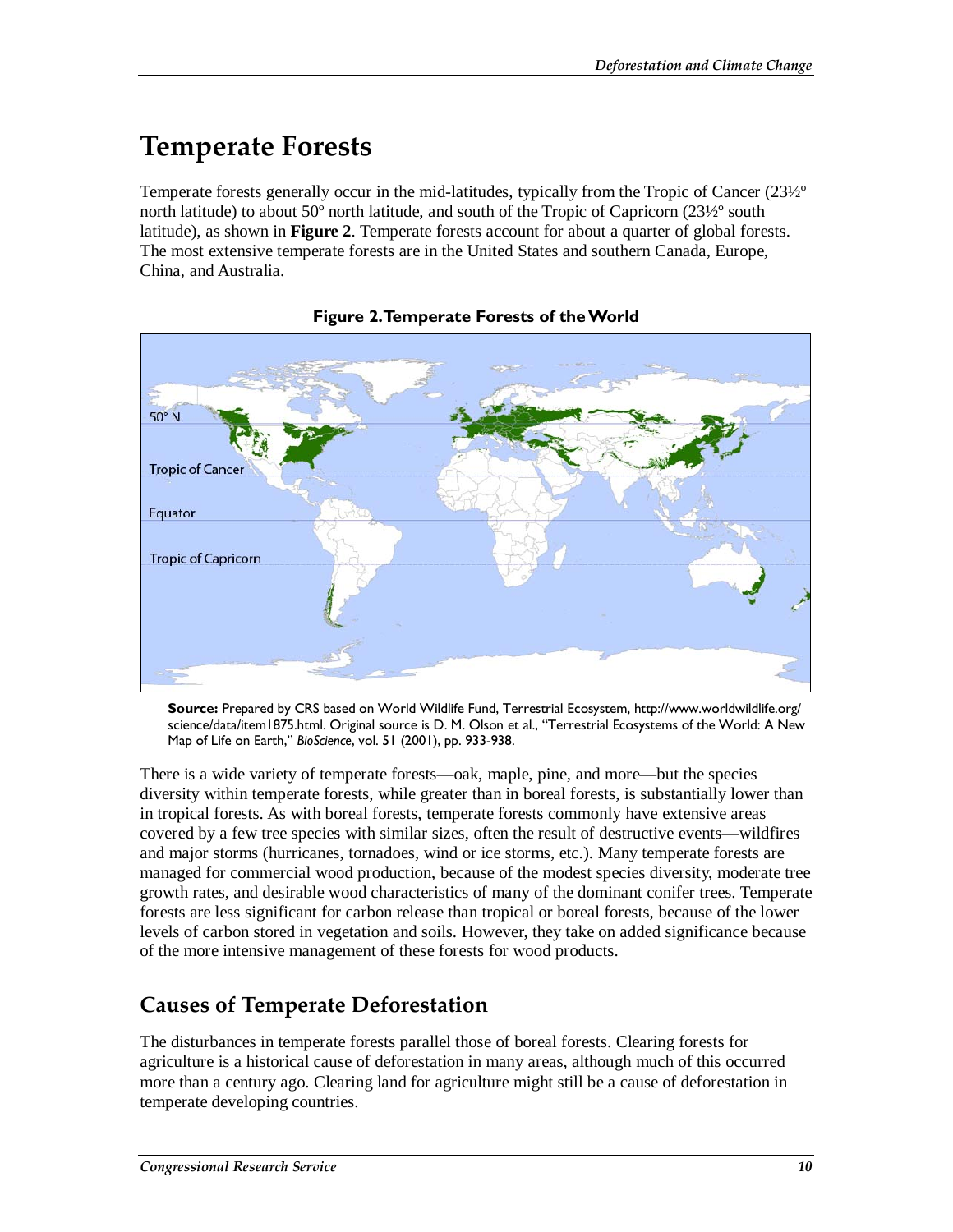A more common cause of temperate deforestation, particularly in developed countries, is conversion of land to non-agricultural uses, notably residential and commercial development and infrastructure (e.g., roads).<sup>46</sup> While research has suggested that no net loss of temperate U.S. forests is anticipated, changes in forest cover are likely to fragment remaining forestland.<sup>41</sup> The implications of such changes for carbon sequestration and climate are unclear.

Timber harvesting and natural disasters are also causes of temperate deforestation. In many areas, timber harvesting is followed by reforestation, resulting in no net deforestation over time. Similarly, most areas affected by natural disasters are usually reforested, either naturally or through tree planting. Nonetheless, reforestation of cleared areas is not always successful, because of drought and invasion by competing species (native brush, plants used for erosion control, invasive exotics, etc.). In some areas, natural succession may require years or decades to reestablish tree cover, and climate change may prevent such "normal" recovery.

### **Climate Consequences of Possible Temperate Deforestation**

Deforestation of temperate forests generally has less severe consequences for climate than tropical or boreal deforestation because of the lower carbon levels in soils and vegetation. However, insect outbreaks and fires in Canadian temperate forests have transformed these forests since 2000 from a carbon sink to a projected carbon source, a status expected to continue for the next two to three decades.<sup>42</sup> In the western United States, historic fire suppression policies have increased biomass, but have also increased the risk of catastrophic fires. More recently, policies have focused on reducing biomass fuels, through prescribed burning and mechanical treatments. These activities release carbon, but increase tree growth (and carbon sequestration) and reduce CO<sub>2</sub> released from wildfires in some areas.<sup>43</sup> Thus, the net effects of wildfires and of efforts to reduce wildfire damages are unclear.

Disturbance of temperate soils can be a factor in carbon emissions depending on its intensity. Natural disasters typically do not disturb the soils, although the loss of forest cover may accelerate erosion and the oxidation of soil carbon. Timber harvesting and its associated road construction disturb soils and can release substantial amounts of soil carbon. Logging could also affect carbon emissions from temperate forests directly. Large-scale clearing, followed by burning and decomposition, could increase carbon emissions; however, wood utilization from timber harvesting (including salvage of trees killed by fire, insects, and diseases) will increase carbon storage, and reforestation provides additional carbon sequestration.<sup>44</sup> The net effect is unclear. (See "Tree Planting to Offset Deforestation?" below.)

<sup>-</sup>40 This is a concern for many forests in the southern United States. See S. M. Stein et al., *Forests on the Edge: Housing Development on America's Private Forests*, USDA Forest Service, Pacific Northwest Research Station, Gen. Tech. Rept. GTR-PNW-636, Portland, OR, 2005.

<sup>41</sup> A. J. Plantinga et al., *Linking Land-Use Projections and Forest Fragmentation Analysis*, USDA Forest Service, Pacific Northwest Research Station, Res. Pap. PNW-RP-570, Portland, OR, 2007.

<sup>&</sup>lt;sup>42</sup> W. A. Kurz et al., "Risk of Natural Disturbances Makes Future Contribution of Canada's Forests to the Global Carbon Cycle Highly Uncertain," *Proceedings of the National Academy of Sciences*, vol. 105, no. 5 (February 2008), pp. 1551-1555.

<sup>&</sup>lt;sup>43</sup> M.D. Hurteau and M. North, "Fuel Treatment Effects on Tree-Based Forest Carbon Storage and Emissions Under Modeled Wildfire Scenarios," *Frontiers in Ecology and the Environment*, vol. 7 (2009).

<sup>44</sup> See CRS Report RL31432, *Carbon Sequestration in Forests*, by Ross W. Gorte.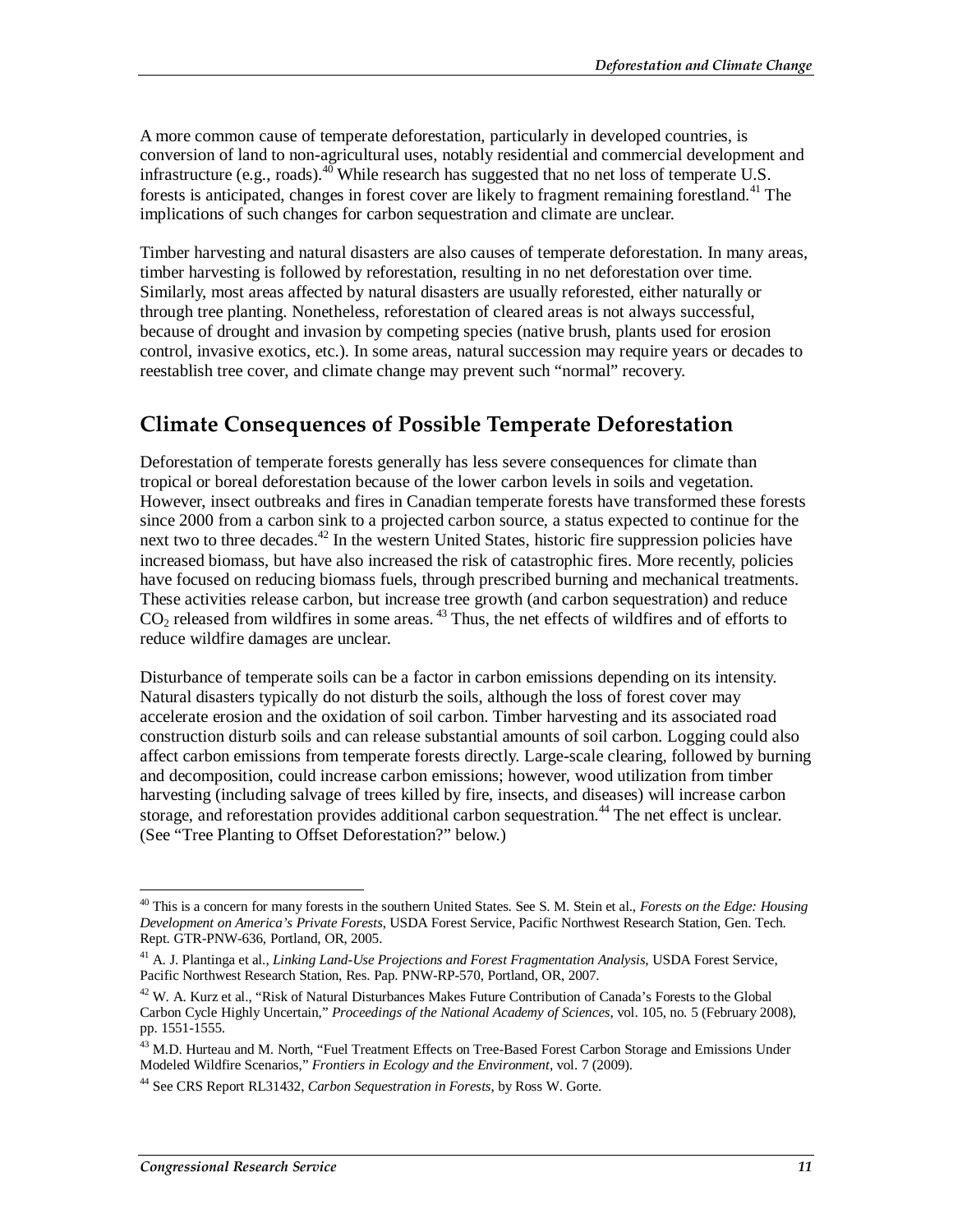# **Tropical Forests**

Tropical forests are generally defined by their location—between the Tropic of Cancer and the Tropic of Capricorn, 23½º north and south of the equator, respectively. Tropical forests occur in many settings, from very wet to quite dry locations. Tropical rainforests, shown in **Figure 3**, are the dominant form, characterized by heavy rainfall, dense vegetation, and an enormous diversity of plant and animal species. Tropical rainforests are considered to be among the earth's most biologically diverse ecosystems; indeed, some claim that tropical rainforests hold nearly 50% of the earth's biodiversity. Dry tropical forests have sparser tree cover and less species variability, typically with grasses and other herbaceous vegetation growing underneath.



### **Figure 3. Tropical Rainforests of the World**

**Source:** Prepared by CRS based on World Wildlife Fund, Terrestrial Ecosystem, http://www.worldwildlife.org/ science/data/item1875.html. Original source is D. M. Olson et al., "Terrestrial Ecosystems of the World: A New Map of Life on Earth," *Bioscience*, vol. 51 (2001), pp. 933-938.

Tropical countries account for about 42% of global forestlands. Rainforests are common in Central and South America, southern and Southeast Asia, and the Congo Basin and Madagascar in Africa. The countries with the most extensive tropical rainforests include Brazil, the Democratic Republic of Congo, and Indonesia. About half of dry tropical forests occur in a band from the easternmost part of Brazil southwest into Paraguay and eastern Bolivia, and scattered elsewhere in Latin America (e.g., in Mexico). Other dry tropical forests occur in a band across Africa, south of the Sahara Desert, southward through East Africa, and south of the Congo Basin, as well as scattered in southern Asia and in northern Australia.

Tropical forests have an enormous diversity of plant and animal species. In contrast to boreal and temperate forests, tropical forests generally have been free from infrequent, broad-scale destructive events. Thus, the trees (and other species) on each site can respond to minor localized climatic differences that, over thousands of years, can lead to diversification. As a result, tropical areas are generally not well suited for intensive forest management or plantations, although teak and mahogany (as well as coffee, oil palms, and bananas) are sometimes grown in plantations.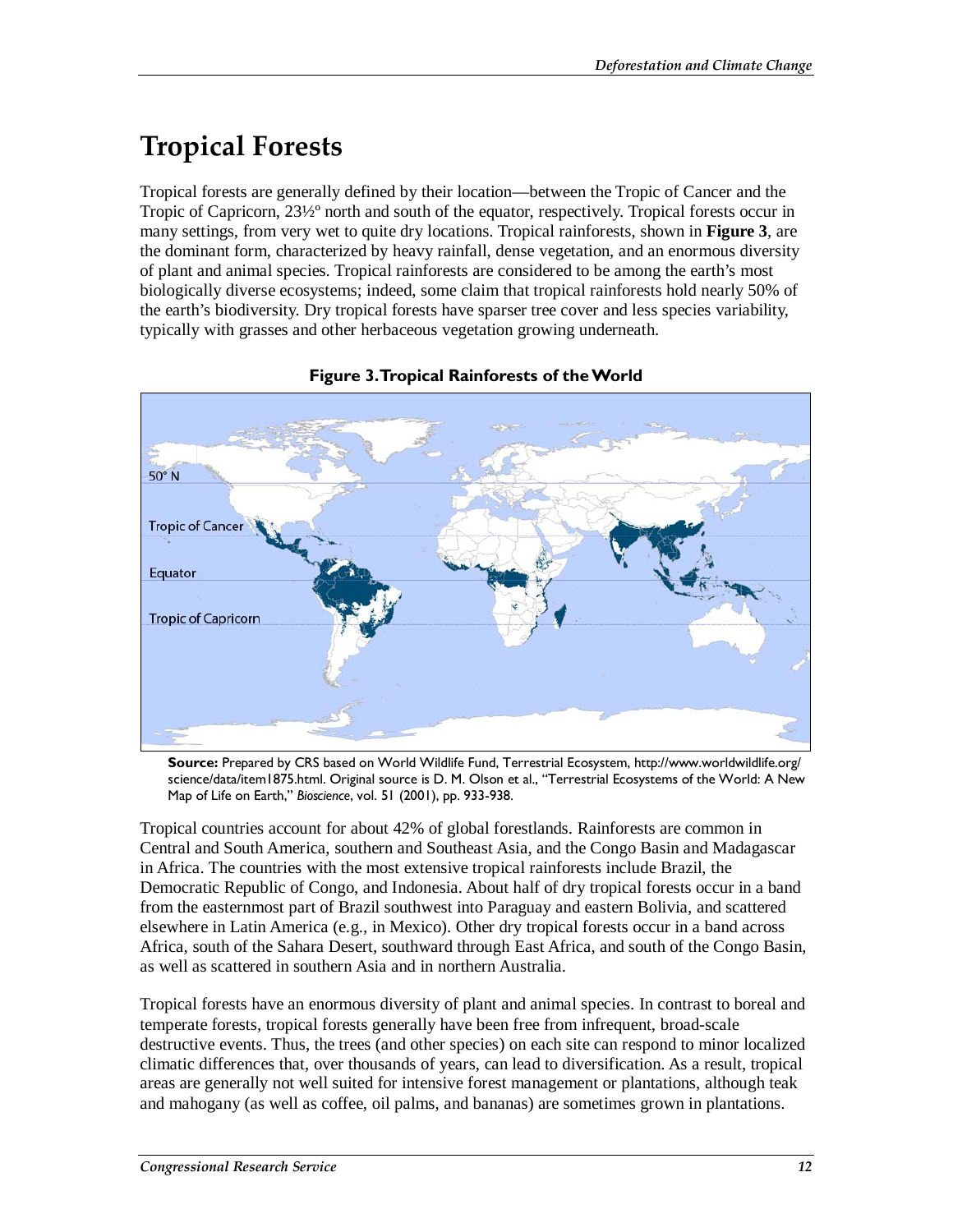Many of the desired species have narrow habitat requirements, often making it difficult for them to grow near other trees of the same species or requiring a variety of species to provide the necessary micro-climatic conditions. Further, modest soil carbon levels and rapid decomposition effectively prevent sustained intensive management over extended periods without substantial and continuing applications of fertilizers. The wide variety of trees also leads to a wide variety of insects and diseases, so pest management is an issue for tropical plantations.

Tropical forests are important for carbon sequestration. They contain substantial amounts of carbon in vegetation—double the level in other forests, and four times more carbon than the global average. (See **Table 1**, above.) In contrast to the vegetative carbon, tropical forest soils contain only average levels of carbon. In tropical rainforests, the carbon is quickly depleted when vegetation is cut, because the warm, humid conditions cause rapid decomposition and the high rainfall leaches minerals from the soils.

## **Causes of Tropical Deforestation**

Compared to boreal and temperate deforestation, tropical deforestation is expected to have more significant climate consequences because of the higher rate and amount of  $CO<sub>2</sub>$  released. Policy mechanisms that address deforestation are related to drivers of deforestation. In the tropics, drivers of deforestation vary among regions, and thus a single solution for reducing deforestation in the tropics might be insufficient.

This section discusses some common anthropogenic drivers of tropical deforestation. There are direct anthropogenic drivers of tropical deforestation, such as clearing for agriculture, as well as underlying causes, such as road construction, market forces, and government policies. $45$ Underlying drivers of deforestation are generally coupled with direct drivers of deforestation. Tropical forest losses from anthropogenic causes can be exacerbated by natural events, such as drought and fire, as discussed earlier.<sup>46</sup>

Some have identified the drivers of tropical deforestation in several categories.<sup>47</sup> There are direct drivers—agriculture, including shifting cultivation and small-scale and large-scale permanent agriculture; and wood extraction, including logging and fuelwood harvests. In addition, there are two principal underlying causes of deforestation—road building and governmental policies.

The anthropogenic drivers of deforestation vary among regions, and differ between rainforests and dry tropical forests. Drivers of deforestation seldom act independently of other drivers and in many cases follow a progression.<sup>48</sup> For example, in some regions of the Amazon Basin, selective logging for high-value timber species leads to road building through virgin tracts of forests. After logging, farmers use logging roads to access forested areas. Farmers cut trees and burn them to prepare areas for planting crops or forage for ranching. Another example is the coupling of

-

<sup>45</sup> Helmut J. Geist and Eric F. Lambin, *What Drives Tropical Deforestation?* (Louvain, Belgium: LUCC International Project Office, 2001), pp. 5-22.

<sup>46</sup> L. E. O. C. Aragão et al., "Interactions Between Rainfall, Deforestation and Fires During Recent Years in the Brazilian Amazon," *Philosophical Transactions of the Royal Society of Biological Sciences*, vol. 363, no. 1498 (May 2008), pp. 1779-1785.

<sup>47</sup> See, for example, Michael Williams, *Deforesting the Earth: From Prehistory to Global Crisis, An Abridgment* (Chicago, IL: University of Chicago Press, 2003), p. 459.

<sup>48</sup> Geist and Lambin, *What Drives Tropical Deforestation?*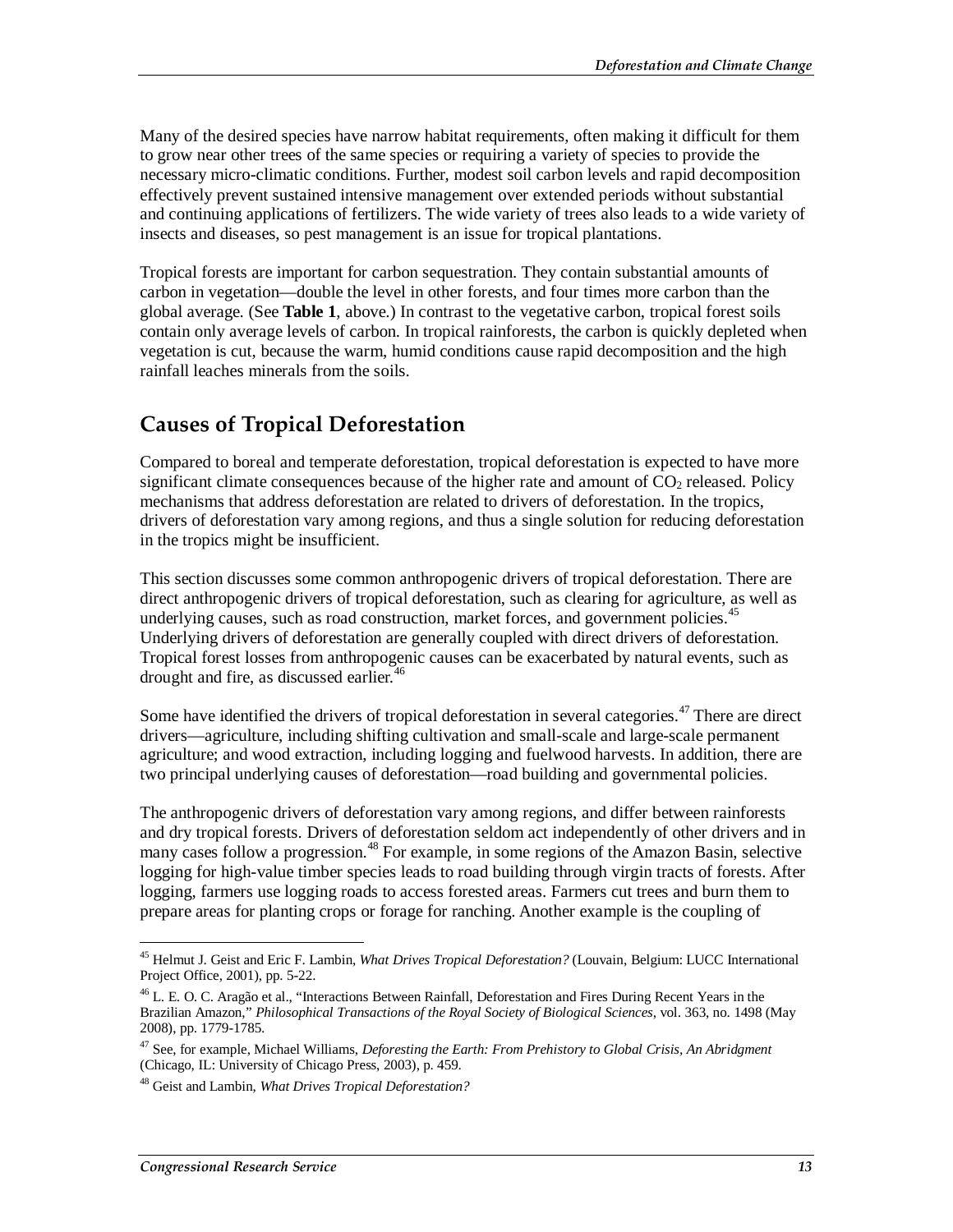deforestation with population increases, a sequence common for tropical regions in Asia and Africa. As population levels rise, demand for agricultural products increases. This demand can lead to expanding agricultural fields into areas previously occupied by forests.

### **Road Building**

Building roads into forested areas is the major underlying cause of deforestation in the tropics. Road building increases access to forested land and is the first step toward developing forested regions, often for agriculture.<sup>49</sup> Thus roads often initiate the deforestation process.<sup>50</sup> Two scales of road building commonly occur. Roads may be built on small scales into virgin forests, typically to access trees for selective logging. Roads are also built by governments on large scales to connect regions within a country. Newly built roads provide access to forested areas to initiate logging, agriculture, and ranching, and provide return access to markets to sell products. Roads can also stimulate development, leading to infrastructure and market development at the forest frontier. They make transportation cheaper and can encourage migration to forest frontiers, which increases pressure on forests.<sup>51</sup> In many tropical areas, the ecological and economic consequences and construction methods of road-building are rarely considered in planning.

### **Agriculture**

Agriculture in the tropics is diverse, but is traditionally associated with shifting cultivation, also known as *slash-and-burn* farming or swidden agriculture. This practice involves clearing a site by cutting down and burning trees, growing crops until soils are depleted of nutrients (a few years), and then moving to a new site and repeating the process. The process is associated with about a third of agriculture-related deforestation throughout the tropics. $52$ 

Shifting cultivation is being displaced by small-scale permanent agriculture, where the same site is farmed indefinitely. As with shifting cultivation, small-scale agriculture begins with cutting and burning the trees. Permanent small-scale agriculture in the tropics requires greater investment in the land (e.g., use of fertilizer for fortifying soils) and increases land tenure, thereby slowing the rate of deforestation after initially contributing to deforestation. Several factors enter the decisionmaking process when farmers consider whether to practice swidden agriculture or permanent agriculture, including the cost of maintaining a plot, the cost of acquiring new land, access to roads and infrastructure, and land rights. Permanent agriculture is a driver of deforestation as the number and size of plots expand due to increased demand for food and biofuels. Permanent small-scale agriculture is associated with about another third of agriculture-related tropical deforestation<sup>53</sup>

Large-scale permanent agriculture is a third variety of tropical agriculture associated with deforestation. Some of these operations involve traditional crops such as bananas and coffee;

<sup>-</sup>49 T. Tomich, ed., *Forces Driving Tropical Deforestation*, ASB (Alternatives to Slash-and-Burn) PolicyBriefs 06, Nairobi, Kenya, November 2003.

<sup>50</sup> J. Eliasch, *Climate Change: Financing Global Forests, the Eliasch Review* (London: Earthscan, 2008), pp. 47-48. 51 Eliasch, *Climate Change: Financing Global Forests*, p. 43.

<sup>52</sup> Geist and Lambin, *What Drives Tropical Deforestation?* p. 25. Geist and Lambin report multiple, interactive causes of deforestation, and thus their total of all causes of deforestation substantially exceeds 100%.

<sup>53</sup> Geist and Lambin, *What Drives Tropical Deforestation?* p. 25.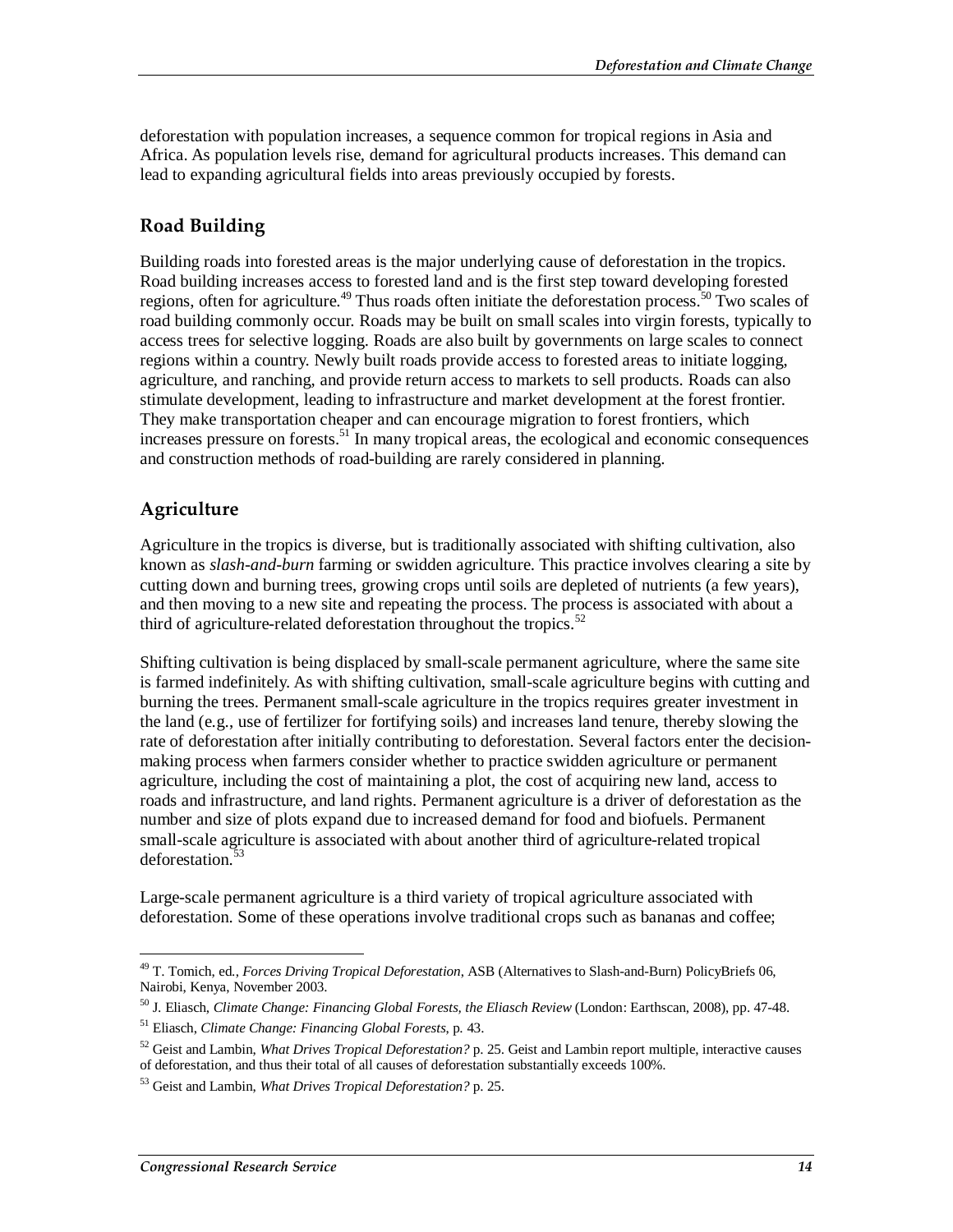others involve crops such as soybeans and oil palm that meet the demands of emerging markets (e.g., biofuels). Large-scale permanent agriculture also covers large-scale ranching operations and forest plantations. Large-scale agriculture and cattle ranching roughly account for the remaining third of agriculture-related deforestation in tropical countries.<sup>54</sup>

### **Wood Extraction**

Logging and fuelwood consumption are primary causes of tropical deforestation associated with wood extraction. Commercial logging in the tropics is largely selective. Tropical forests have a large diversity of tree species per acre, of which a few are valuable in commercial markets. Logging crews often create roads and trails through forests to access select valuable species (i.e., selective logging), often leaving cut and damaged trees. For a few particular species, the unused woody biomass can have more mass than the timber collected. While logging might not be a significant direct cause of deforestation, it can be a significant underlying cause. As discussed above, logging often opens forests to agricultural expansion.

Reduced impact logging (RIL) can reduce timber harvest damage to tropical soils and residual trees significantly.<sup>55</sup> RIL involves mapping desired trees and planning extraction strategies such as building roads efficiently and minimizing damaged woody biomass associated with logging. However, RIL is not widely implemented and faces several barriers in the tropics, including higher costs and illegal logging.<sup>56</sup>

Fuelwood extraction is done largely for subsistence.<sup>57</sup> Indigenous peoples and small farmers harvest fuelwood for cooking and heat. In some areas, large-scale harvesting is used to produce charcoal for subsistence and markets. In contrast to commercial logging, tree species used for fuel are largely irrelevant. Thus, there is less waste, but more complete clearing, which can lower the prospect for forest regeneration.

#### **Governance**

Government action (or inaction) can be an underlying cause of deforestation in several ways. For example, governments can fund and determine where roads are built; determine land rights and uses that affect forest clearing; influence enforcement of forest laws; and affect deforestation through tax policies, production subsidies, and other institutional choices (immigration and development policies).

• **Infrastructure development.** Government policies determine road building in forested areas. If roads are constructed without regard for environmental or development considerations, they can exacerbate deforestation. Policies can also temper deforestation stemming from new roads by restricting land uses in proximity to roads, or by creating forest reserves to manage logging and agriculture.

<sup>-</sup>54 Geist and Lambin, *What Drives Tropical Deforestation?* p. 25.

<sup>55</sup> See Dykstra, *Reduced Impact Logging*.

<sup>56</sup> See CRS Report RL33932, *Illegal Logging: Background and Issues*, by Pervaze A. Sheikh.

<sup>57</sup> Geist and Lambin, *What Drives Tropical Deforestation?* p. 29.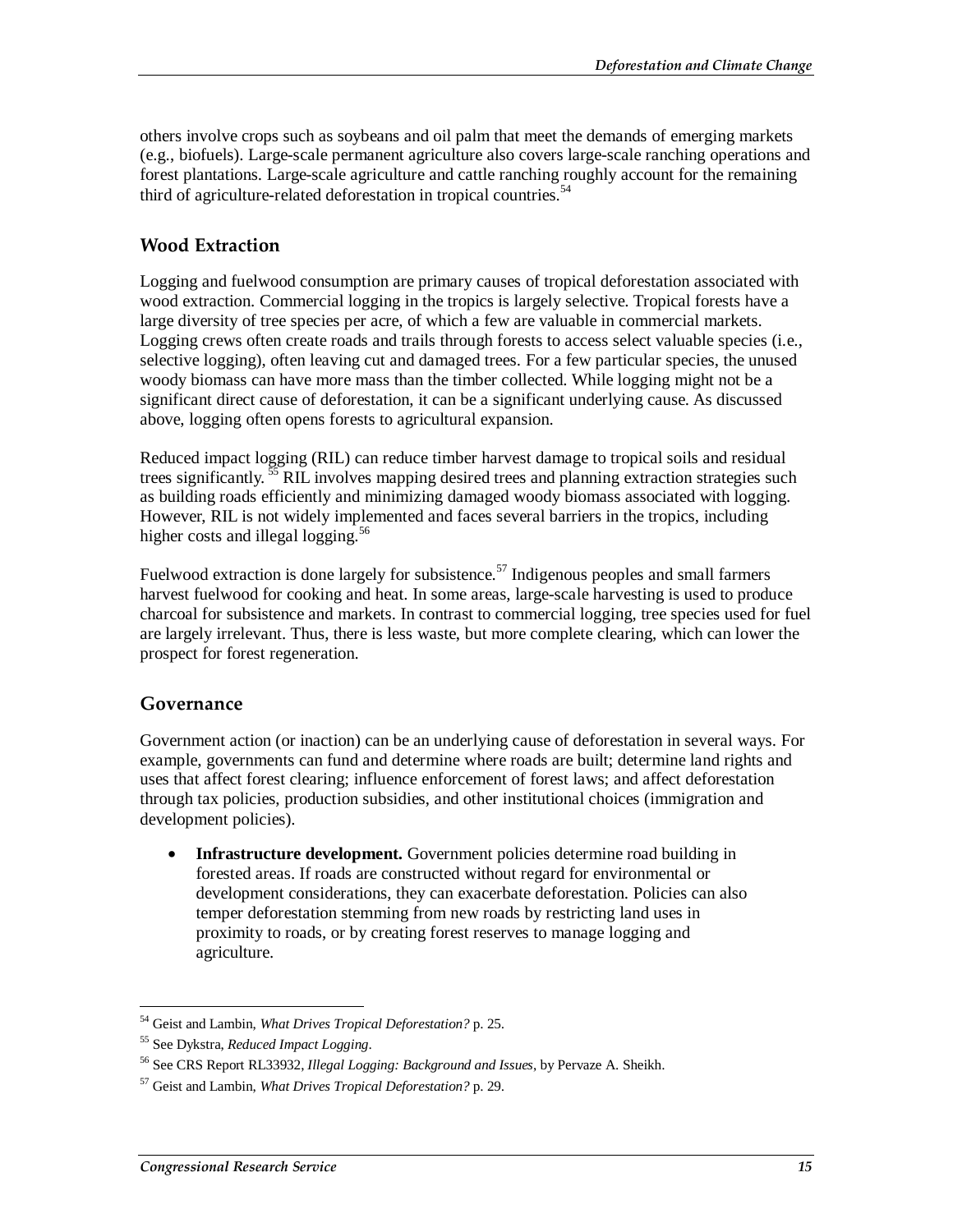- Land Rights/Tenure. Secure title to land is important for implementing land use policies affecting deforestation. For example, farmers and ranchers with secure title to their land are more inclined to make investments on their land to practice permanent agriculture. Secure title can also provide an incentive for landowners to participate in programs that preserve forests. If landowners know they will receive long-term benefits from programs that pay for forest preservation on their land, they are more likely to join. Indeed, many advocate improved land tenure arrangements to assure that landowners can capture the benefits of forest management, including forest carbon sequestration.<sup>58</sup> In many tropical countries, the government holds title to the land—about two-thirds of all tropical forest area is government-owned.<sup>59</sup> Clear and secure private title to land can also reduce the practice of deforestation to acquire title. In several tropical countries, establishing ownership required "productive use of the land," most readily demonstrated by clearing the forest; this contributed significantly to tropical deforestation.<sup>60</sup> Forest clearing to obtain title also indirectly prevented land ownership for native peoples who use the forests for subsistence.
- **Enforcement.** The enforcement of laws directly or indirectly related to forested lands can affect deforestation. Weak enforcement can result in widespread degradation or deforestation and undermine the effectiveness of forest policies and laws. Weak enforcement might stem from lack of resources (money and trained personnel) or from bribes or collusion.<sup>61</sup> One consequence of weak law enforcement is illegal logging, which has become a multi-billion dollar enterprise. Illegal logging affects market prices for timber, depressing returns to legitimate landowners (including the government) and often leading to additional logging to generate the same level of revenues. In some places, illegal logging is rampant, accounting for as much as 80% to 90% of timber harvesting regionally.<sup>62</sup>
- **Institutional Factors.** Government policies related to market signals can be an underlying cause of tropical deforestation. $^{63}$  Agricultural subsidies are commonly cited, and include tax expenditures, import tariffs, fertilizer assistance, and other policies that alter market signals to encourage agricultural production, particularly for export. $64$  A relationship between agricultural commodity prices and deforestation is strongly indicated by the roughly 50% decline in Amazonian deforestation in Brazil between 2008 and 2009,<sup>65</sup> when global beef prices fell

<sup>&</sup>lt;u>.</u> 58 M. Kanninen et al., *Do Trees Grow on Money? The Implications of Deforestation Research for Policies to Promote REDD*, infobrief, Center for International Forestry Research (CIFOR), Bogor, Indonesia, 2007.

<sup>59</sup> J. Hatcher and L. Bailey, *Tropical Forest Tenure Assessment: Trends, Challenges, and Opportunities*, Rights and Resources Initiative and International Tropical Timber Organization, Yaounde, Cameroon, May 2009, p. 16.

<sup>60</sup> D. C. Nepstad, C. M. Stickler, and O. T. Almeida, "Globalization of the Amazon Soy and Beef Industries: Opportunities for Conservation," *Conservation Biology*, vol. 20, no. 6 (2006), pp. 1595-1603.

<sup>61</sup> A. Pfaff et al., *Policy Impacts on Deforestation: Lessons from Past Experiences to Inform New Initiatives*, Nicholas Institute for Environmental Policy Solutions, NI PB 09-04, June 2009.

<sup>62</sup> See CRS Report RL33932, *Illegal Logging: Background and Issues*, by Pervaze A. Sheikh.

<sup>63</sup> Geist and Lambin, *What Drives Tropical Deforestation?* pp. 8-12, 37-40.

<sup>64</sup> Eliasch, *Climate Change: Financing Global Forests*, pp. 39-43; and Pfaff et al., *Policy Impacts on Deforestation*.

<sup>&</sup>lt;sup>65</sup> National Institute for Space Research (Brazil), "INPE Confirms 7,0008 km2 of Deforestation by Shallow Cut in the Amazon State," November 12, 2009, http://www.inpe.br/ingles/news/news\_dest90.php. The Institute's graph (http://www.inpe.br/noticias/arquivos/pdf/grafico1\_prodes2009.pdf) shows 2009 deforested area at about half of the (continued...)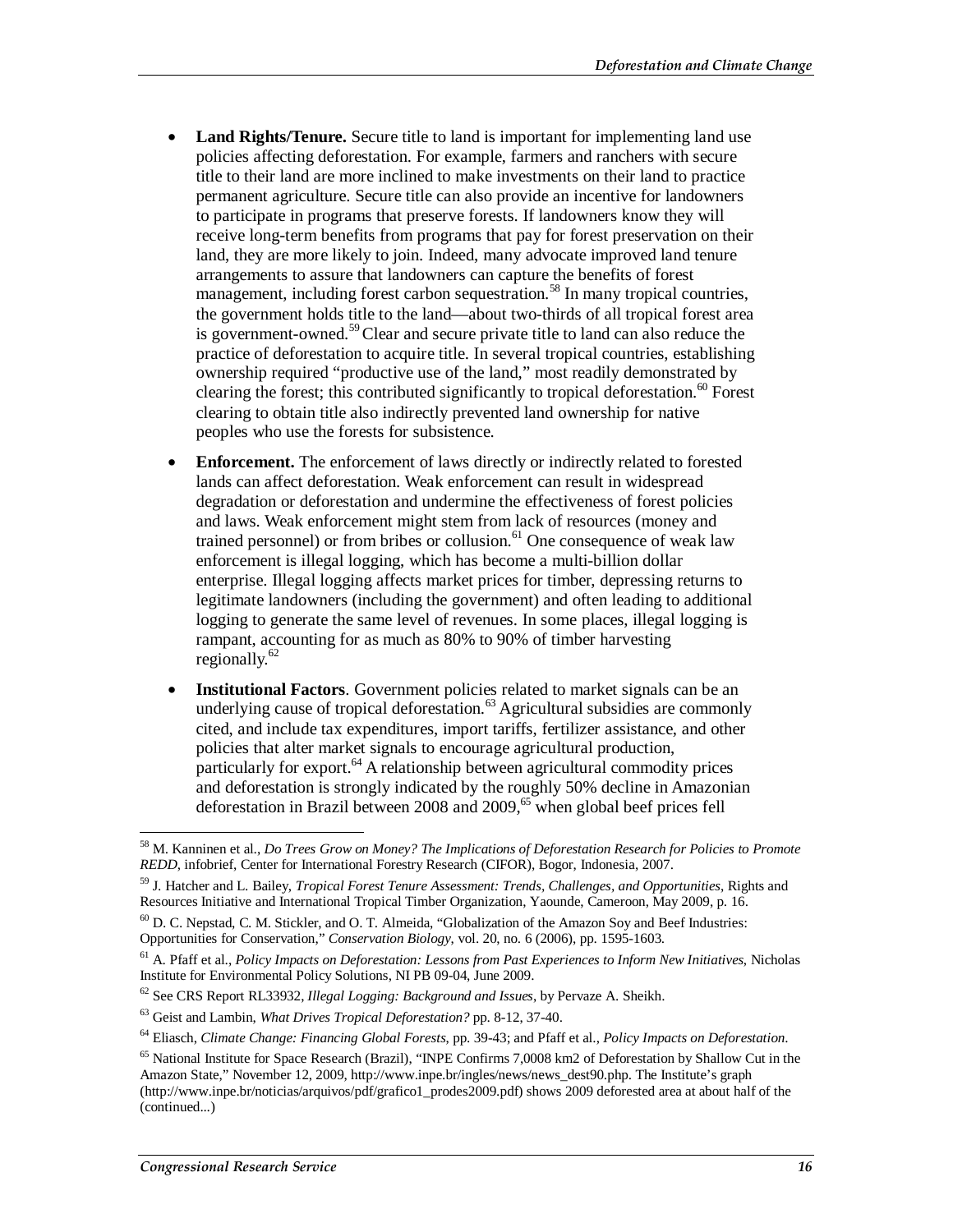substantially.<sup>66</sup> Similarly, deforestation in Cameroon was shown to be strongly correlated with the price of cash crops, notably coffee and cacao.<sup>67</sup> Growth in demand for biofuels could induce landowners in tropical countries to clear forests to grow corn, soybeans, sugarcane, or palm oil to satisfy the world's demand for alternative fuels. Policies related to population and economic stability can affect deforestation, too. For example, Indonesia's transmigration policy—encouraging people to move from densely populated areas to rural areas by giving them land for agriculture—has indirectly led to deforestation.<sup>68</sup> Government policies that address population, economic development, and international trade can have significant effects on deforestation rates.

## **Regional Drivers of Deforestation**

Drivers of deforestation in the tropics have varying characteristics and intensities that make them different among tropical regions. Differences are related to forest type, demand for agricultural products and biomass, access to forests, urbanization patterns, historic and cultural relations to forests and forestlands, and other factors.

Differing regional drivers of deforestation are important to understand, because they influence the framework of policies to reduce deforestation rates. For example, pending climate change legislation in the U.S. Congress would authorize funds and other incentives (e.g., carbon offsets) to assist developing countries to reduce deforestation. Some of these programs are expected to be operated at the national level in developing countries. Understanding the connection between their national policies and deforestation could make deforestation-reduction efforts more targeted and efficient. Other programs are contemplated at the project level. Understanding regional and local drivers of deforestation could facilitate implementation of these projects.

### **Latin America, including Amazonia**

The tropical forests of Latin America stretch from Mexico to southern Brazil and Bolivia. The 588 million hectare Amazon River basin dominates discussions about tropical forests, since it accounts for about two-thirds of tropical forests in Latin America. About 62% of the Amazon basin is in Brazil, with tracts in Peru, Bolivia, Columbia, and other countries.<sup>69</sup> In 2006, the trees in the Amazon basin were estimated to contain one-fourth to one-half of all terrestrial carbon in vegetation.<sup>70</sup> Some have suggested that the Brazilian Amazon alone may contain as much as  $40\%$ 

<u>.</u>

<sup>(...</sup>continued)

<sup>2008</sup> area and the lowest level since monitoring began in 1988.

<sup>&</sup>lt;sup>66</sup> About a 25% decline in the FAO Bovine Meat Index; see http://www.fao.org/es/ESC/en/15/138/highlight\_583.html. Other factors might also have had an effect, such as increased law enforcement and greater restrictions on deforestation implemented by the Brazilian government during the same period.

<sup>67</sup> V. Bellassen et al., *Reducing Emissions from Deforestation and Degradation: What Contribution from Carbon Markets?*, Caisse des Dépôts, Climate Report: Issue nº14, Paris, France, September 2008.

<sup>68</sup> A. J. Whitten, "Indonesia's Transmigration Program and Its Role in the Loss of Tropical Rain Forests," *Conservation Biology*, vol. 1, no. 3 (October 1987), pp. 239-246.

<sup>69</sup> A. T. Wolf, L. de Silva, and K. Hatcher, *SOUTH AMERICA: International River Basin Register*, Oregon State University, Program in Water Conflict Management and Transformation, Corvallis, OR, August 2002, http://www.transboundarywaters.orst.edu/publications/register/tables/IRB\_southamerica.html.

<sup>70</sup> B. S. Soares-Filho et al., "Modeling Conservation in the Amazon Basin," *Nature*, vol. 440 (May 2006), pp. 520-523.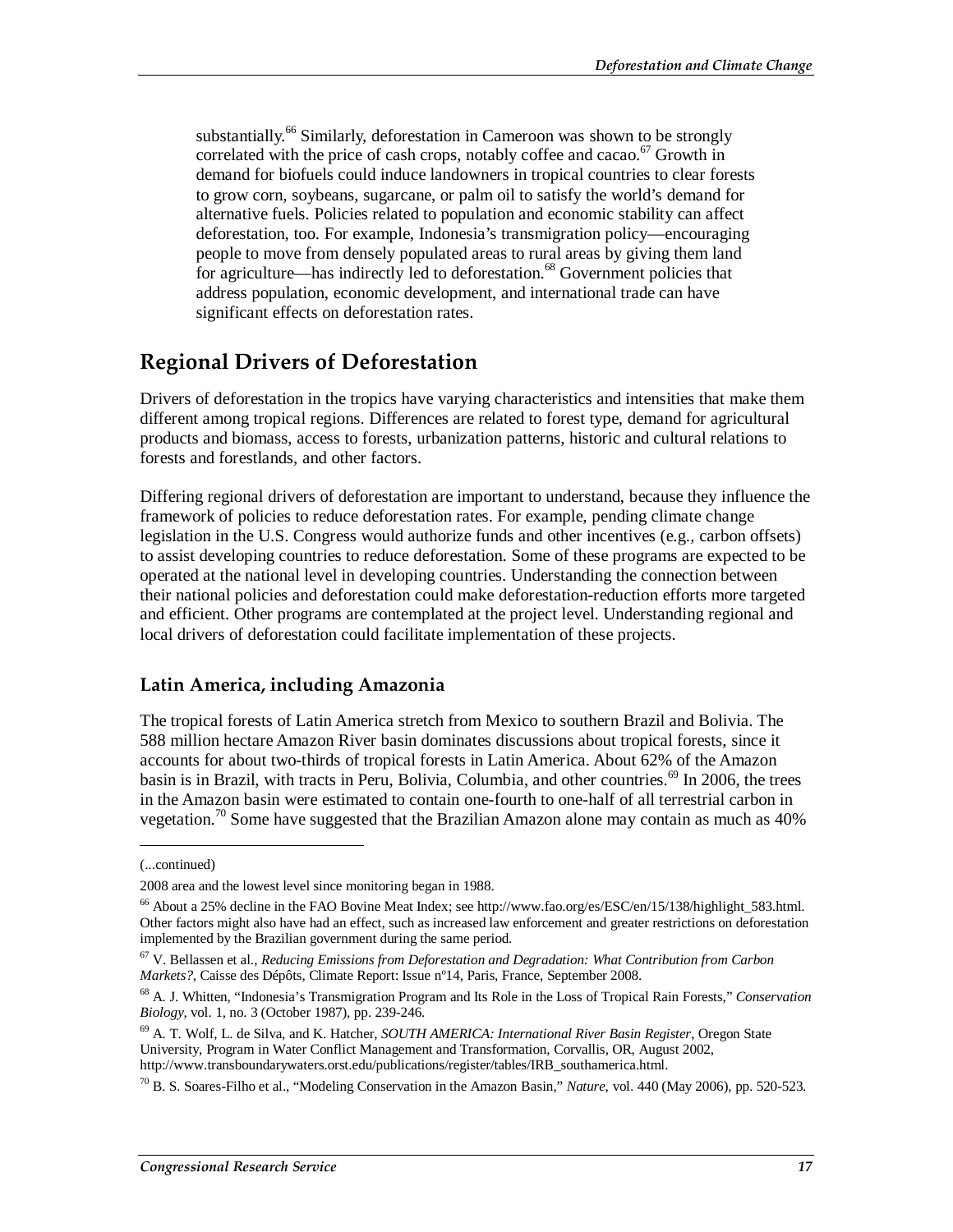of all remaining tropical rainforest.<sup>71</sup> An estimated average of 1.8 million hectares of Brazilian Amazon rainforest was lost annually between 1988 and 2008, about a third of global tropical deforestation.<sup>72</sup>

Anthropogenic drivers of deforestation in Latin America and especially the Amazon are generally centered on agricultural expansion, including both large-scale and small-scale agriculture. The primary driver of deforestation has been cattle ranching.<sup>73</sup> Some estimate that cattle ranching in the Amazon is associated with four-fifths of Amazon deforestation.<sup>74</sup> High global beef prices in the early 1990s led to an estimated 11% annual increase in the cattle herd from 1997 to 2003 and a surge in deforestation in 2002 to 2004.<sup>75</sup> Soybean production and more recently sugarcane and other crops for biofuels are also significant drivers of deforestation; in general, production of these biofuels is not directly causing deforestation, but rather is displacing cattle ranching, forcing cattle production further into forested areas.

The emergence of agriculture as a driver of deforestation in Brazil was initially tied to government incentives in the 1960s that promoted migration and development in the Amazon. Cheap land and equipment were used to motivate settlers to colonize the Amazon and stake claim to borderlands. Major highways connecting the south of Brazil to parts of the Amazon were also built to facilitate this effort. Roads and highways provided access to forests and enabled farmers and loggers to transport their goods to markets. Farmers practiced swidden agriculture because they found it cheaper to clear new land for planting crops than to maintain their original tracts. Their old land was generally abandoned or converted to pastureland for ranching. In recent years, market forces, particularly global beef prices, have been identified as a significant underlying driver of deforestation. Agricultural products coming out of the Amazon are entering the global market, and changes in domestic and global market conditions have been correlated to rates of deforestation.<sup>76</sup>

Deforestation in the Amazon is exacerbated by forest fires. Some contend that the frequency of drought is a prime determinant of how often forest fires occur and how extensive they become in the tropical forests of the Amazon.<sup>77</sup> Combined with land use activities and drought conditions, successive fires in the same area can prevent regeneration in the Amazon.<sup>78</sup>

### **Tropical Africa**

-

The tropical forest ecosystems of Africa are centered around the Congo River basin, the second largest river basin in the world (after the Amazon), and the coast of the Gulf of Guinea. The

<sup>&</sup>lt;sup>71</sup> J. A. Foley et al., "Amazonia Revealed: Forest Degradation and Loss of Ecosystem Goods and Services in the Amazon Basin," *Frontiers in Ecology and the Environment*, vol. 5, no. 1 (February 2007), pp. 25-32.

 $72$  A. S. L. Rodrigues et al., "Boom-and-Bust Development Patterns Across the Amazon Deforestation Frontier,"<br>Science, vol. 324, no. 5933 (June 2009), pp. 1435-1437.

<sup>&</sup>lt;sup>73</sup> See Bellassen et al., *What Contribution from Carbon Markets?* 

<sup>74</sup> D. C. Nepstad et al., "The End of Deforestation in the Brazilian Amazon," *Science*, vol. 326, no. 5958 (December 2009), pp. 1350-1351.

<sup>&</sup>lt;sup>75</sup> Nepstad et al., "Globalization of the Amazon Soy and Beef Industries."

<sup>76</sup> T. J. Killeen, "A Perfect Storm in the Amazon Wilderness," *Advances in Applied Biodiversity Science*, vol. 7 (2007).

 $77$  Aragão et al., "Interactions Between Rainfall, Deforestation and Fires."

 $78$  Some studies report that repeated forest fires can cause the near-permanent conversion of forest to scrub or grassland. See, for example, Cochrane and Barber, "Climate Change, Human Land Use and Future Fires in the Amazon."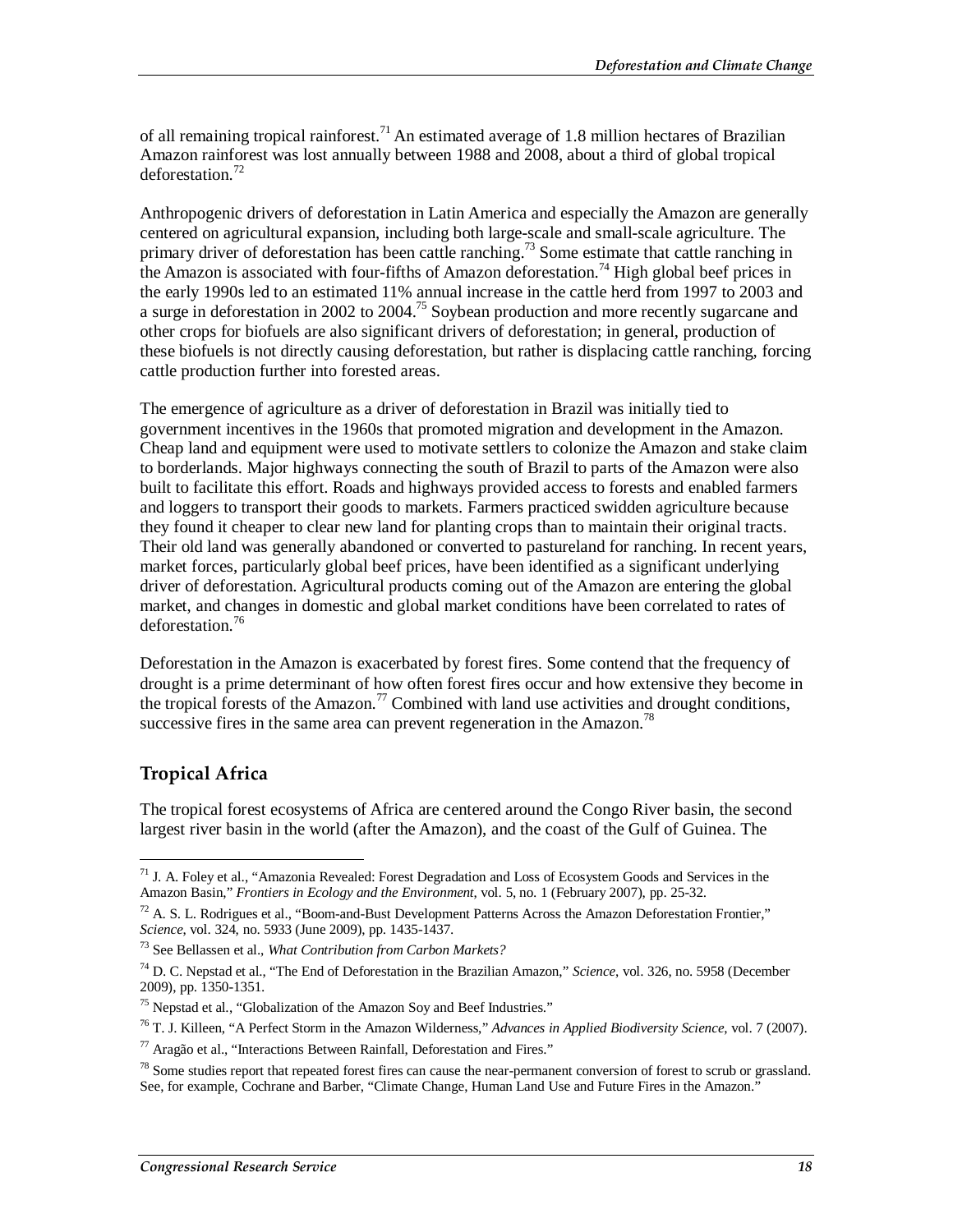Congo basin spans six countries in Central Africa, covering about 369 million hectares.<sup>79</sup> It is the world's second-largest area of contiguous tropical rainforest, with more than 24 million people living in or around the forest and relying on it for agriculture, food, medicine, fuel, and construction materials.<sup>80</sup> The Congo Basin is surrounded by a band of dry tropical forests; sometimes classified as savannahs because of their relatively low tree cover. Deforestation rates in tropical Africa are considerably lower than in Asia and Latin America.<sup>81</sup> However, high population growth rates, coupled with the demand for agricultural land and woody biomass for fuel, could double the rate of deforestation in the next 20 years. $82$ 

Deforestation in both the wet and dry tropical forests of Africa is driven largely by small-scale agriculture, both shifting cultivation and permanent production of such crops as cassava, yams, plantains, and millet.<sup>83</sup> However, conversion to large-scale agriculture is an emerging threat to forests in the region, and accounts for about a third of deforestation in tropical Africa.<sup>84</sup> Cattle ranching is a much less significant driver of deforestation in Africa than in Latin America.<sup>85</sup>

Fuelwood, both for local use and for charcoal for urban use, has been a major cause of deforestation in Africa.<sup>86</sup> An estimated 90% of the continent's population uses fuelwood for cooking, and in sub-Saharan Africa, firewood and brush supply about 50% of all energy sources.<sup>87</sup> Some have noted that only 7.5% of rural households in sub-Saharan Africa have access to electricity, so demand for fuelwood is likely to continue to be a cause of deforestation in tropical Africa for the foreseeable future.<sup>88</sup>

Commercial logging is less significant in tropical Africa than elsewhere in the tropics.<sup>89</sup> Nonetheless, the effects of logging can still be significant by degrading forests and providing access for farmers. The annual clearing of dense forest is related to the rural population density near the forest, suggesting that proximity of the populations and their access to forests is a major cause of deforestation in the region.<sup>90</sup> Some use the access argument to contend that creating

-

<sup>79</sup> Wolf, de Silva, and Hatcher, *AFRICA: International River Basin register*, http://www.transboundarywaters.orst.edu/ publications/register/tables/IRB\_africa.html.

<sup>80</sup> U.S. Agency for International Development (USAID), *Congo Basin Forest Partnership*, http://www.usaid.gov/ locations/sub-saharan\_africa/initiatives/cbfp.html.

<sup>81</sup> E. F. Achard et al., "Determination of Deforestation Rates of the World's Humid Tropical Forests," *Science*, vol. 297, no. 5583 (August 2002), pp. 999-1002.

<sup>&</sup>lt;sup>82</sup> Quanfa Zhang et al., "A GIS-Based Assessment on the Vulnerability and Future Extent of the Tropical Forests of the Congo Basin," *Environmental Monitoring and Assessment*, vol. 114 (2006), pp. 107-121.

<sup>83</sup> Y. Agyei, "Deforestation in Sub-Saharan Africa," *African Technology Forum* vol. 8, no. 1 (1998), http://web.mit.edu/africantech/www/articles/Deforestation.htm; Olander et al., *International Forest Carbon and the Climate Change Challenge*, p. 44; FAO, *State of the World's Forests, 2009*, pp. 5-6; and FAO data at http://faostat.fao.org/site/339/default.aspx.

<sup>84</sup> Project Catalyst, *Towards the Inclusion of Forest-Based Mitigation in a Global Climate Agreement*, Climate Works Foundation, 2009, p. 12; FAO, *State of the World's Forests 2009* (Rome, Italy: 2009), p. 5.

<sup>&</sup>lt;sup>85</sup> Project Catalyst, *Towards the Inclusion of Forest-Based Mitigation in a Global Climate Agreement.* p. 12; and Geist and Lambin, *What Drives Tropical Deforestation*? p. 25.

and Lambin, *What Drives Tropical Deforestation?* p. 25. 86 Geist and Lambin, *What Drives Tropical Deforestation?* p. 29.

<sup>87</sup> Agyei, "Deforestation in Sub-Saharan Africa."

<sup>88</sup> FAO, *State of the World's Forests, 2009*, p. 8.

<sup>89</sup> Geist and Lambin, *What Drives Tropical Deforestation?* p. 29.

<sup>90</sup> Quanfa Zhang et al., "Mapping Tropical Deforestation in Central Africa," *Environmental Monitoring and Assessment*, vol. 101, no. 1-3 (January 2005), pp. 69-83.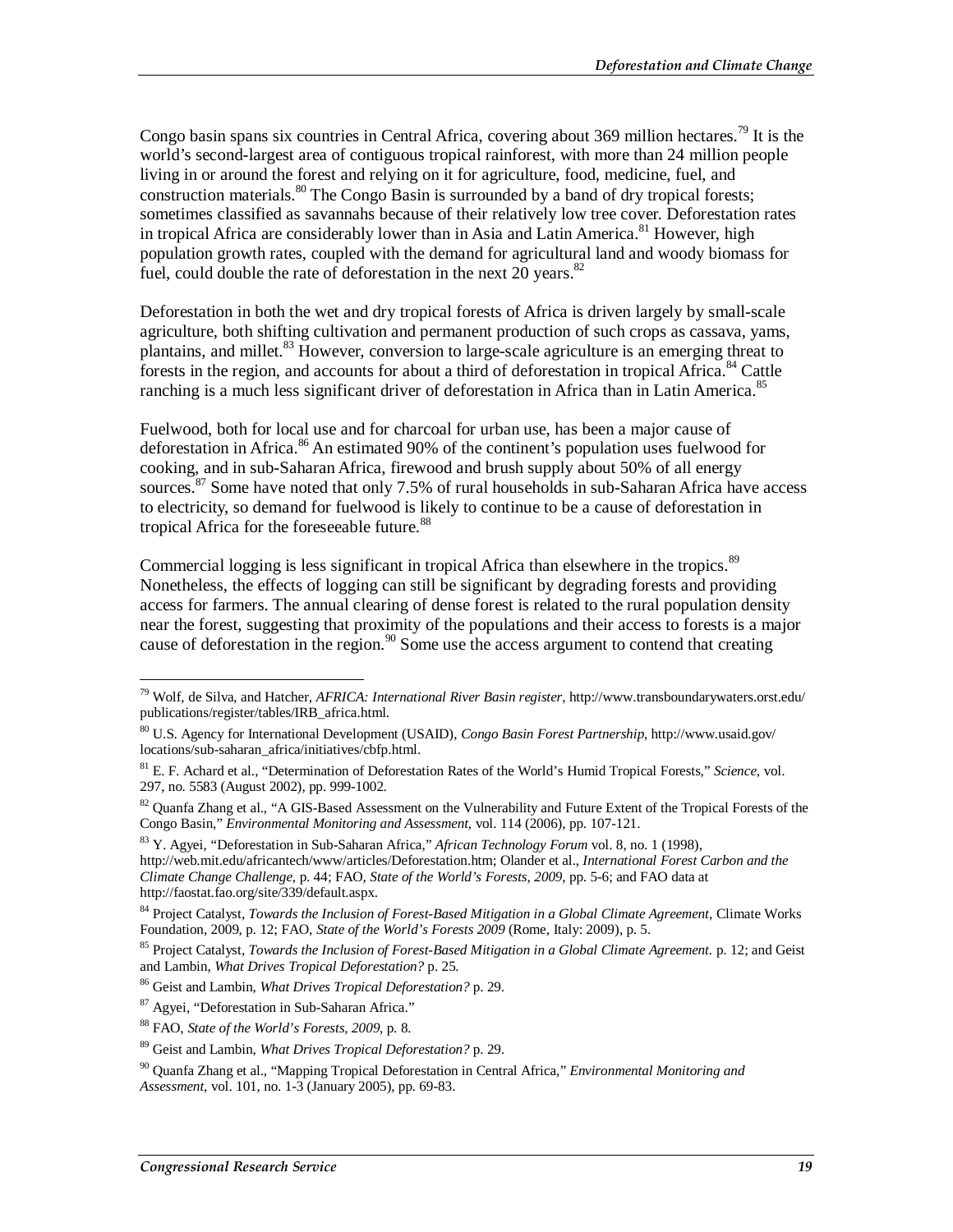forest reserves in the middle of contiguous or unoccupied forests might be detrimental to conservation. They argue that roads built to access reserves for protection might also stimulate deforestation in areas surrounding the reserve, potentially resulting in greater forest loss than what the reserve would protect.<sup>91</sup>

Some underlying causes of deforestation in tropical Africa are related to governance. Examples include a low priority (which may translate into little funding) for forest conservation; poor enforcement of forest conservation laws; few incentives to conserve forests; treatment of forests as a commons areas; and lack of defined property rights.<sup>92</sup> These factors are magnified in Africa, since approximately 98% of tropical forests are managed by governments.<sup>93</sup> Poor law enforcement particularly affects forest reserves in tropical Africa.<sup>94</sup> Reserves are exposed to poachers, wood gatherers, and logging. Some contend that, with an increasing population and diminishing forest area, failure to enforce laws for protected areas and ensure land rights for local communities will impede efforts to check deforestation.<sup>95</sup>

Political instability, including wars and civil disturbances, in parts of Africa also weakens law enforcement, leading to greater rates of deforestation by the refugees and displaced persons as well as through commercial logging to finance the conflicts.<sup>96</sup> However, instability due to conflict may also restrict investment and infrastructure expansion, thus limiting deforestation in parts of the Congo basin.<sup>97</sup>

#### **Southeast Asia**

Southeast Asia includes the Indochinese Peninsula and the islands of Indonesia and the Philippines, as well as many other nearby islands. The entire region contains tropical rainforests. Approximately a third of the tropical forest area in the world is in Southeast Asia. Indonesia alone reportedly contains approximately 9% of the world's tropical forest area.<sup>98</sup>

Deforestation in Southeast Asia is largely driven by agriculture. In many areas, deforestation is similar to tropical Africa, being driven substantially by small-scale shifting and permanent agricultural plots.<sup>99</sup> Also, like Africa and unlike Latin America, cattle ranching is a minor factor in deforestation.<sup>100</sup> Another parallel to tropical Africa is that, except for Malaysia and Indonesia,

<sup>&</sup>lt;u>.</u> 91 D. B. Bray et al., "Tropical Deforestation, Community Forests, and Protected Areas in the Maya Forest," *Ecology and Society*, vol. 13, no. 2 (2008).

<sup>92</sup> L. P. Olander et al., *International Forest Carbon and the Climate Change Challenge: Issues and Options*, Nicholas Institute for Environmental Policy Solutions, June 2009, pp. 45-46.

<sup>93</sup> Hatcher and Bailey, *Tropical Forest Tenure Assessment*, p. 16.

<sup>94</sup> FAO, *State of the World's Forests, 2009*, pp. 4-5.

<sup>95</sup> Hatcher and Bailey, *Tropical Forest Tenure Assessment*.

<sup>96</sup> Scribd., *Ecosystem Services of the Congo Basin Forests*, http://www.scribd.com/doc/5501370/Ecosystem-Servicesof-the-Congo-Basin-Forests.

<sup>97</sup> Eliasch, *Climate Change: Financing Global Forests*, p. 36.

<sup>&</sup>lt;sup>98</sup> M. C. Hansen et al., "Humid Tropical Forest Clearing from 2000-2005 Quantified by Using Multitemporal and Multiresolution Remotely Sensed Data," *Proceedings of the National Academy of Sciences*, vol. 105, no. 27 (2008), pp. 9439-9444.

<sup>99</sup> Geist and Lambin, *What Drives Tropical Deforestation?* p. 25; and FAO, *State of the World's Forests, 2009*, p.15.

<sup>100</sup> Geist and Lambin, *What Drives Tropical Deforestation?* p. 25.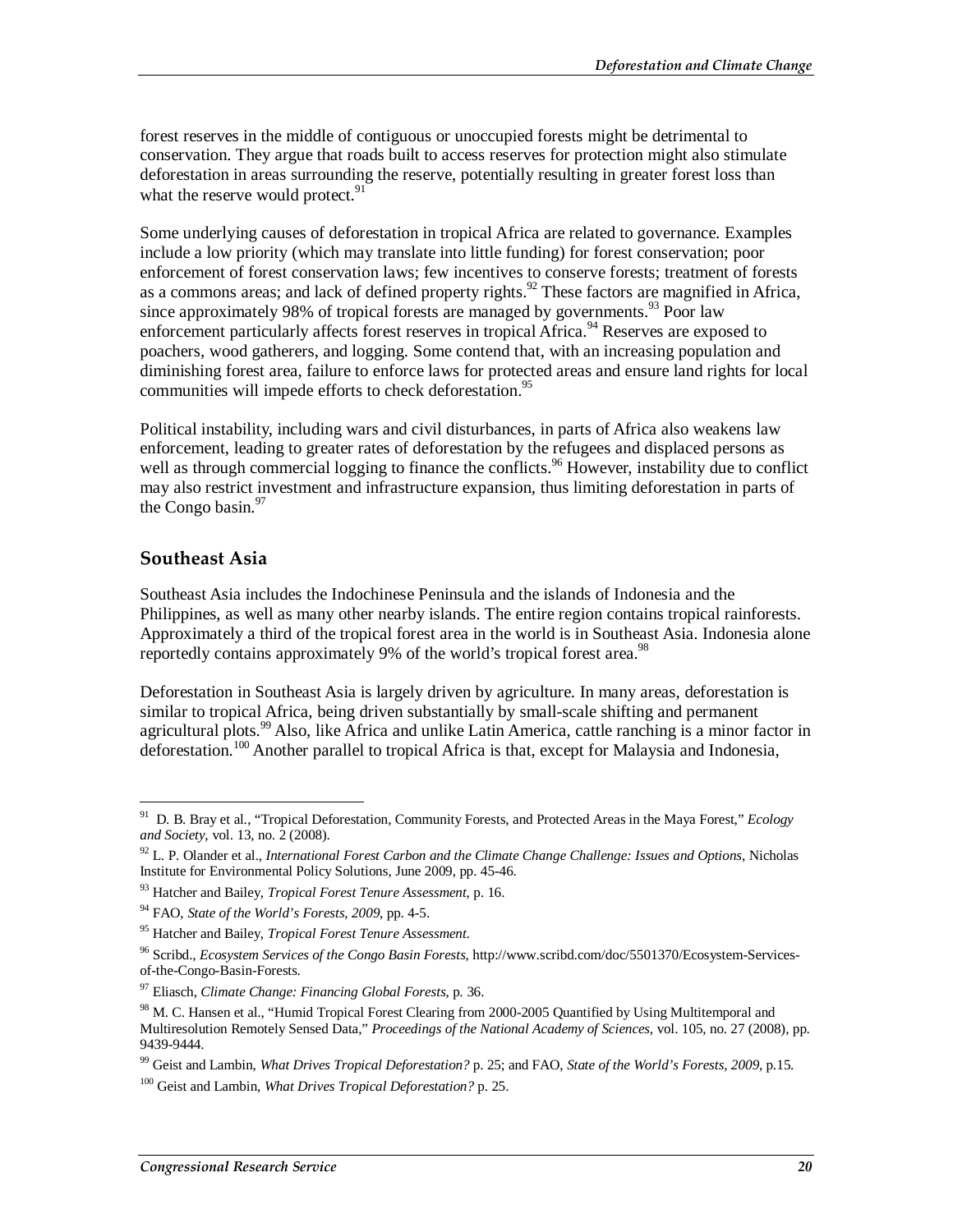commercial logging is a relatively modest cause of deforestation.<sup>101</sup> However, in Papua New Guinea, logging is a major driver in lowland forests, with subsistence agriculture causing deforestation throughout the rest of the country.<sup>102</sup>

Deforestation in Indonesia and Malaysia differ from most of the rest of Southeast Asia. Forests are extensive, and deforestation rates have been relatively high. Indonesia accounts for nearly 13% of global tropical deforestation.<sup>103</sup> Extensive commercial logging has been a major contributor to high rates of deforestation in both Indonesia and Malaysia.<sup>104</sup> However, in recent years, large-scale commercial agriculture is the predominant cause of deforestation.<sup>105</sup> Oil palm is the major commercial crop in both countries, and extensive areas have been cleared for oil palm plantations.<sup>106</sup> Deforestation also occurs for rubber plantations, which have been planted extensively in Thailand as well as in Malaysia. $107$ 

Some underlying drivers of deforestation in Southeast Asia include government policies and market forces. In Indonesia, for example, federal policies encouraged resettlement from urban centers into forested areas in the 1980s.<sup>108</sup> More recently, deforestation in Indonesia has been more enterprise-driven, primarily caused by conversion to agriculture (e.g., oil palm plantations).<sup>109</sup> Some also argue that industrial expansion and development in China is also an underlying force driving deforestation in Southeast Asia.<sup>110</sup> Increasing demand for tropical hardwoods, palm oil, and rubber for consumption in China are thought to be driving deforestation in Indonesia and Malaysia. An expanding Chinese economy could sustain this demand and lead to greater deforestation in Southeast Asia, despite government policies and incentives to reduce deforestation.<sup>111</sup>

### **Climate Consequences of Tropical Deforestation**

Most scientists agree that, in the past two decades, tropical deforestation has been responsible for the largest share of  $CO<sub>2</sub>$  released to the atmosphere from land use changes.<sup>112</sup> At current rates of

<sup>-</sup>101 Geist and Lambin, *What Drives Tropical Deforestation?*; and Bellassen et al., *Reducing Emissions from Deforestation and Degradation*.

<sup>102</sup> See section on Papua New Guinea at http://rainforests.mongabay.com/20png.htm.

<sup>&</sup>lt;sup>103</sup> Hansen et al., "Humid Tropical Forest Clearing."

<sup>104</sup> Geist and Lambin, *What Drives Tropical Deforestation?* p. 29; and Olander et al., *International Forest Carbon and the Climate Change Challenge*, p. 44.

<sup>105</sup> Olander et al., *International Forest Carbon and the Climate Change Challenge*, p. 44.

<sup>&</sup>lt;sup>106</sup> T. K. Rudel, "Changing Agents of Deforestation: From State-Initiated to Enterprise Driven Processed, 1970-2000," *Land Use Policy*, vol. 24, no. 1 (2007), pp. 35-41; FAO, *State of the World's Forests, 2009*, p. 15; and FAO data at http://faostat.fao.org/site/339/default.aspx.

<sup>&</sup>lt;sup>107</sup> S.A. Abdullah and N. Nakagoshi, "Changes in Agricultural Landscape Pattern and Its Spatial Relationship with Forestland in the State of Selangor, Peninsular Malaysia," *Landscape and Urban Planning*, vol. 87, no. 2 (August 2008), pp. 147-155; and FAO data at http://faostat.fao.org/site/339/default.aspx.

<sup>&</sup>lt;sup>108</sup> The government-initiated Transmigration Project led to the migration of approximately 2 million people from Java to forested areas in Irian Jaya, Sumatra, and Kalimantan. See Whitten, "Indonesia's Transmigration Program"; and Williams, *Deforesting the Earth*, p. 459.

<sup>&</sup>lt;sup>109</sup> Rudel, "Changing Agents of Deforestation: From State-Initiated to Enterprise Driven Processes."

<sup>110</sup> S. Kemper, "Forest Destruction's Prime Suspect," *Environment Yale*, Spring 2008, pp. 4-11.

<sup>&</sup>lt;sup>111</sup> Kemper, "Forest Destruction's Prime Suspect."

<sup>112</sup> IPCC 2007 WG-I Report.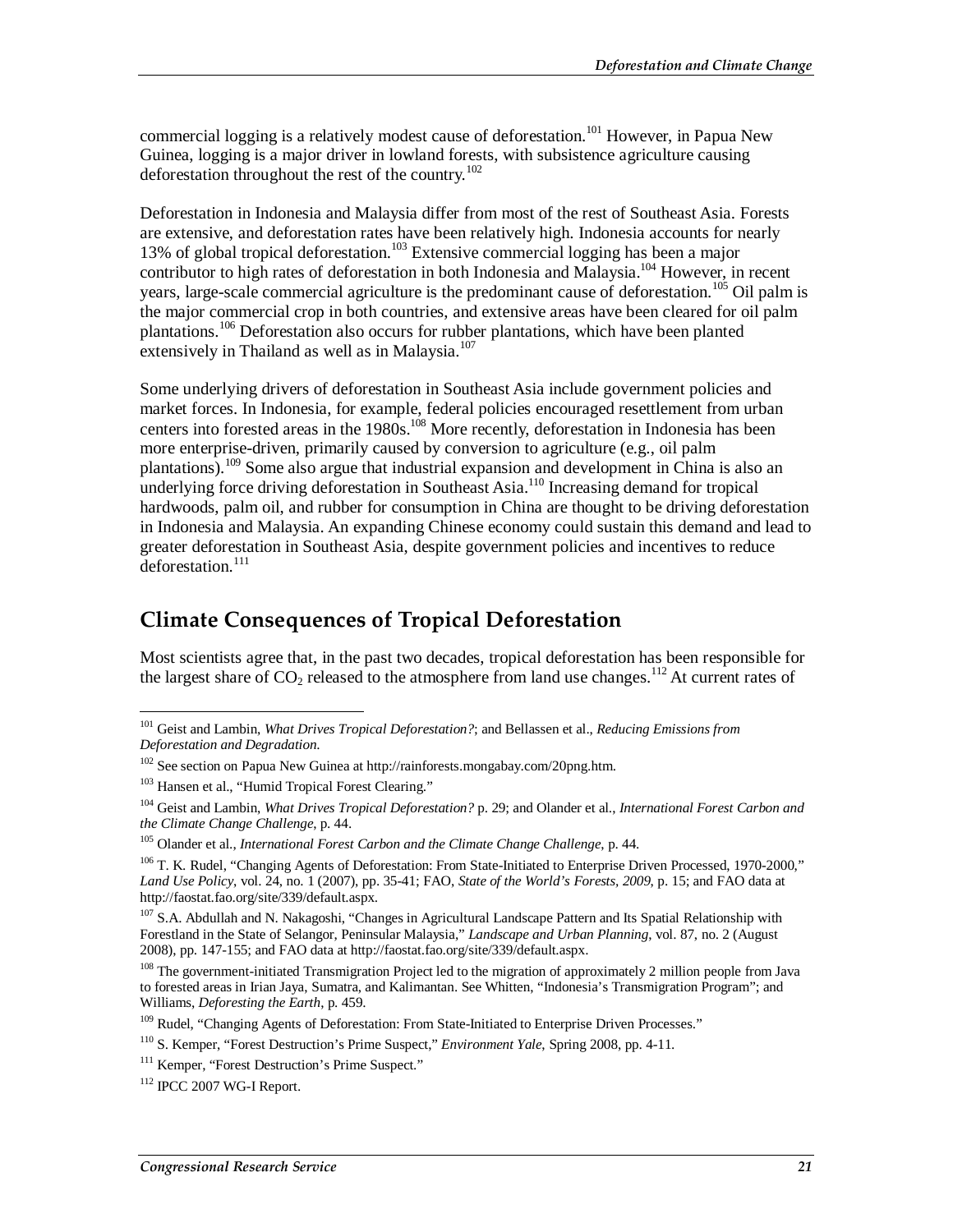deforestation, clearing tropical forests could release an additional 87 to 130 GtC of  $CO<sub>2</sub>$  to the atmosphere by  $2100$ .<sup> $113$ </sup>

Tropical deforestation can quickly deplete the moderate levels of soil carbon. In rainforests, heavy precipitation leaches carbon (and other minerals) into the surface waters and the groundwater. This is, in part, why shifting agriculture is a common practice in tropical areas—soil nutrients (including carbon) are quickly depleted, reducing vegetative growth and requiring farmers to find new land. This carbon depletion also hinders regrowth of the forest after croplands are abandoned.

The soil carbon impacts of tropical deforestation are particularly important for Indonesia, because of its relatively extensive peatlands.114 Peat soils have a very high carbon content, typically because they oxidize very slowly as a result of often being flooded. Deforestation, and drainage for commercial oil palm plantations, releases large amounts of carbon in a relatively short period.<sup>115</sup> Thus, deforesting and draining peat forests have particularly significant impacts on global carbon sequestration.

Commercial logging in the tropics also affects climate through the relatively large release of carbon, compared to logging in temperate and boreal forests. The emphasis of commercial wood production on only a relatively few tree species in tropical forests often results in substantial waste—harvests may take as little as 10% of the wood volume, and many non-target trees are killed or damaged.<sup>116</sup> Furthermore, commercial logging usually includes roads for removing the timber, the first step in general access for agricultural expansion and other developmental (forestclearing) activities.

Fire can exacerbate the climate impacts of tropical deforestation. The natural burning regime in tropical rainforests differs from that of boreal and temperate forests. Natural fires are relatively rare in moist tropical forests, with natural fire cycles measured in hundreds or even thousands of years.117 However, fire is commonly used (often following commercial logging) to clear lands for agriculture—crops or pastures. This releases the carbon from the vegetation that is cut down. Much of this is released to the atmosphere, but some temporarily adds nutrients to the soils, increasing plant growth for a few years. <sup>118</sup> However, land-clearing fires often escape and burn surrounding forests. Fires in the tropics are harmful in three ways: (1) they release substantial quantities of  $CO<sub>2</sub>$  to the atmosphere; (2) they generate substantial volumes of smoke, causing "brown clouds" and regional health problems; $^{119}$  and (3) they create a positive feedback loop by

-

<sup>113</sup> R. A. Houghton, "Chapter 1: Tropical Deforestation as a Source of Greenhouse Gas Emissions," in *Tropical Deforestation and Climate Change*, ed. P. Moutinho and S. Schwartzman (Washington: Amazon Institute for the Environment (IPAM) and Environmental Defense Fund, 2005), pp. 13-23.

<sup>&</sup>lt;sup>114</sup> See Y. Uryu et al., *Deforestation, Forest Degradation, Biodiversity Loss and CO<sub>2</sub> Emissions in Riau, Sumatra, Indonesia*, World Wildlife Fund, WWF Indonesia Technical Report, Jakarta, Indonesia, February 7, 2008.

<sup>115</sup> P. A. Minang et al., eds, "The Opportunity Costs of Avoiding Emissions from Deforestation," ASB PolicyBrief No. 10, ASB Partnership for the Tropical Forest Margins, Nairobi, Kenya.

<sup>&</sup>lt;sup>116</sup> Tropical Forest Foundation, "Reduced Impact Logging."

<sup>117</sup> M. A. Cochrane, "In the Line of Fire: Understanding the Impacts of Tropical Forest Fires," *Environment*, vol. 43, no. 8 (October 1, 2001), p. 28.

<sup>&</sup>lt;sup>118</sup> L. Tacconi, P. F. Moore, and D. Kaimowitz, "Fires in Tropical Forests—What Is Really the Problem? Lessons from Indonesia," *Mitigation and Adaptation Strategies for Global Change*, vol. 12, no. 1 (January 2007), pp. 55-66.

<sup>&</sup>lt;sup>119</sup> Ramanathan et al., "Warming Trends in Asia Amplified by Brown Cloud Solar Absorption."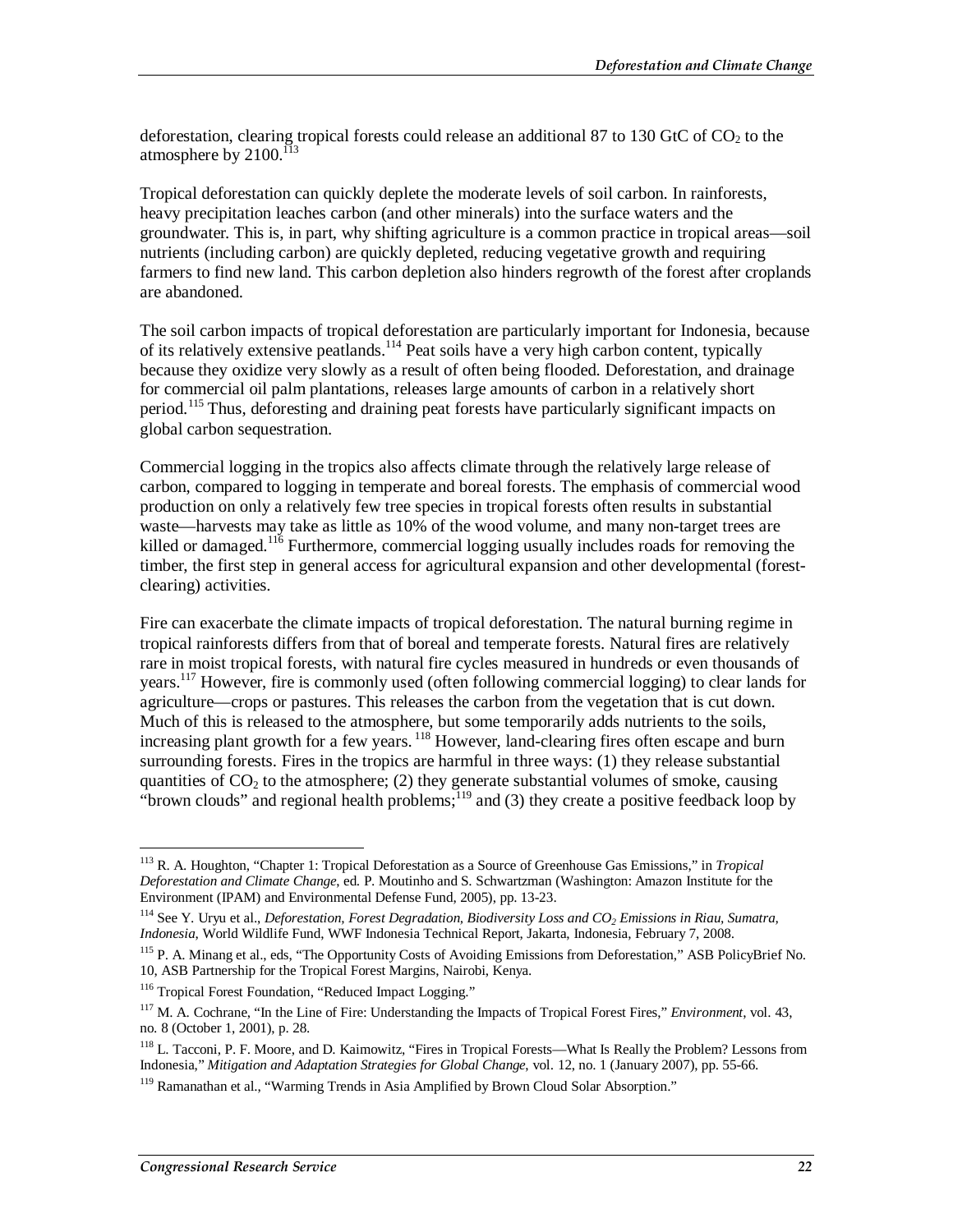opening and drying the adjoining forests.<sup>120</sup> This perpetuates a cycle of burning, since post-fire habitats (other than crop and pasture lands) are usually dominated by flammable grasses and vines that make the area susceptible to more destructive and more extensive fires.  $^{121}$ 

Finally, tropical deforestation has also been shown to be linked to decreased evapotranspiration, which lessens atmospheric moisture and precipitation levels.<sup>122</sup> As noted above, this could reduce precipitation and increase surface temperatures regionally. Warming in tropical regions could increase the susceptibility of tropical forests to fires and increase tree mortality due to drought, as discussed earlier. In addition, reduced precipitation might reduce agricultural productivity, leading to increased deforestation simply to maintain agricultural output levels.

## **Reducing Deforestation**

The drivers of deforestation suggest various approaches to reducing deforestation: adjusting markets and assisting tropical countries with infrastructure and governance. For a description of U.S. programs that address deforestation, see the **Appendix**. In addition, the net effect of deforestation might, in some circumstances, be offset by afforestation or reforestation—planting trees on the cleared sites.

### **Tree Planting to Offset Deforestation?**

Two related forestry practices are sometimes proposed to mitigate deforestation: afforestation (establishing trees on sites that have *long* been cleared of forests, such as crop, pasture, and brush lands); and reforestation (establishing tree stands on areas *recently* cleared or partially cleared of forest through timber harvesting or natural causes).<sup>123</sup> Afforestation of crop or pasture land has been one focus of attention for carbon sequestration by domestic stakeholders.<sup>124</sup>

Some have suggested that the additional carbon sequestration from afforestation and reforestation could offset the carbon release from deforestation. They assert that harvesting "over-mature" forests sequesters additional carbon, because (1) very old forests sequester little additional carbon (the amount stored is large, but the annual addition is small or even negative); (2) wood products made from the timber continue to store carbon for decades; and (3) newly established stands grow vigorously, sequestering large amounts of carbon.<sup>125</sup>

-

<sup>&</sup>lt;sup>120</sup> D. C. Nepstad, *The Amazon's Vicious Cycles: Drought and Fire in the Greenhouse*, World Wide Fund for Nature  $(WWF)$ ,  $2007$ .

<sup>&</sup>lt;sup>121</sup> Cochrane, "Understanding the Impacts of Tropical Forest Fires."

<sup>&</sup>lt;sup>122</sup> Bala et al., "Combined Climate and Carbon-Cycle Effects of Large-Scale Deforestation."

<sup>&</sup>lt;sup>123</sup> There are no definitive periods for "long cleared" and "recently cleared," but establishing new tree stands on sites cleared within the past decade is usually considered reforestation. This distinction has little relevance for on-site practices, since the activities for afforestation and reforestation do not differ. However, the distinction may be significant under the various protocols for reducing GHG emissions.

<sup>124</sup> See CRS Report R41086, *Potential Implications of a Carbon Offset Program to Farmers and Landowners*, by Renée Johnson et al.

<sup>&</sup>lt;sup>125</sup> J. Perez-Garcia, C. D. Oliver, and B. Lippke, "How Forests Can Help Reduce Carbon Dioxide Emissions to the Atmosphere," U.S. Congress, House Resources, Forests and Forest Health, *Hearing on H.Con.Res 151*, 105<sup>th</sup> Cong., 1<sup>st</sup> sess., September 18, 1997, Serial No. 105-61 (Washington: GPO, 1998), pp. 46-68.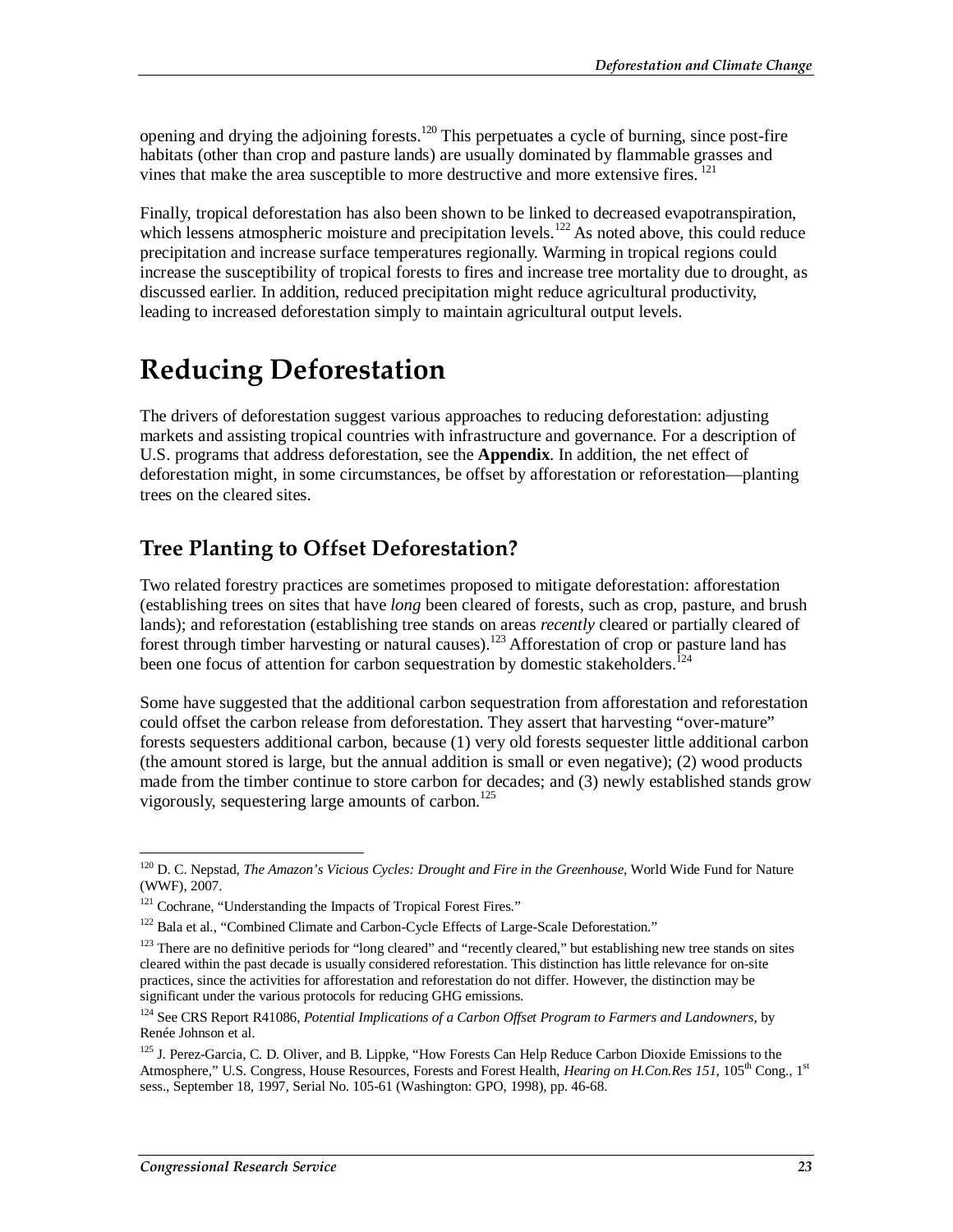Others dispute these claims, asserting that harvesting old-growth forests (commonly described by foresters as "over-mature") results in a net release of carbon.<sup>126</sup> Researchers have determined that carbon continues to accumulate in old-growth forests for centuries, long after the traditional definition of over-mature.<sup>127</sup> Other research has found that some old-growth forests continue to accumulate carbon in the soil.<sup>128</sup> Finally, the limited research evidence has shown that *intact* (uncut) natural forests store much greater volumes of carbon than do mature plantations—as much as three times as much carbon.<sup>129</sup>

Both of these conclusions may be valid in certain circumstances, depending on factors such as which products are manufactured, how those products are used, how much carbon is left on the site, and what happens to it. There are, of course, other considerations (e.g., the impacts on ecosystem services and on local economies) associated with discussions of harvesting old-growth forests. It should be recognized that these arguments have been made with respect to old-growth forests in temperate and boreal regions. Timber harvesting (and other forest clearing) in these regions likely contribute relatively modest carbon emissions to the atmosphere, because fewer species dominate temperate and boreal forests, and reforestation commonly follows the harvests. In addition, relatively few old-growth forests remain in these regions.

The situation differs in tropical forests. Because of the wide diversity of plant species and the emphasis of commercial wood production on relatively few tree species, timber harvesting in tropical forests often results in substantial waste, with a smaller portion of the wood volume removed and substantial damage to many non-target trees.

Furthermore, as noted above, commercial logging often opens the forests for agriculture, and the soil depletion and burning associated with agriculture may prevent effective forest recovery in the tropics. Naturally regrown (second-growth) forests in the tropics have been shown to contain less biological diversity and less total biomass (carbon) than intact forests, and forest plantations in the tropics have far less diversity and biomass than second-growth forests.<sup>130</sup> Thus, under many circumstances, deforestation in tropical forests emits substantial quantities of carbon that cannot be adequately compensated by reforestation except in the very long term (several decades to centuries).

## **Market Solutions**

There are basically three market approaches to reducing deforestation: specific markets for forest carbon; general markets for ecosystem services and non-timber forest products; and certified sustainable forestry. These approaches are not entirely independent or mutually exclusive choices;

<sup>-</sup><sup>126</sup> M. E. Harmon, W. K. Ferrell, and J. F. Franklin, "Effects on Carbon Storage of Conversion of Old-Growth Forests to Young Forests," *Science*, vol. 247 (February 9, 1990), pp. 699-702; and P. M. Vitousek, "Can Planted Forests Counteract Increasing Atmospheric Carbon Dioxide?" *Journal of Environmental Quality*, v. 20 (Apr.-June 1991), pp. 348-354.

 $^{127}$  S. Luyssaert et al., "Old-Growth Forests as Global Carbon Sinks," Nature, vol. 455 (September 11, 2008).<br><sup>128</sup> Guovi Zhou et al., "Old-Growth Forests Can Accumulate Carbon in Soils," Science, v. 314 (Dec. 1, 2006)

<sup>129</sup> B. G. Mackey et al., *Green Carbon: The Role of Natural Forests in Carbon Storage, Part 1, A Green Carbon Account of Australia's South-Eastern Eucalypt Forests, and Policy Implications*, The Fenner School of Environment & Society, The Australian National University, Canberra, Australia, 2008.

<sup>130</sup> E. Stokstad, "Forests in Flux: A Second Change for Rainforest Biodiversity," *Science*, vol. 320 (June 13, 2008), pp. 1436-1438.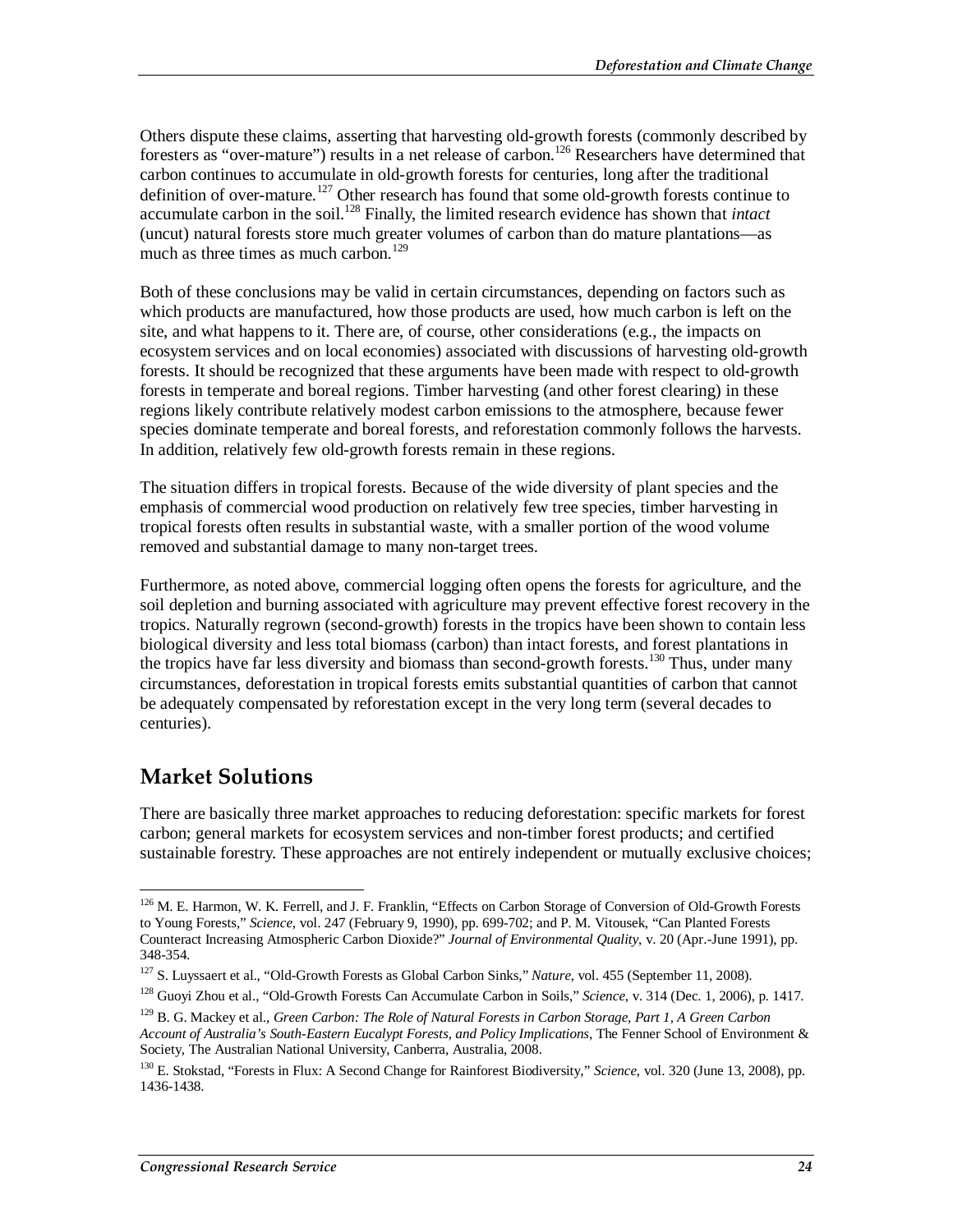for example, the carbon benefits from certified sustainable forestry practices might be salable in forest carbon markets.

#### **Forest Carbon Markets131**

Carbon markets have formed to encourage voluntary efforts to reduce GHG emissions as well as to fulfill mandatory or regulatory GHG emission reductions. Forestry activities, including reduced deforestation, might generate carbon credits or offsets—reductions in GHG emissions or increases in carbon sequestration that regulated entities (or volunteers) can purchase to offset the GHGs for which they are responsible.

Various forestry practices have been considered for carbon credits.132 Each practice has carbon benefits, but there are also concerns and limitations in allowing these offsets for mandatory GHG reduction programs. Concerns include:

- Would the forest activity add to the effort to reduce  $CO_2$  emissions, or would the activity have occurred anyway under existing laws and practices? (This issue is referred to as "additionality.")
- How much carbon would have been released if no action (e.g., to prevent deforestation) had occurred? (This issue is referred to as defining or determining "the baseline."
- Can the carbon sequestration benefits of a project be verified? Verifying project benefits for every project and monitoring benefits over time can be expensive, and can be further restricted because of lack of access to forests. (This issue is referred to as "measurement, monitoring, and verification.")
- If a GHG reduction project is implemented, will the GHG-emitting practice or activity (e.g., deforestation) shift to a different location or country with no GHG reduction policies? (This issue is referred to as "leakage.")
- Will the project result in permanent reductions in GHG concentrations, or will the effects be temporary? (This issue is referred to as "permanence.")

Avoided tropical deforestation offers a mixture of benefits and difficulties associated with implementation. Areas already legally protected (e.g., national parks and reserves) would generally not qualify, because their carbon sequestration would not be additional. However, they might be susceptible to leakage from poachers and squatters that practice illegal deforestation. Also, natural disasters (wildfires, hurricanes, etc.) can effectively destroy forests, releasing their carbon, and accounting for such releases complicates efforts to assure the "permanence" of forest carbon.

<sup>-</sup>131 See CRS Report RL34560, *Forest Carbon Markets: Potential and Drawbacks*, by Ross W. Gorte and Jonathan L. Ramseur.

<sup>132</sup> See CRS Report RS22964, *Measuring and Monitoring Carbon in the Agricultural and Forestry Sectors*, by Ross W. Gorte and Renée Johnson.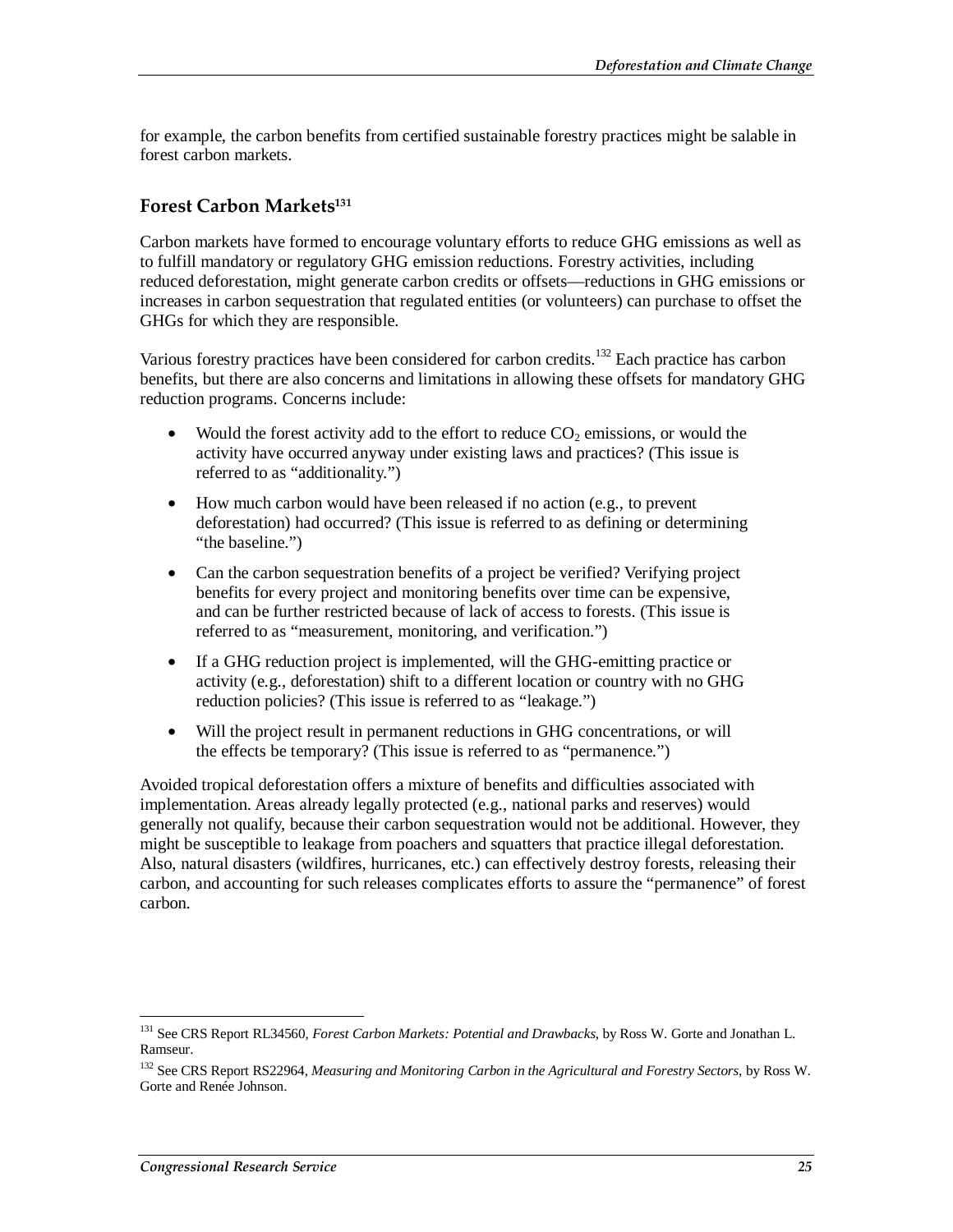### **Markets for Ecosystem Services and Non-Timber Forest Products**

Ecosystem or environmental services encompass a wide variety of benefits, including carbon storage. Forests and other undeveloped lands provide a host of environmental services, such as climate regulation, soil retention, waste remediation, and clean water. Landowners generally are not compensated for these services. Some have sought ways to provide such compensation as an incentive to landowners to keep their lands forested. Forest carbon markets are special ecosystem services markets that could compensate landowners for the carbon storage services their forests provide.

Payments for ecosystem services (PES) is an approach where beneficiaries of the services are identified and then charged to pay landowners to maintain their forests. A PES program was established in Costa Rica in the 1990s. About half of the country was deforested from the 1950s through the 1980s. Tax-funded subsidies to prevent deforestation were initially successful, but were not politically and financially sustainable. The subsidy program was then replaced with a legal framework banning deforestation and requiring users of forest services to pay to restore and protect Costa Rican forests. Initially, user fees were established for wood fuel, then expanded for water supplies. Public support for the PES program was generated by clearly establishing the linkage between the services and the users, and by setting the fees to not only compensate the landowners for not deforesting their lands but also cover administrative costs (e.g., inventory and monitoring costs). While the program has reduced deforestation, it has not been sufficient to eliminate forest losses.

A long-standing U.S. example is buying duck stamps (essentially a federal duck-hunting permit) in order to hunt ducks; money from the stamps is used to conserve duck habitat, which makes more hunting possible.<sup>133</sup> The concept of creating ecosystem services markets is being pursued by the USDA under authority provided in the 2008 farm bill (P.L. 110-246, the Food, Conservation, and Energy Act of  $2008$ ).<sup>134</sup> To the extent that ecosystem or environmental services markets develop more broadly, with or without federal support, they will likely encompass forest (and perhaps also soil) carbon sequestration among the services for which landowners are compensated.

A related market is for harvesting non-timber forest products without cutting down the trees. Such products include exotic nuts and berries, wild mushrooms (e.g., morels), natural rubber, floral greenery, and more. Markets for non-traditional, non-timber products harvested from forests have been growing around the world. While non-timber products will probably never supplant commercial timber values, the products can often be harvested with minimal impact on the forest and with virtually no carbon release. Encouraging additional growth in the markets for nontimber forest products can provide landowners with incentives to keep their forests intact, thereby contributing to long-term carbon sequestration.

<u>.</u>

<sup>&</sup>lt;sup>133</sup> The program is not strictly comparable to PES programs, since the landowners rarely receive payments for providing duck habitat; rather, the duck stamps provide funding for state agencies to provide habitat and other benefits for duck hunters.

<sup>134</sup> See CRS Report RL34042, *Provisions Supporting Ecosystem Services Markets in U.S. Farm Bill Legislation*, by Renée Johnson.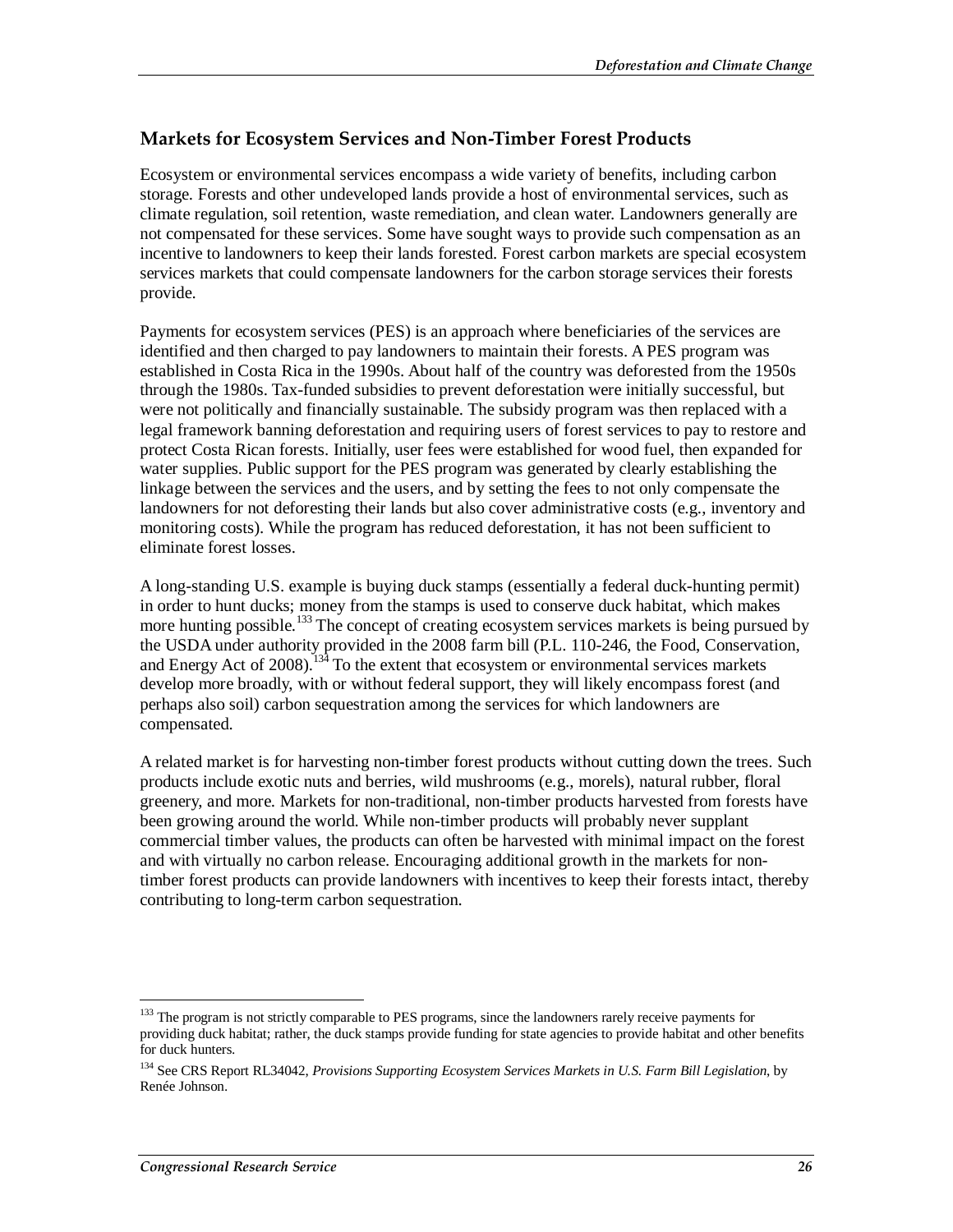### **Certified Sustainable Forestry**

Certified sustainable forestry is a market approach to reduce carbon release from net deforestation through sustainable forest management. Several certification systems exist, with significant differences in the parameters that must be met.<sup>135</sup> Certification can be based on management practices that allow for sustainable logging to maximize carbon stores and minimize collateral damage to neighboring trees. Landowners could benefit from consumer willingness to pay higher prices for wood products grown and harvested using sustainable practices. Most systems require chain-of-custody reporting to assure that wood products claiming to be from sustainable forests actually come from certified forest lands. While many forestland owners believe that the costs of becoming and remaining certified are less than the benefits of higher prices and consumer awareness, it is not yet clear that the price differential for certified wood products will be sufficient in the long run to maintain the certification systems.

### **Governance Issues**

Presuming that a developing country wants to reduce deforestation—for domestic benefits and/or to participate in forest carbon markets—various governance issues might need to be addressed. Countries have different needs and capacities, and thus might need to address a few or many governance issues, and the effort required might be modest or substantial. As discussed above, as well as extensively in the literature, the array of governance issues that could be addressed to reduce deforestation includes:

- **Agricultural subsidies and policies.** Various government programs and policies keep input prices artificially low, provide tax incentives for cash crops, and otherwise alter market signals. Eliminating or reducing programs that encourage agricultural production at the expense of forests could reduce deforestation.<sup>136</sup>
- **Roads and infrastructure.** Roads and other public services (e.g., water and power) are critical for human expansion into forests. Roads provide access, which can contribute to deforestation. Infrastructure planning and development can reduce the level of deforestation by concentrating development (agriculture, forestry, and other activities) in already accessible areas.<sup>137</sup>
- **Land tenure and property rights.** Many studies have identified ill-defined tenure and property rights as a cause of deforestation, and have proposed explicit, clearly defined private land ownership as a means of reducing deforestation by giving individuals an ownership interest in the condition of their forestland.<sup>138</sup> This could reduce illegal logging and clearing by squatters (especially for swidden agriculture).

-

<sup>135</sup> B. Cashore et al., eds., *Confronting Sustainability: Forest Certification in Developing and Transitioning Countries*, Report No. 8 (New Haven, CT: Yale School of Forestry and Environmental Studies, 2006).

<sup>136</sup> Bellassen et al., *Reducing Emissions from Deforestation and Degradation*, and Pfaff et al., *Policy Impacts on Deforestation*.

<sup>137</sup> Pfaff et al., *Policy Impacts on Deforestation*.

<sup>138</sup> See, for example, L. Cotula and J. Mayers, *Tenure in REDD: Start-Point or Afterthought?*, International Institute for Environment and Development, Natural Resource Issues No. 15, London, UK, 2009, and Pfaff et al., *Policy Impacts on Deforestation*.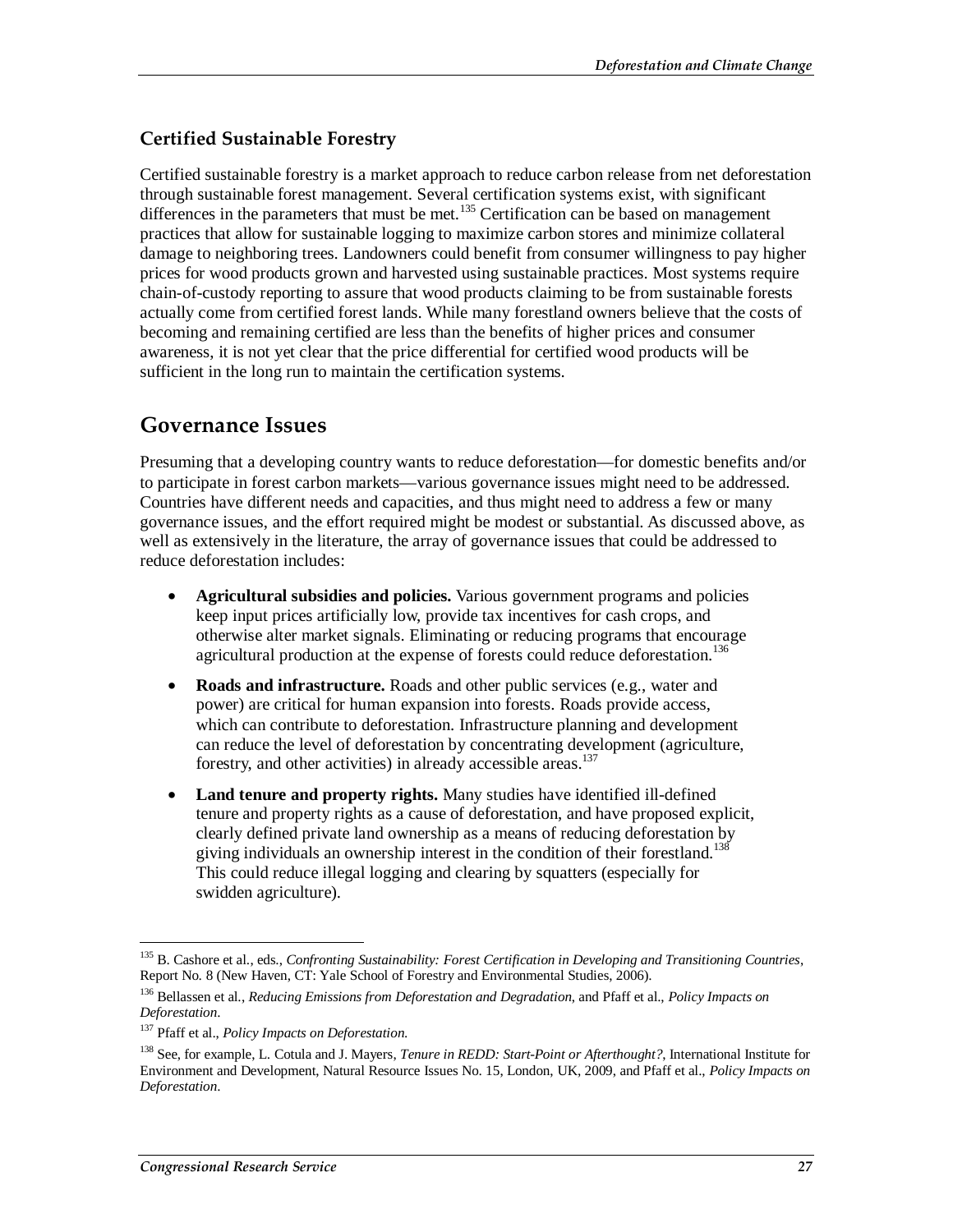- **Forest-dependent communities and indigenous peoples.** Most observers recognize that, to reduce deforestation, the people who derive their living from forest resources must be involved.139 While this may include land tenure and property rights, it also goes beyond, by responding to the interests and concerns of people affected by decisions about deforestation.
- **Enforcement.** Enforcement of deforestation policies is critical to effect change. This includes enforcing land tenure and property rights, protecting forest communities and indigenous peoples from squatters and other interlopers, halting construction of unplanned roads, preventing illegal logging, and more. Increased enforcement and oversight could also reduce corruption by increasing the transparency and visibility of forestland transactions.<sup>140</sup>

The capacity of tropical countries to address these governance issues varies widely. Some countries have already taken many steps; others are limited by poverty, population growth, and other factors. Financial and technical assistance from developed nations can help developing countries to establish and expand their capacities to address these governance issues. (See the **Appendix** for a description of existing U.S. programs that provide financial and technical forestry assistance.) In addition, developed countries can encourage improved governance in developing tropical countries through other methods, such as conditional loans (e.g., loans requiring actions by the borrower), debt relief (e.g., exchanging foreign debt for conservation actions), and demand management (e.g., banning illegally harvested timber).<sup>141</sup>

## **Forest and Deforestation Data Issues**

Various sources report data on forest area and deforestation. However, the data differ, sometimes substantially. Sources have noted the discrepancies among reported data.<sup>142</sup> Why are the data discrepancies so substantial, even in relatively developed areas (e.g., the United States), where one might expect relatively high-quality data? There are two principal reasons: the classification of forest lands, and the measurement and reporting systems used.

**Table 2** presents data from two sources that cover most of the world's forests. The U.N. Food and Agriculture Organization (FAO) has been assessing global forests for decades; its most recent report is the *Global Forest Resources Assessment* 2005.<sup>143</sup> The World Resources Institute (WRI), in cooperation with the U.N. Development Programme, the U.N. Environment Programme, and the World Bank, has also published data on global forests, in *World Resources, 2002-2004: Decisions for the Earth: Balance, Voice, and Power*. 144

<sup>-</sup>139 See, for example, A. Agrawal, A. Chhatre, and R. Hardin, "Changing Governance of the World's Forests," *Science*, vol. 320 (June 2008), pp. 1460-1462; and Olander et al., *International Forest Carbon and the Climate Change Challenge*, pp. 25-27.

<sup>140</sup> Pfaff et al., *Policy Impacts on Deforestation*.

<sup>141</sup> Pfaff et al., *Policy Impacts on Deforestation*.

<sup>142</sup> See P. E. Waggoner, *Forest Inventories: Discrepancies and Uncertainties*, Resources For the Future, RFF DP 09- 29, Washington, DC, August 2009.

<sup>&</sup>lt;sup>143</sup> FAO Forestry Paper 147 (Rome, Italy, 2006).

<sup>144</sup> World Resources Institute, *World Resources, 2002-2004: Decisions for the Earth: Balance, Voice, and Power*, Washington. July 2003, pp. 270-271, http://www.wri.org/publication/world-resources-2002-2004-decisions-earthbalance-voice-and-power.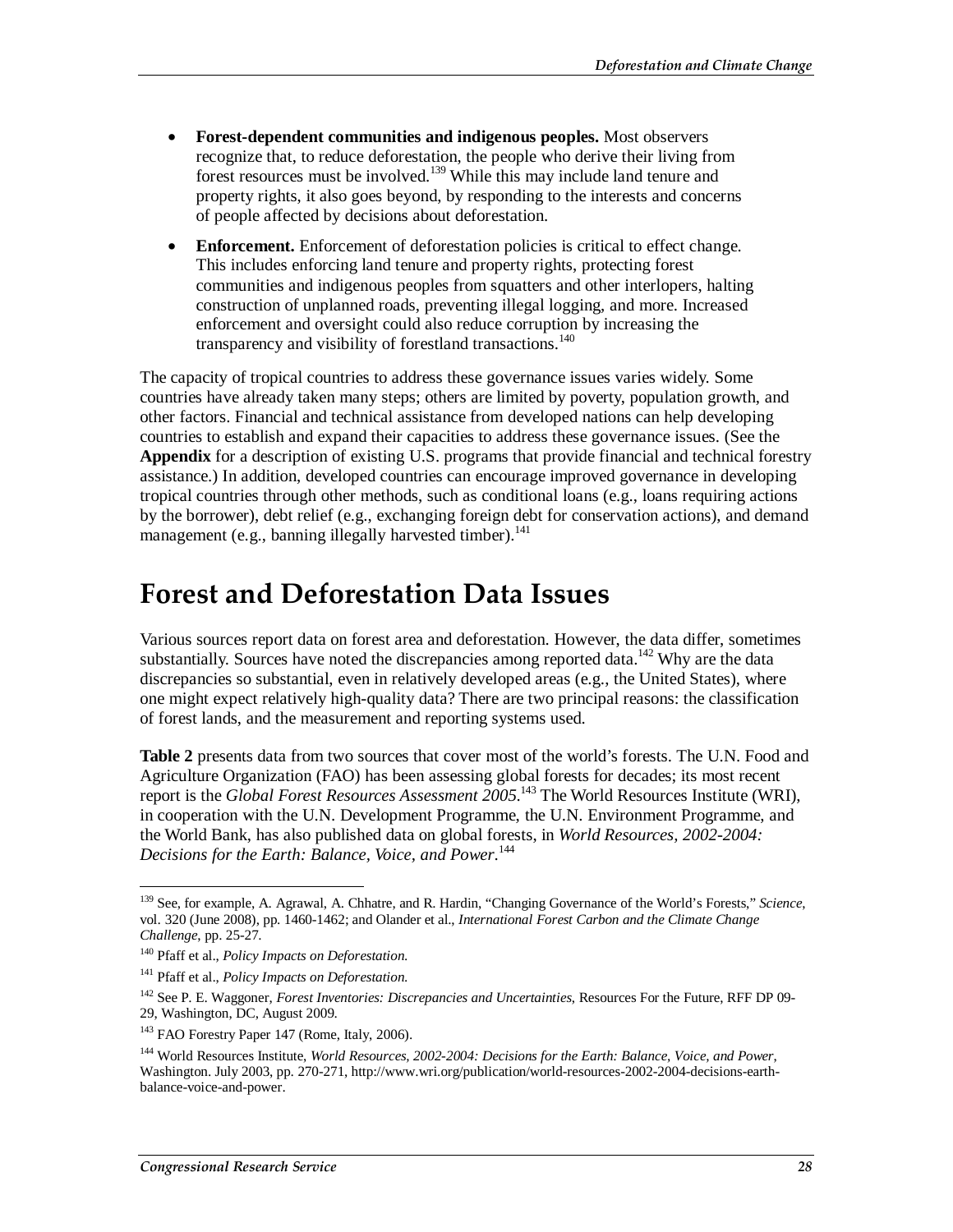| <b>Countries/Regions</b>          | <b>WRI</b><br><b>2000 Area</b> | FAO:<br>2005 Area | FAO % Change,<br>1990-2005 |
|-----------------------------------|--------------------------------|-------------------|----------------------------|
| Russia                            | 851.4                          | 808.8             | $-0.02%$                   |
| Canada                            | 244.6                          | 310.1             | 0.0                        |
| Sweden                            | 27.1                           | 27.5              | $+0.6%$                    |
| Finland                           | 21.9                           | 22.5              | $+1.4%$                    |
| Norway                            | 8.9                            | 9.4               | $+2.8%$                    |
| <b>Boreal Countries total</b>     | 1,153.9                        | 1,178.3           | $+0.05%$                   |
| <b>United States</b>              | 226.0                          | 303.1             | $+1.5%$                    |
| China                             | 163.5                          | 197.3             | $+25.5%$                   |
| Australia                         | 154.5                          | 163.7             | $-2.5%$                    |
| <b>Europea</b>                    | 126.0                          | 133.2             | $+9.5%$                    |
| Western and central Asiab         | 57.1                           | 52.2              | $-3.4%$                    |
| Argentina                         | 34.6                           | 33.0              | $-6.4%$                    |
| Japan                             | 24.1                           | 24.9              | $-0.3%$                    |
| Other temperate forest countriesc | 61.2                           | 61.8              | $-1.8%$                    |
| <b>Temperate Countries total</b>  | 847.0                          | 969.7             | $+ 5.1%$                   |
| Brazil                            | 543.9                          | 477.7             | $-8.1%$                    |
| Democratic Republic of Congo      | 135.2                          | 133.6             | $-4.9%$                    |
| Indonesia                         | 105.0                          | 88.5              | $-24.1%$                   |
| Central Africad                   | 92.4                           | 89.1              | $-4.6%$                    |
| Southeast Asia <sup>e</sup>       | 71.6                           | 83.2              | $-7.4%$                    |
| Tropical south Africaf            | 74.4                           | 73.4              | $-11.6%$                   |
| West Africas                      | 72.4                           | 74.6              | $-16.3%$                   |
| Other tropical South Americah     | 72.8                           | 67.3              | $-7.8%$                    |
| India                             | 64.1                           | 68.7              | $+5.9%$                    |
| Peru                              | 62.2                           | 68.7              | $-2.0%$                    |
| Sudan                             | $61.6$                         | 67.5              | $-11.6%$                   |
| Angola                            | 69.8                           | 59.1              | $-3.1%$                    |
| Mexico                            | 55.2                           | 64.2              | $-6.9%$                    |
| <b>Bolivia</b>                    | 53.1                           | 58.7              | $-6.5%$                    |
| Columbia                          | 49.6                           | 60.7              | $-1.2%$                    |
| Other east Africai                | 48.1                           | 54.9              | $-11.1%$                   |
| Venezuela                         | 49.5                           | 47.7              | $-8.3%$                    |
| Tanzania                          | 38.8                           | 35.3              | $-14.9%$                   |
| Zambia                            | 31.2                           | 42.5              | $-13.6%$                   |
| Burmai                            | 34.4                           | 32.2              | $-17.8%$                   |

#### **Table 2. Forest Area by Country or Region, by Predominant Forest Biome**

(Acreage in million hectares; annual percent change from 1990 to 2005)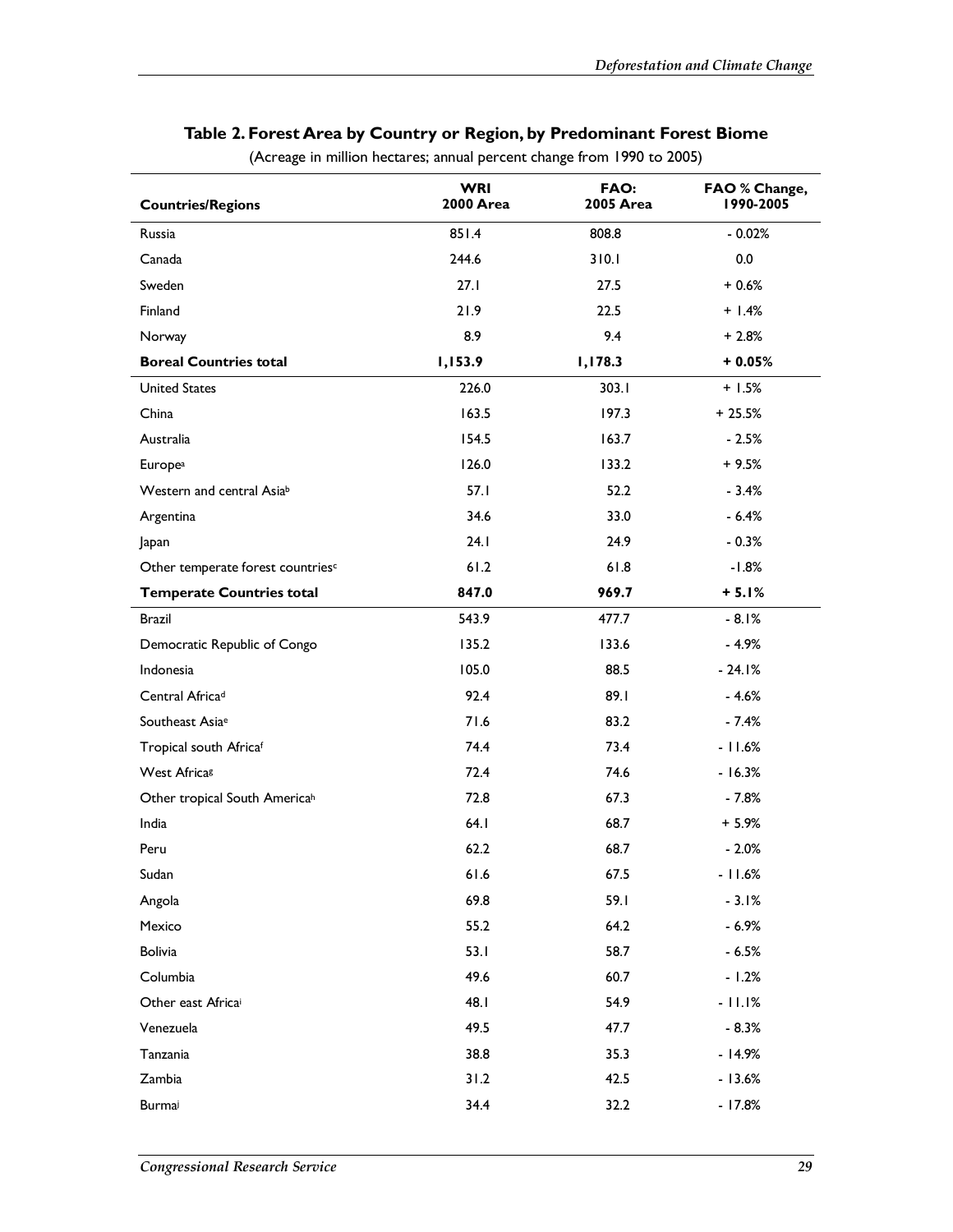| <b>Countries/Regions</b>        | <b>WRI</b><br><b>2000 Area</b> | FAO:<br><b>2005 Area</b> | <b>FAO</b> % Change,<br>1990-2005 |
|---------------------------------|--------------------------------|--------------------------|-----------------------------------|
| Papua New Guinea                | 30.6                           | 29.4                     | $-6.6%$                           |
| Central America & Caribbean     | 23.5                           | 28.4                     | $-14.0%$                          |
| Other tropical countriesk       | 13.7                           | 11.2                     | $-7.5%$                           |
| <b>Tropical Countries total</b> | 1,853.2                        | 1,802.1                  | $-8.8%$                           |

#### **Sources:**

World Resources Institute (WRI), *World Resources, 2002-2004: Decisions for the Earth: Balance, Voice, and Power*, with the U.N. Development Programme, the U.N. Environment Programme, and the World Bank, Washington, DC, July 2003, pp. 270-271, http://www.wri.org/publication/world-resources-2002-2004-decisions-earth-balancevoice-and-power.

Food and Agriculture Organization of the United Nations (FAO), *Global Forest Resources Assessment 2005*, FAO Forestry Paper 147, Rome, Italy, 2006, ftp://ftp.fao.org/docrep/fao/008/A0400E/A0400E00.pdf.

**Notes:** The countries may also contain forests of other biomes, but are reported in the forest biome in which they have the predominance of acreage. For example, the United States contains 51.3 million acres of boreal forest in Alaska (W. B. Smith et al., *Forest Resources of the United States, 2002*, USDA Forest Service, Northern Research Station, Gen. Tech. Rept. NC-241, St. Paul, MN, 2004, Table 1, p. 30), but is reported with temperate forests because five-sixths of U.S. forests are temperate forests. Countries with fewer than 1 million hectares (FAO data) are not identified with their region.

- a. Excludes European countries with boreal forests: Finland, Norway, Russia, and Sweden.
- b. Includes Afghanistan, Iran, Mongolia, Pakistan, Turkey, Turkmenistan and the other Asian former Soviet republics, and most of the Middle East.
- c. Includes Bhutan, Chile, Democratic Republic of Korea, Nepal, New Zealand, north Africa (Egypt to Morocco and Western Sahara), Republic of Korea, and Republic of South Africa.
- d. Includes Cameroon, Central African Republic, Equatorial Guinea, Gabon, and Republic of Congo.
- e. Includes Cambodia, Laos, Malaysia, Philippines, Thailand, and Vietnam.
- f. Includes countries south of Angola, Democratic Republic of Congo, and Tanzania.
- g. Includes Mauritania, Mali, Niger, Nigeria, and countries to the south and west.
- h. Includes Columbia, Ecuador, French Guiana, Guyana, Paraguay, and Suriname.
- i. Includes Chad, Eritrea, Ethiopia, Kenya, Somalia, and Uganda.
- j. In FAO documents, this country is called Myanmar.
- k. Includes Saudi Arabia, Solomon Islands and other Oceania countries, and Sri Lanka.

**Table 2** shows that, although generally similar, the data do not match. For example, for the two most forested countries in the world, Russia and Brazil, WRI reported more forest area (5% and 14% more, respectively) than FAO reported. In contrast, FAO reported substantially more forest area in the United States (34% more) and Canada (27% more) than WRI reported. Similarly, data on deforestation amounts and rates differ widely. For example, the FAO data show Brazil accounting for 27% of tropical forests and 24% of tropical deforestation. Other data, limited to humid tropical forests (and thus excluding many African and Brazilian tropical forests), also show Brazil accounting for 27% of tropical forests, but 48% of tropical deforestation.<sup>145</sup> In addition, the FAO and WRI data by biome differ from the forest biome area data from the IPCC, shown in **Table 1**.

-

<sup>&</sup>lt;sup>145</sup> Hansen et al., "Humid Tropical Forest Clearing."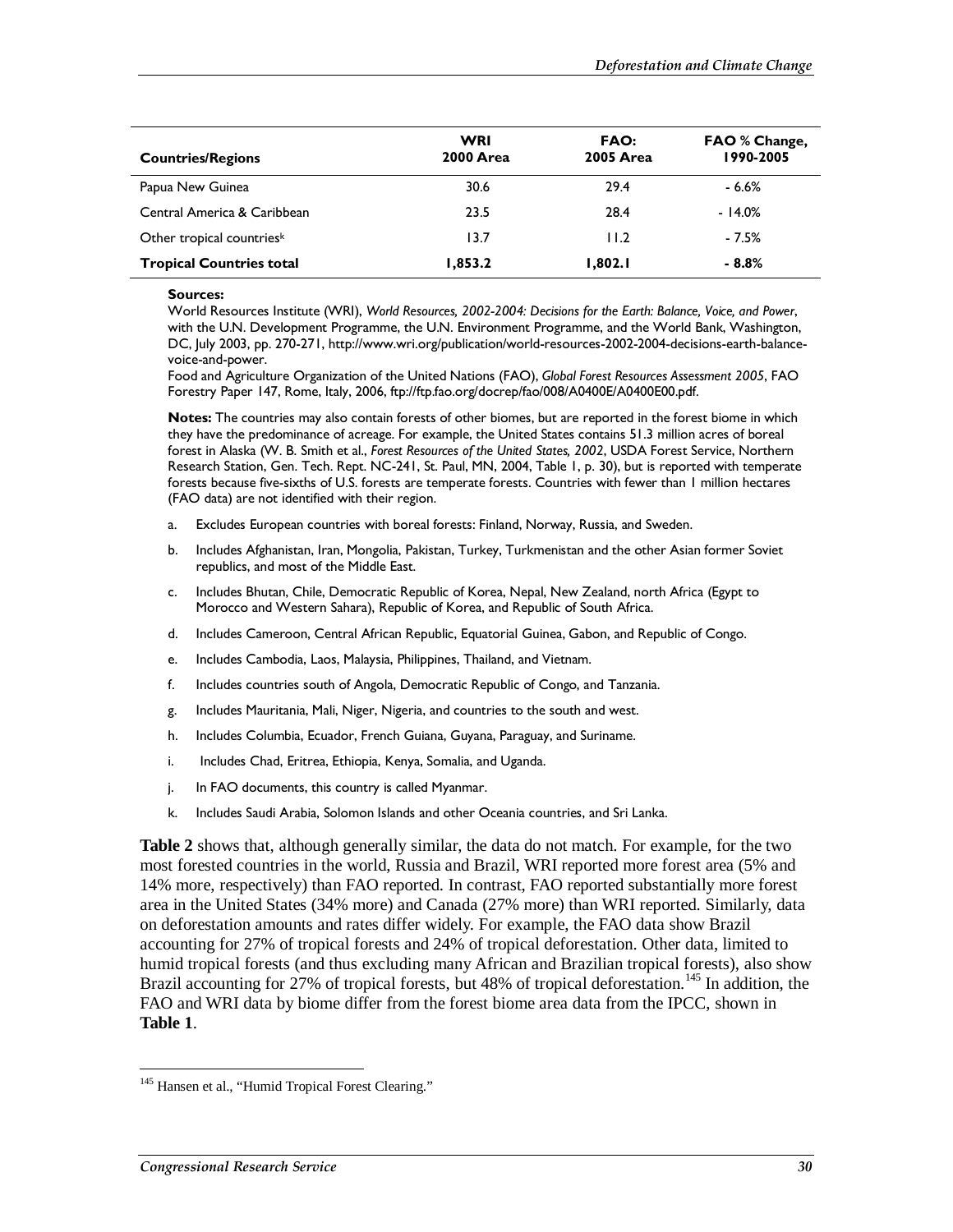The accuracy of the FAO data, especially deforestation rates, has particularly been questioned. One observer has noted "inconsistencies" in "three successively corrected declining trends" in FAO reports on forested areas.<sup>146</sup> This researcher argues that measurement errors, as well as changes in the statistical design and new data sources, raise serious questions about the reliability of the reported trends. FAO has acknowledged changes in reported acreages because of changes in standards for measuring forests.<sup>147</sup>

### **Classification of Forest Land**

Since climate impacts vary by forest biome, classifying forests by biome is useful for assessing possible effects. One difficulty with forest classification is determining in which biome a forest belongs. While some of this may seem apparent—tropical forests can be defined as those between the Tropic of Cancer and the Tropic of Capricorn—the reality is that forests fall across a gradient of characteristics. For example, the subtropical forests of south Florida exhibit many traits in common with the tropical forests that, technically, occur a few degrees closer to the equator. Similarly, the distinction between temperate and boreal forests, while apparent through "classical" types, can be imprecise, with the typically temperate northern hardwood (maplebeech-birch) ecosystem mixing with the traditional boreal spruce-fir (mixed with birch) in the northern Lake States and New England and in southern Canada.

This biome classification is further complicated by forest area data being reported by country. Many countries can readily be assorted into particular biomes, such as the tropical forests of Brazil, the Democratic Republic of Congo, and Indonesia. However, many other countries straddle the imperfect boundaries between biomes. Russia, for example contains more than 800 million hectares of forest; most are the vast boreal forests of Siberia, but many are temperate forests in Europe. The more than 200 million hectares of forest in the United States is largely temperate, but includes extensive boreal forests in Alaska (perhaps a quarter of the total) as well as some tropical forests in Hawaii and Puerto Rico. Australia, with 30 million hectares, is similarly largely temperate, but the northern third or so is tropical forests. Thus, aggregating forest lands by biome is imprecise at best.

A more significant, but perhaps less obvious, classification problem is determining what constitutes a forest. Numerous definitions are used by different organizations in various places for a variety of purposes. The relevant measures include:

• **Trees.** The plants must be considered trees for the area to be considered a forest. There is no precise, botanical definition of a tree. Trees are perennial plants that typically grow with a single woody stem. Some sources specify minimum heights and/or diameters at maturity. In contrast, bushes and shrubs commonly have multiple woody stems. However, these distinctions are imprecise, at best; for example, aspen trees in a stand are commonly clones, with dozens of stems from a single rootstock, while bamboo is biologically a grass.

<sup>-</sup>146 A. Grainger, "Difficulties in Tracking the Long-Term Global Trend in Tropical Forest Area," *Proceedings of the National Academy of Sciences*, vol. 105, no. 2 (January 15, 2008), pp. 818-823.

<sup>147</sup> FAO Forestry Department, *FRA 2000—Comparison of Forest Area Change Estimates Derived from FRA 1990 and FRA 2000*, Working Paper 59, Rome, Italy, 2001, pp. 44-46, ftp://ftp.fao.org/docrep/fao/006/ad068e/AD068E.pdf.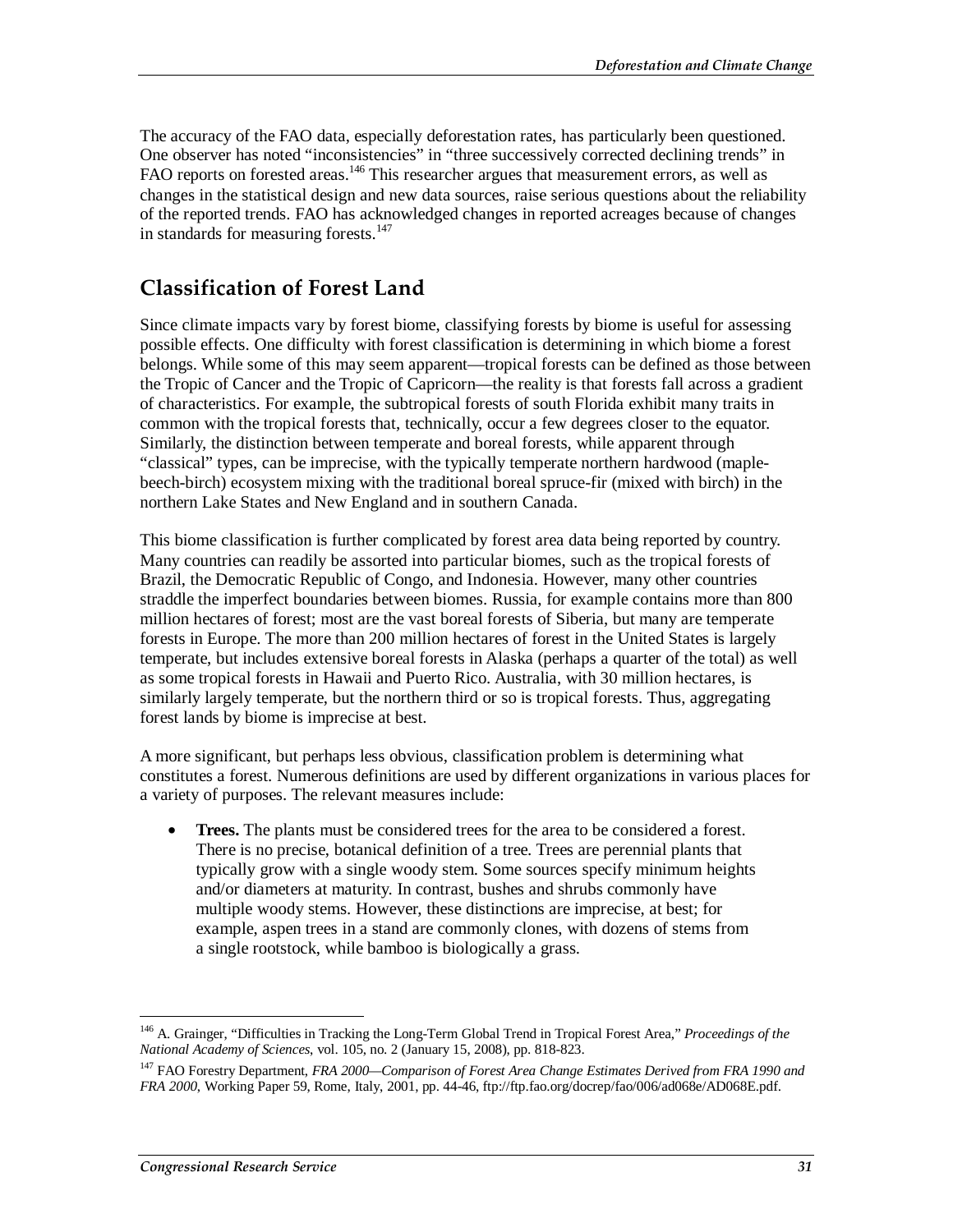- Tree height. The plants must be tall enough to be considered trees, at least at maturity. This might seem obvious, but in some settings (e.g., near timberline or at desert edges), trees can be quite short (1-2 meters tall). The FAO *1990 Global Forest Resources Assessment* defined forests as having trees at least 7 meters (23 feet) tall, while the *2000 Global Forest Resources Assessment* required trees at least 5 meters (16 feet) tall. $148$
- **Canopy closure.** A portion of the area must be covered by trees. While this could be measured by number of trees per hectare, a minimum percentage of the area covered by tree canopy is more common. The *1990 Global Forest Resources Assessment* defined forestlands as having at least 20% canopy cover (i.e., at least 20% of the area covered by tree crowns), while the *2000 Global Forest Resources Assessment* used 10% canopy cover.<sup>149</sup> In assessing forest habitats for the northern spotted owl (an admittedly narrow definition of "forest"), one group recommended 40% canopy closure in trees of at least 11 inches in diameter.<sup>150</sup> This also leads to questions of whether canopy cover is, and should be, a distinction between forests and woodlands (areas with some trees typically growing in arid or semi-arid grasslands).
- **Growth rate.** The site must be capable of growing trees (on human time scales). The U.S. Forest Service has long used a forest standard of lands capable of growing at least 20 cubic feet of commercially usable wood per acre per year (nearly 50 cubic feet of usable wood per hectare per year).<sup>151</sup>

One source reported that more than 650 definitions of forest were used in compiling the *2000 Global Forest Resources Assessment*. 152 While the definitions were similar in many ways, their application could alter forest area in a country by as much as 10%.

The classification of forest lands is further complicated by plantations and orchards. Apples, peaches, rubber, and coffee can be classified as perennial crops—agricultural lands, rather than forests. But what about plantations for lumber—pine, mahogany, teak, and the like? Many such plantations could be classified as forests, especially if the tree species are native to the area and relatively few efforts are required to control undesirable competing vegetation. Pulp and woody biomass energy plantations are more problematic—sometimes native species are used, but the plants might not be grown to tree sizes.

## **Measurement and Reporting Systems**

The other primary cause of discrepancies in reports on forest acreage lies in the ways forests are measured and reported. Forest area is typically determined from maps, generated by on-site census or surveys or from aerial or satellite images.153 For all but a few forest areas, censuses are

<sup>&</sup>lt;u>.</u> 148 FAO, *Comparison of Forest Area Change Estimates*.

<sup>149</sup> FAO, *Comparison of Forest Area Change Estimates*.

<sup>&</sup>lt;sup>150</sup> J. W. Thomas et al., *A Conservation Strategy for the Northern Spotted Owl*, Interagency Scientific Committee to Address the Conservation of the Northern Spotted Owl, Portland, OR, May 1990.

<sup>151</sup> W. B. Smith et al., *Forest Resources of the United States, 2002*, USDA Forest Service, Northern Research Station, Gen. Tech. Rept. NC-241, St. Paul, MN, 2004.

<sup>152</sup> A. S. Mather, "Assessing the World's Forests," *Global Environmental Change*, vol. 15 (2005), pp. 267-280.

<sup>153</sup> See CRS Report RS22964, *Measuring and Monitoring Carbon in the Agricultural and Forestry Sectors*, by Ross W. (continued...)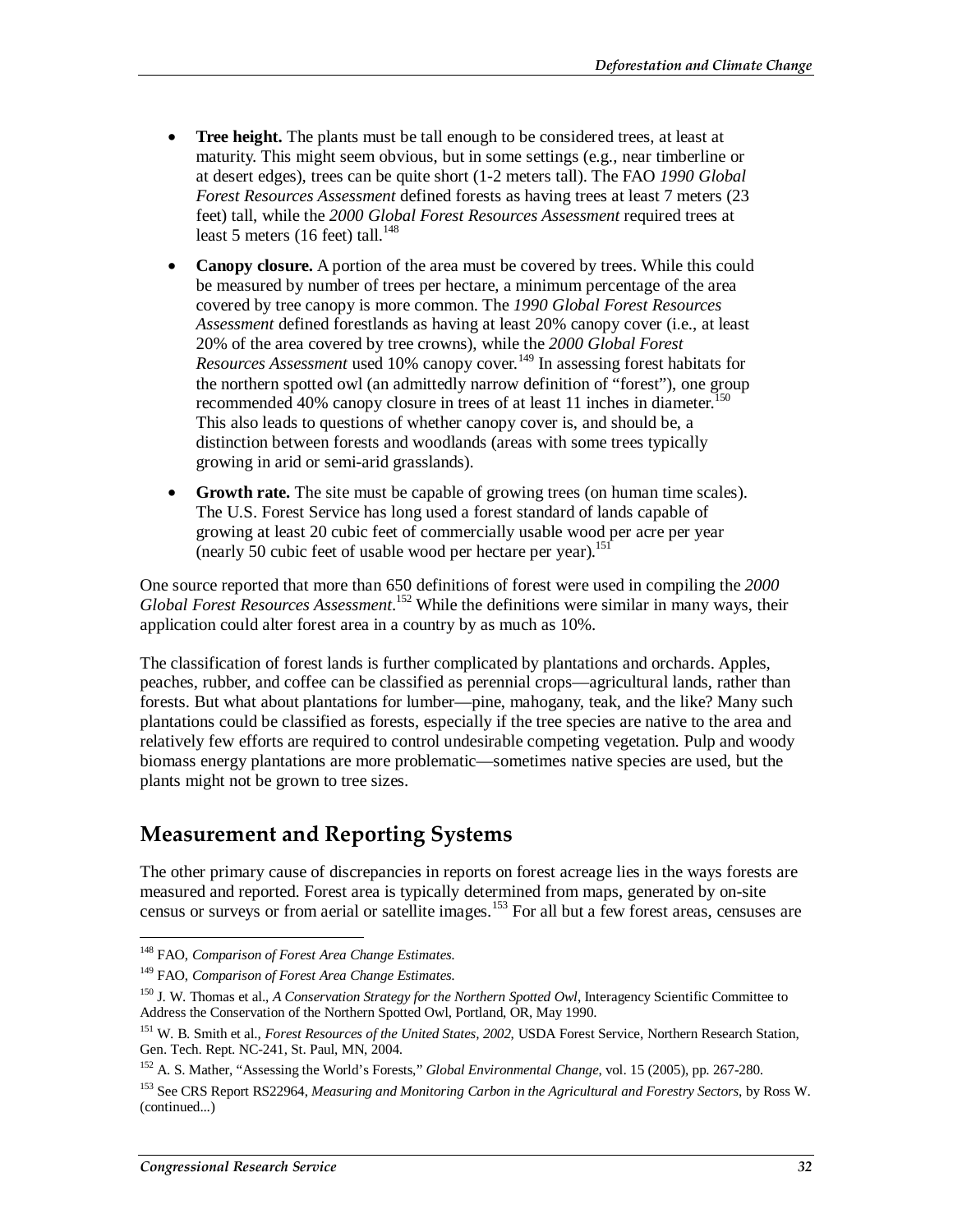too expensive for practical use. Surveying, even with current technologies, can be cumbersome and expensive, especially if forests are extensive and/or inaccessible. Geographic information systems (GIS) can facilitate gathering and organizing survey data into electronic maps, but add to the total cost of data measurement.

Remote sensing from aircraft or satellites can be used for measuring forests. Because of the extent of forests and the sometimes difficult access, remote sensing has for decades been used to map and calculate forest area, density, and other measures. What can be measured and how it is measured has changed as imaging technologies have evolved. Current imaging technologies use an array of wavelengths for developing images, including radio waves (radar) and light waves (lidar), and some technologies rely on multiple wavelengths to develop a more complete image. Imaging technologies also differ in resolution (measurement scale of the "pixels" used for recording and displaying data). High-resolution imagery can distinguish areas as small as one square meter on the ground (each pixel is thus one square meter). Moderate-resolution images are commonly 30 meters on a side, or 900 square meters (nearly a tenth of a hectare per pixel), while coarse-resolution images may be 100 meters on a side (each pixel is a hectare).

### **Remote Sensing Data Collection**

Remote sensing has limitations—the cost of the technology to gather and use the data. Two aspects of remote sensing significantly affect the cost:

- **Remote sensing platform.** *Satellites* are multi-billion-dollar investments to develop and launch. The data they provide are quite useful, but their high investment cost necessarily means data collection and reporting for multiple purposes, of which forest measurement may be a relatively low priority. *Aircraft* can also be used, but because they fly at much lower altitudes, many more overflights of an area are needed to generate a comprehensive picture.
- **Data resolution.** Higher resolution increases the cost to construct the imaging equipment, might increase the number of overflights needed, and significantly increases the amount of data collected. At the coarse (one hectare per pixel) resolution, the world's tropical forests encompass 1.8 billion pixels; at the fine (one meter per pixel) resolution, they encompass 18 trillion pixels (with multiple data streams for each pixel).

In addition, clear conditions are required for many remote sensors, as clouds interfere with the images; sensors that can "see" through clouds exist, but are not yet widely deployed. This can be problematic for tropical rainforests, since clouds and rain are common phenomena. Thus, multiple overflights/satellite passes may be needed to generate a comprehensive picture.

#### **Remote Sensing Data Utilization**

Once the data have been collected, they must be aggregated into the comprehensive picture. This requires that pixels from adjoining overflights/satellite passes be matched to assure complete, non-duplicated coverage. Also, the data streams must be converted from the images (heights,

1

<sup>(...</sup>continued)

Gorte and Renée Johnson.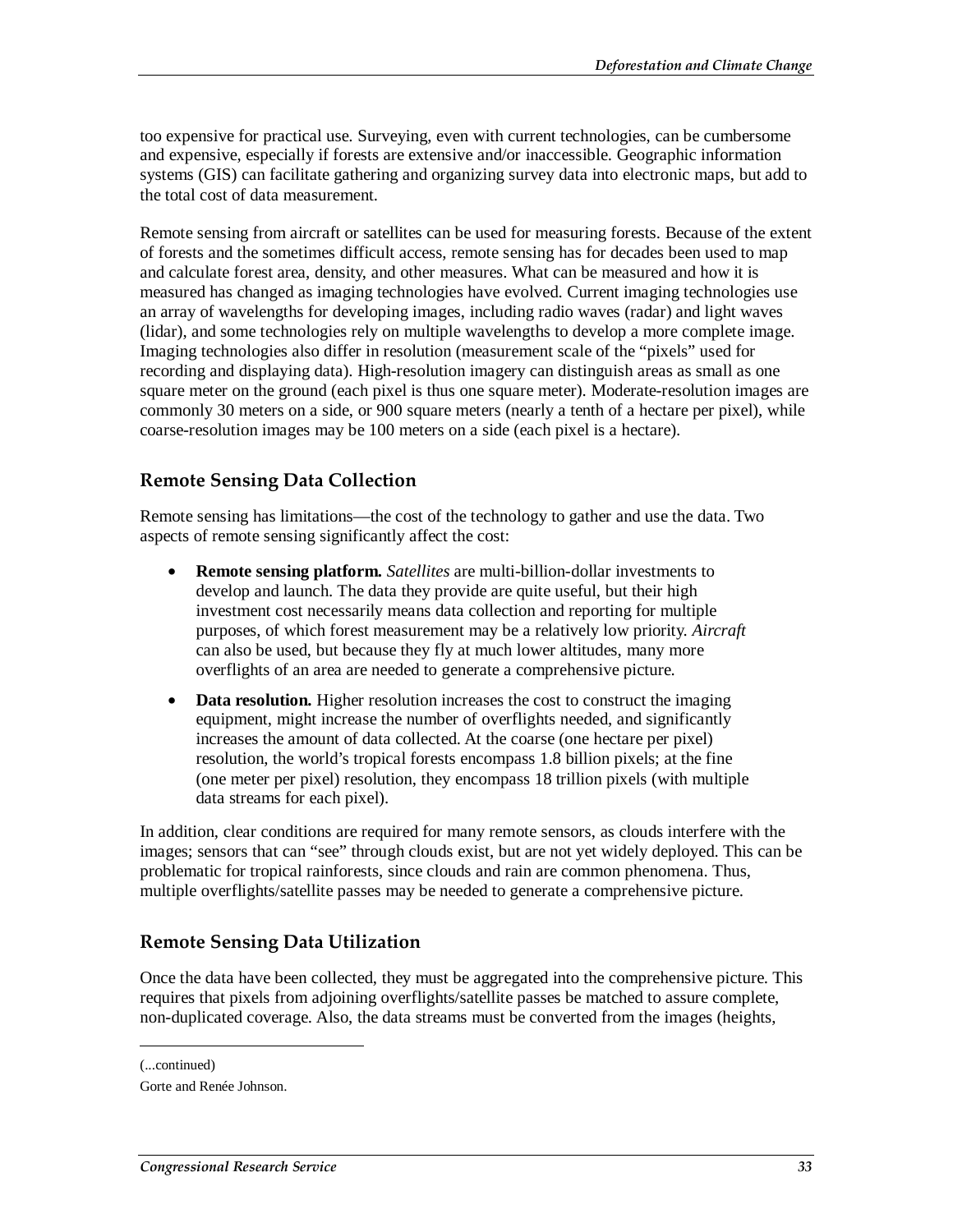texture, infrared heat signature, etc.) into usable information on land use (e.g., intact forests, degraded forests, pastures, or cropland) and other relevant matters (e.g., biomass quantities or soil carbon levels). The data conversions (algorithms) are generally proprietary information, so users develop their own or purchase an existing conversion package. The resulting information must then be "ground-truthed"—the results for a particular site must be compared to actual forest conditions of that site to assure that the algorithm produces accurate information. Developing and ground-truthing the data conversion algorithms is, as with everything else, expensive and timeconsuming, and more ground-truthing is more expensive, but increases trust in the validity of the results. Ground-truthing is also particularly problematic for remote or inaccessible forests.

The variation in data conversion algorithms is one of the sources of differences in the reported forest area data. As noted above, what is a tree and what is a forest are not always easy to define, especially at the edges of forest biomes. Thus, one might expect different algorithms to result in different forest data, even from the same remotely sensed data streams.

Significant costs can be incurred in acquiring the technology and technical expertise to generate and use remotely sourced forest data. Developing countries can be in a particularly difficult position in obtaining accurate, current forest data. They often lack both the technology and the technical expertise to generate and use remotely sensed data, and often lack the funding to acquire the technology and expertise. Developing countries may even lack the funding to acquire the results.

The results of remote sensing raise interesting issues of proprietary rights and national sovereignty. Clearly, organizations that develop and deploy the remote sensing technology and the data conversion algorithms have a financial interest in the remotely sensed data, and their sale of that information is the reward for investing time, money, and people in developing the technology. However, some question whether data about forests is public information that should be available to anyone. At one extreme, some argue that data about publicly owned resources, such as forests, should also be public, and that the owners of the resources (the public) should not be required to pay for the data. At the other extreme, some countries argue that their forests do not belong to the world, and the world has no right to information about their forests. The question: when public (e.g., U.S. or U.N.) resources are used to support data collection on forests, should those data be globally public? Would this still be true if the forest data are collected without the support or approval of the country where the forests are located? In other words, if the United States has the satellites and technology to assess another country's forests, does the United States have the right and/or the responsibility to make that information available for the public good?

## **Conclusion**

Lowering  $CO<sub>2</sub>$  emissions is a central focus of U.S. and international climate change policy. An estimated  $75\% - 80\%$  of global  $CO<sub>2</sub>$  emissions stem from industrial sources, specifically burning fossil fuels. About 20% of emissions are attributed primarily to deforestation. Some contend that reducing deforestation is one of the least costly methods of reducing  $CO_2$  emissions, <sup>154</sup> and that "forestry can make a significant contribution to the low-cost global mitigation portfolio."155 One

<sup>-</sup><sup>154</sup> Kindermann et al., "Global Costs Estimates of Reducing Carbon Emissions Through Avoided Deforestation."

<sup>155</sup> G. J. Nabuurs et al., "Forestry," in *Intergovernmental Panel on Climate Change, Climate Change 2007: Mitigation of Climate Change*, ed. B. Metz et al. (New York, NY: Cambridge University Press, 2007), p. 543.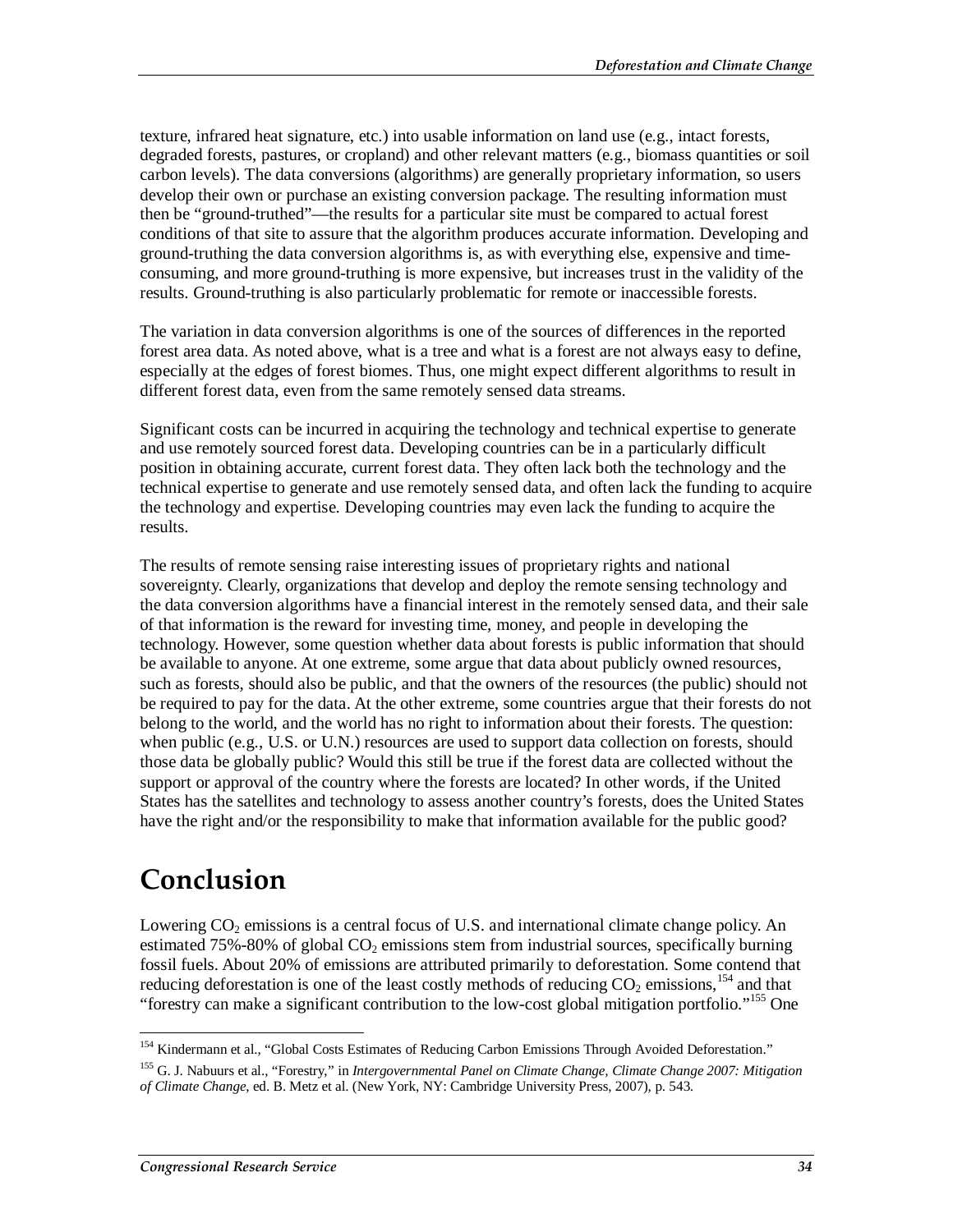study found that a 10% reduction in deforestation between 2005 and 2030 could provide emissions reductions of 0.3-0.6 GtCO<sub>2</sub> per year (about 5%-10% of U.S. emissions) at a cost of \$0.4 billion-\$1.7 billion annually.<sup>156</sup>

Forests occur around the globe, at many latitudes. Many are concerned with the possible impacts of losing boreal and temperate forests. However, existing data show little, if any, net deforestation in these ecosystems, and the carbon consequences of boreal and temperate deforestation are relatively modest. In contrast, the loss of tropical rainforests is substantial and ongoing, with significant climate impacts because of the large amount of  $CO<sub>2</sub>$  currently stored in vegetation in the tropics—40%-50% of the carbon in all terrestrial vegetation. Thus, the largest cost and carbon benefit of reducing deforestation is with tropical forests.

Measuring forests is complicated. Definitions differ. Forests are extensive and often inaccessible. Technologies to assess forests remotely exist, but are expensive and their availability is limited. Monitoring deforestation adds to the difficulty and complexity, because forest areas must be measured repeatedly, using consistent definitions and technologies. Compensating landowners and/or countries for reducing deforestation requires that measuring and monitoring forests become more standardized. Existing forest area data, and especially the data on forest area changes, should be used with caution, perhaps seen more as indicative than as precise, accurate measurements.

The causes of tropical deforestation are manifold, and vary regionally around the globe. In some places, the drivers are commercial logging, followed by slash-and-burn agriculture that may prevent regrowth of tropical forests. Elsewhere, the major cause of deforestation is large-scale commercial agriculture, especially for cattle ranching, soybeans, and oil palm. Deforestation may also result from weak land tenure and/or weak or corrupt governance to protect the forests. Nonetheless, there is a broad consensus that the highest potential for reduced deforestation is in tropical regions where forests are abundant, carbon stocks are high, and the threat of deforestation is high.<sup>157</sup> Further, reducing deforestation in the tropics would likely have ancillary benefits, including preserving biodiversity, providing livelihoods for rural poor, and sustaining indigenous communities and their cultures, among other things.

Policies and practices to reduce emissions from deforestation and degradation (REDD) vary considerably and depend on several factors that are particular to the regions they address. Some forestry practices can reduce the impacts of net deforestation, and several market approaches are evolving that could compensate landowners for not deforesting their lands. Existing U.S. programs provide overseas development assistance to conserve forests, but funding levels have been modest. Also, the programs are relatively narrow in their approach to forest conservation, and in some cases, require outstanding debt to the United States to generate funding.

Some of the challenges for implementing REDD programs include accurately and effectively monitoring REDD activities and projects and improving the capacity of developing countries to implement REDD programs and to ensure compliance. Evidence from past efforts to reduce deforestation as well as from existing data on forests and deforestation suggest this might be a significant challenge. Congress is considering REDD in pending climate legislation (e.g., H.R.

<sup>-</sup><sup>156</sup> Kindermann et al., "Global Costs Estimates of Reducing Carbon Emissions Through Avoided Deforestation."

<sup>157</sup> E. C. Myers Madeira, *Policies to Reduce Emissions from Deforestation and Degradation (REDD) in Developing Countries*, Resources for the Future, Washington, DC, 2008.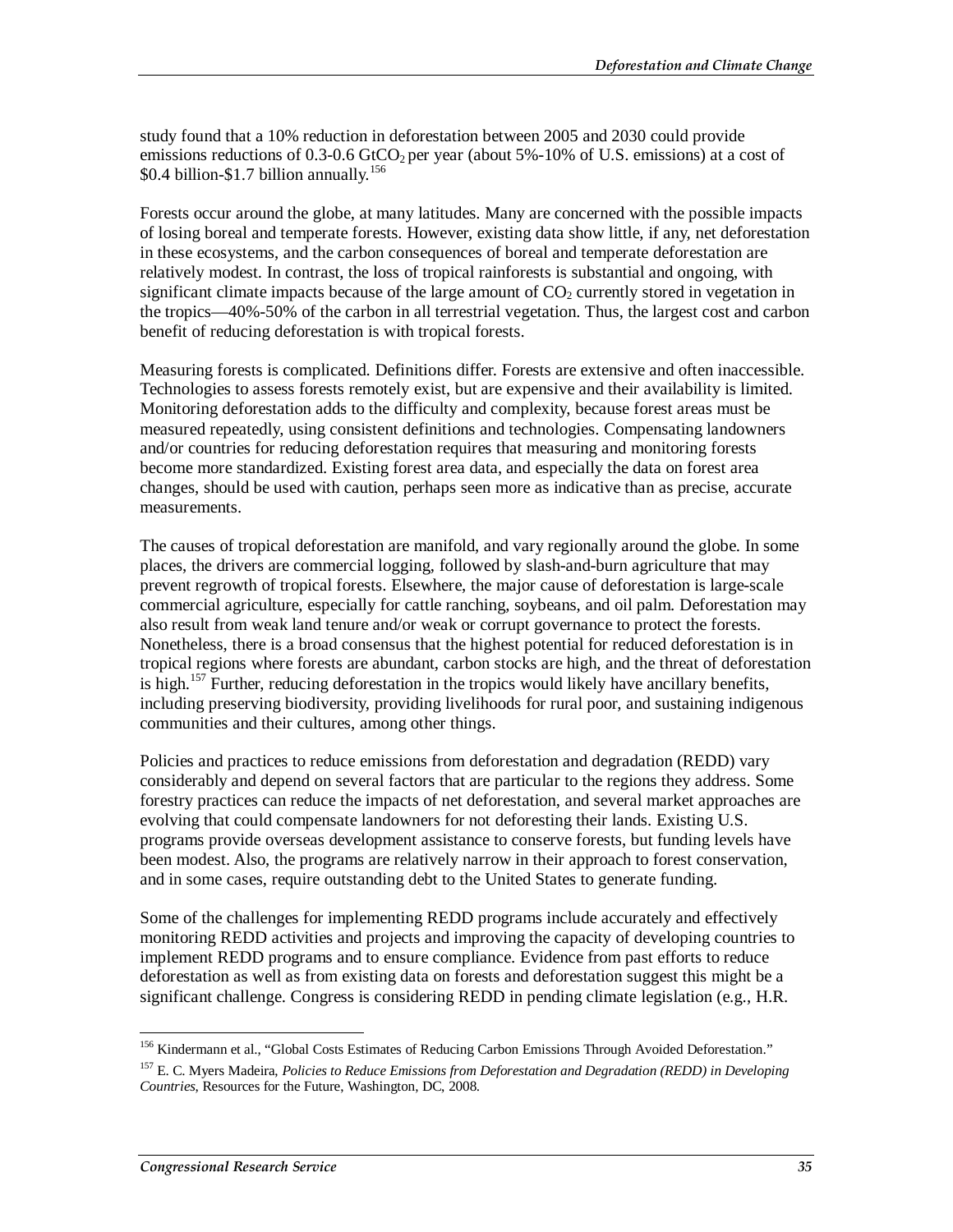2454 and S. 1733).<sup>158</sup> Also, REDD was discussed in Copenhagen in December 2009 at a Conference of the Parties to the United Nations Framework Convention on Climate Change (UNFCCC), and is expected to continue to be significant in future UNFCCC negotiations. Options being discussed include funding to improve developing country capacity (e.g., inventories to establish national baselines, training for law enforcement to combat illegal logging, and improvements in governance and land tenure systems) and mechanisms to fund national and subnational deforestation reduction activities.

-

<sup>158</sup> See CRS Report R40990, *International Forestry Issues in Climate Change Bills: Comparison of Provisions of S. 1733 and H.R. 2454*, by Pervaze A. Sheikh and Ross W. Gorte.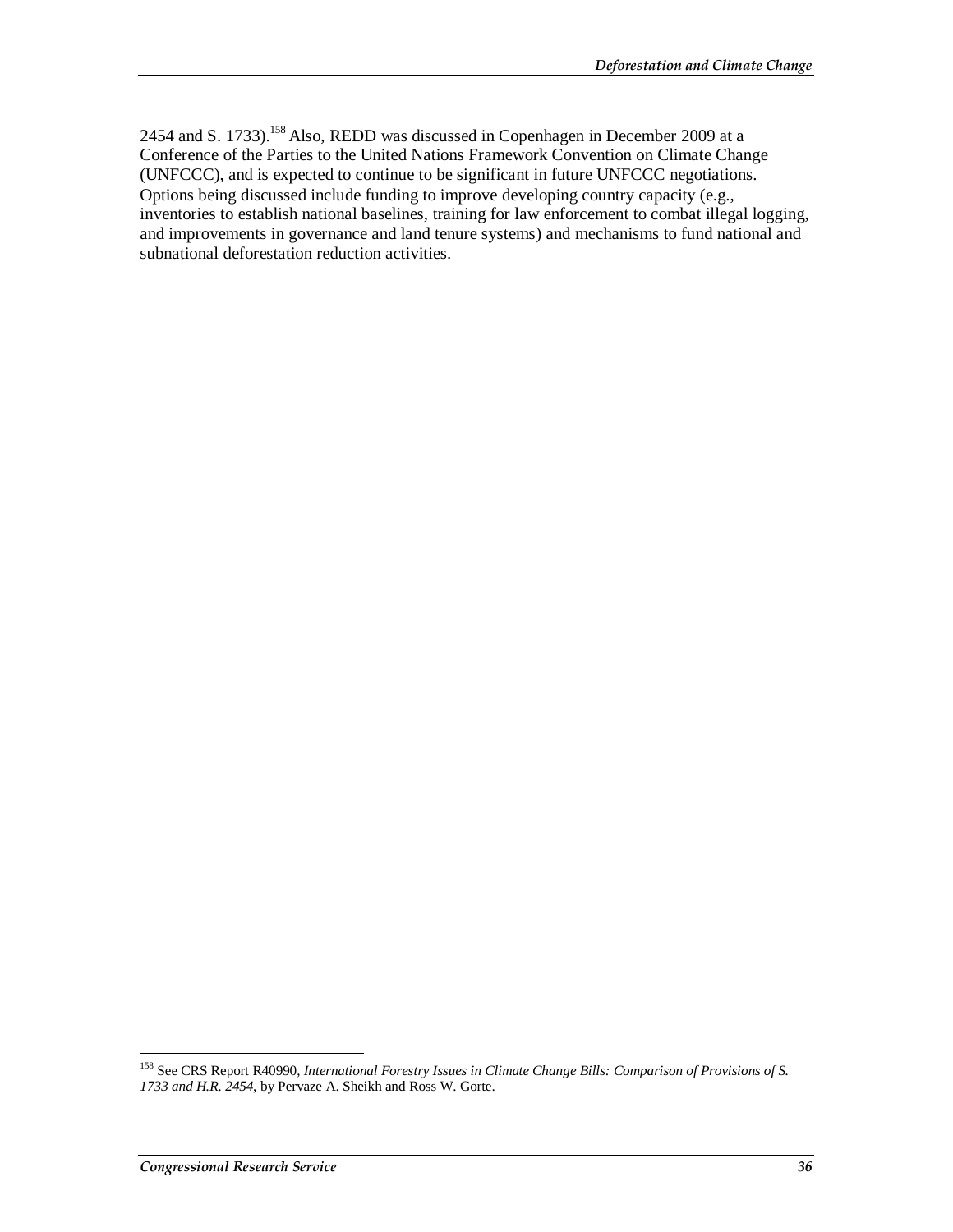# **Appendix. Selected U.S. Programs That Address Deforestation**

## **Federal Agency Activities**

### **United States Agency for International Development**

The U.S. Agency for International Development (USAID) is an independent federal agency established to administer international economic and humanitarian assistance programs, in conjunction with the Department of State. USAID has international and regional programs that address international forest conservation. In particular, the Biodiversity Program (22 U.S.C. §2151q) aims to help developing countries maintain biological diversity, wildlife habitats, and environmental services. The program funds projects and activities throughout the world, emphasizing sustainable development and community-based conservation. The program began in the 1970s to address the conservation of forests, and later expanded to address biological diversity and tropical deforestation in the 1980s.

USAID also coordinates with six U.S.-based nongovernmental organizations through the Global Conservation Program. This program was initiated in 1999 to promote landscape-scale conservation in high-priority ecosystems, where partner organizations work toward reducing conservation threats (e.g., wildlife poaching and illegal logging) and building capacity in local groups. This program is being implemented to conserve forests in Indonesia and Papua New Guinea, in the Democratic Republic of the Congo, and in Bolivia, Colombia, Ecuador, and Peru. $159$ 

In addition, USAID administers region-specific programs related to forest conservation, such as the Amazon Basin Conservation Initiative and U.S. participation in the Congo Basin Forest Partnership. The Amazon Initiative aims to conserve biodiversity (which includes forests) managed by indigenous and traditional groups, and to promote regional cooperation for sharing knowledge and improving governance to help conserve resources of the Amazon basin. Objectives of this program include maintaining forest cover and maximizing use of non-timber forest products (e.g., fruits and nuts). The Congo partnership is similar, but involves several additional countries. The United States financially supports the Congo Partnership through the USAID Central African Regional Program for the Environment (CARPE), which began as a regional initiative in 1995. The Congo Partnership and CARPE focus on projects to support a network of managed protected areas, to improve forest governance, and to develop sustainable management practices for resource use in the Congo basin.

### **U.S. Forest Service**

The U.S. Forest Service (FS), within the Department of Agriculture, administers the National Forest System; conducts research on forest management, protection, and use; and provides financial and technical assistance to other forestland owners. FS has an International Program that

<sup>-</sup><sup>159</sup> This program has provided more than 40 grants totaling \$110 million since its inception in 1998. See http://www.usaid.gov/our\_work/environment/biodiversity/pubs/gcp\_brochure.pdf for more information.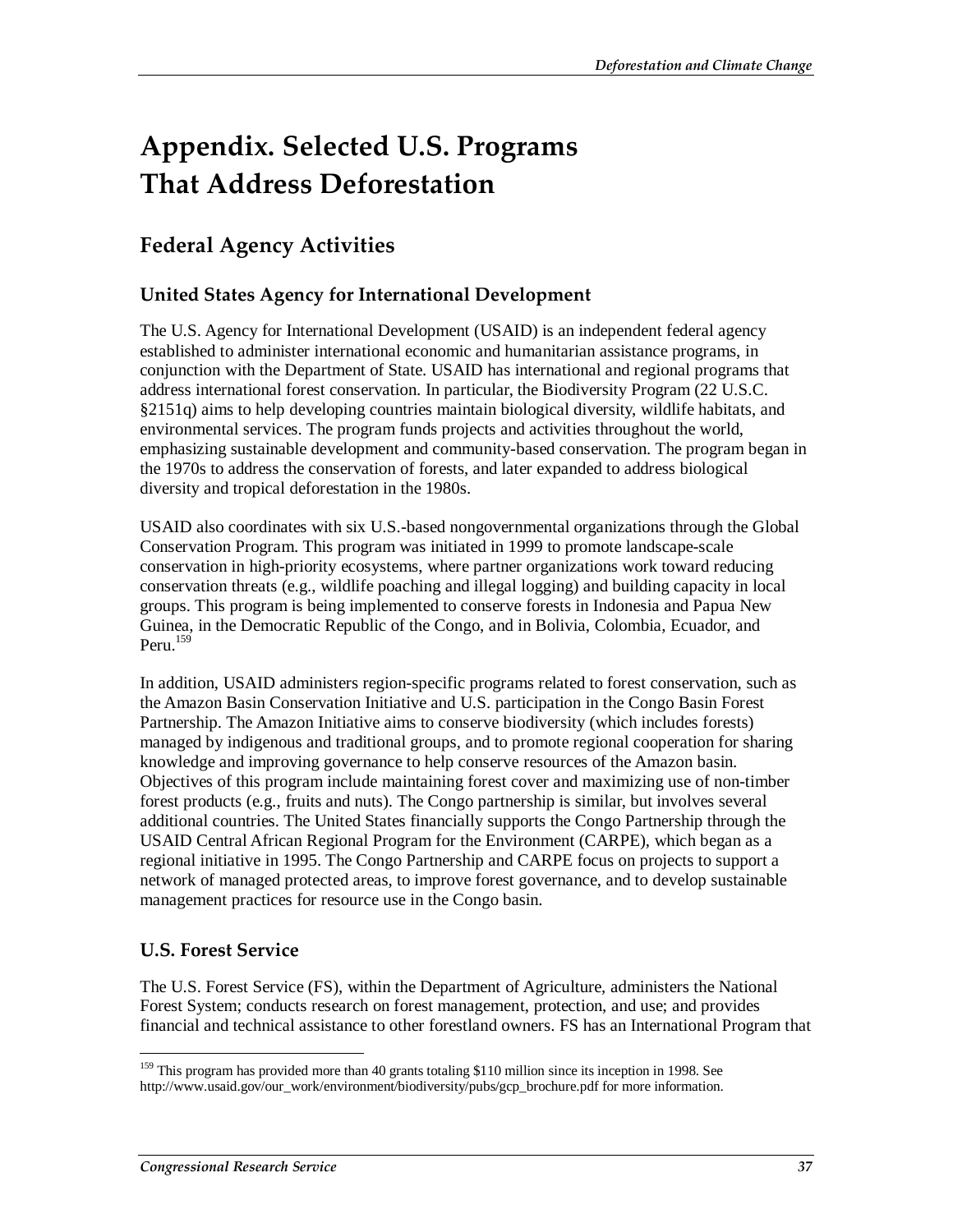promotes sustainable international forest management and biodiversity conservation. The program supports specific activities that include managing protected areas, protecting migratory species, engaging in landscape-level forest planning, providing fire management training, curbing invasive species, preventing illegal logging, promoting forest certification, and reducing the impacts of forest use.

### **U.S. Department of the Interior**

The U.S. Department of the Interior has two agencies that assist with global forest conservation: the National Park Service (NPS) and the U.S. Fish and Wildlife Service (FWS). NPS has an International Program that helps other nations establish and manage park systems. This program helps poorer countries benefit from conservation, cultural heritage, and recreation opportunities. NPS has provided technical assistance and training to foreign agencies that manage park systems containing forests.

FWS addresses international wildlife conservation and trade and implements relevant U.S. wildlife laws through its International Affairs office. FWS implements the Convention on International Trade in Endangered Species of Wild Flora and Fauna (CITES), to which the United States is a party.<sup>160</sup> CITES indirectly promotes forest conservation by regulating the trade of several tropical timber species that are listed in appendices to the agreement.

The FWS International Affairs office coordinates programs that address forest conservation indirectly by supporting the conservation of species and ecosystems. It is responsible for supporting wildlife conservation initiatives around the globe. For example, it implements the Multinational Species Conservation Fund (MSCF), supporting conservation efforts (including habitat protection) for tigers, the six species of rhinoceroses, Asian and African elephants, marine turtles, and apes (gorillas, chimpanzees, bonobos, orangutans, and the various species of gibbons). The fund provides grants to foreign countries to help build law enforcement capacity, mitigate human-animal conflicts, conserve habitat, conduct population surveys, and support public education programs. The program is active on the islands of Borneo and Sumatra, as well as in Russia, India, Indonesia, Nepal, and several African countries.

Further, FWS implements the Wildlife Without Borders Program. This program funds conservation activities through four regional initiatives: (1) Latin America and the Caribbean; (2) Mexico; (3) Russia and East Asia; and (4) Near East and South Asia. The program funds projects for training wildlife managers and conserving species of international concern, including tree species and forest habitats for animal species. These projects could also include habitat management training, education, information and technology exchange, and networks and partnerships for professionals in developing countries.

### **U.S. Department of State**

The international conservation programs of the U.S. Department of State assist in negotiating global treaties, promoting treaty enforcement, developing international initiatives addressing sustainable development and conservation, and creating a foreign policy framework addressing

<sup>-</sup><sup>160</sup> CITES is implemented domestically through the Endangered Species Act (ESA; P.L. 93-205; 16 U.S.C. §§1531-1540). For more information, see CRS Report RL32751, *The Convention on International Trade in Endangered Species of Wild Fauna and Flora (CITES): Background and Issues*, by Pervaze A. Sheikh and M. Lynne Corn.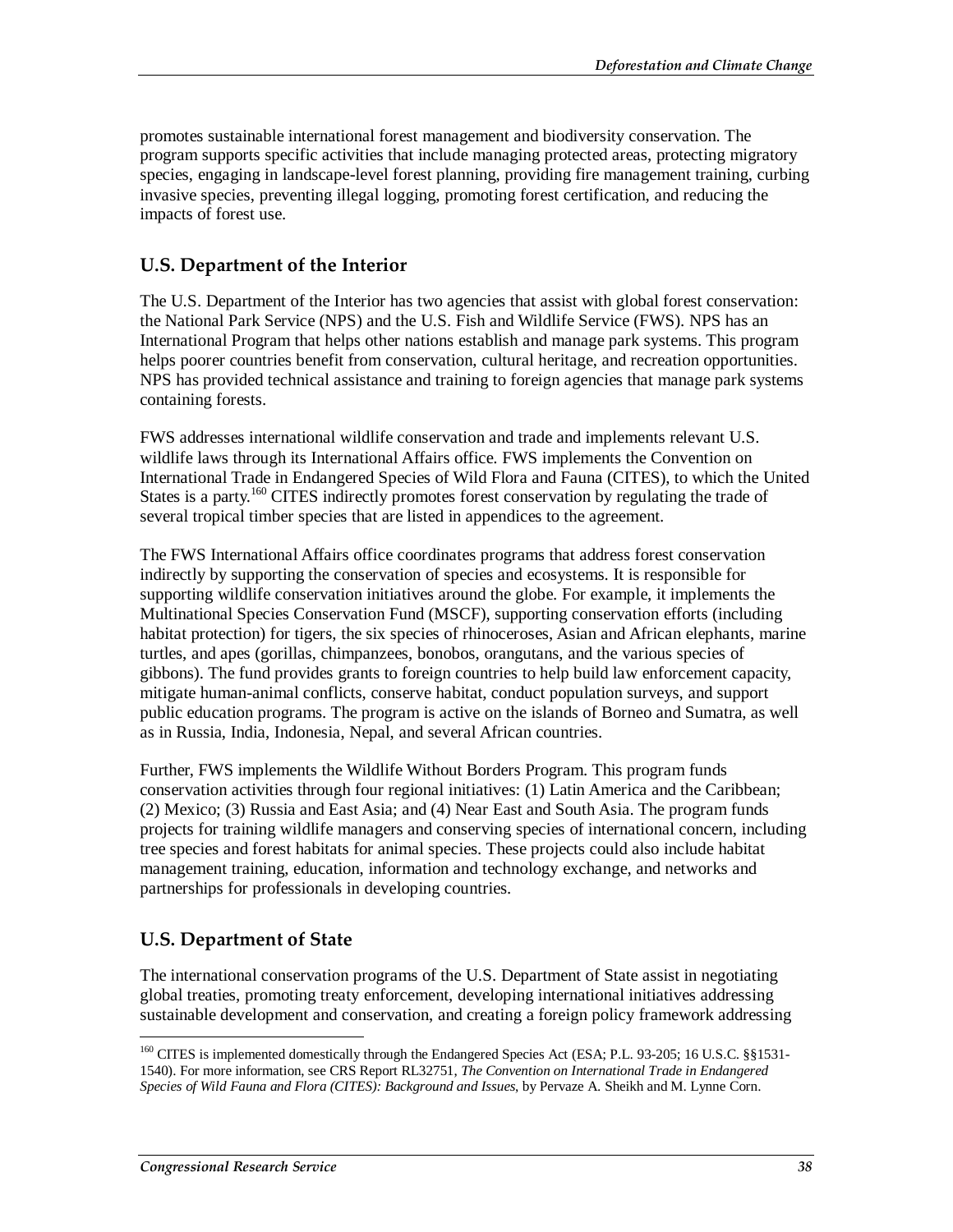U.S. interests. Specifically, the Office of Ecology and Natural Resource Conservation coordinates the development of U.S. foreign policy approaches for managing ecologically and economically important ecosystems, including forests, wetlands, coral reefs, and the species that depend on these areas. The office also advances U.S. interests in a variety of international organizations, institutions, treaties, and other forums, including the United Nations Forum on Forests.

## **Bilateral Efforts**

### **Debt-for-Nature Swaps Under the Tropical Forest Conservation Act**

Congress enacted the Tropical Forest Conservation Act (TFCA; P.L. 105-214; 22 U.S.C. §2431) in 1998 to protect tropical rainforests for preserving biological diversity, reducing atmospheric carbon dioxide, and regulating hydrological cycles. TFCA authorizes "debt-for-nature" transactions, where developing country debt is exchanged for local conservation funds to conserve tropical forests. To be eligible, a developing country must contain at least one tropical forest with unique diversity, or a tropical forest tract that is representative of a larger tropical forest on a global, continental, or regional scale. Conservation funds (in local currency) from these exchanges are deposited in a tropical forest fund for each country. Interest earned from the principal balance, as well as the principal itself, is usually given as grants to fund tropical forest conservation projects. Eligible conservation projects include (1) establishing, maintaining, and restoring forest parks, protected reserves, and natural areas, as well as the plant and animal life within them; (2) training to increase the capacity of personnel to manage reserves; (3) developing and supporting communities near or within tropical forests; (4) developing sustainable ecosystem and land management systems; and (5) identifying the medicinal uses of tropical forest plants and their products.

### **Free Trade Agreements**

The United States has developed free trade agreements (FTAs) with many countries, and is negotiating FTAs with other countries. Some of the negotiations have addressed illegal logging, which is a significant contributor to tropical deforestation in some areas. For example, in 2006, the United States and Indonesia signed a memorandum of understanding (MOU) to enhance bilateral efforts to combat illegal logging and associated trade. The United States committed \$1 million with this agreement to fund projects that would reduce illegal logging in Indonesia, such as using remote sensing to identify illegally logged tracts of land. The MOU also set up a working group to assist in implementing the initiative under a pending U.S.-Indonesia Trade and Investment Framework Agreement.

Similarly, a third-party agreement within the U.S.-Peru FTA is expected to increase awareness of illegal logging in Peru and add additional mechanisms to address illegal logging. The third-party agreement requires each country to effectively enforce its own environmental laws that affect trade between the parties. Further, it establishes a policy mechanism to address public complaints that a party is not effectively enforcing its environmental laws, regardless of whether the failure is trade-related.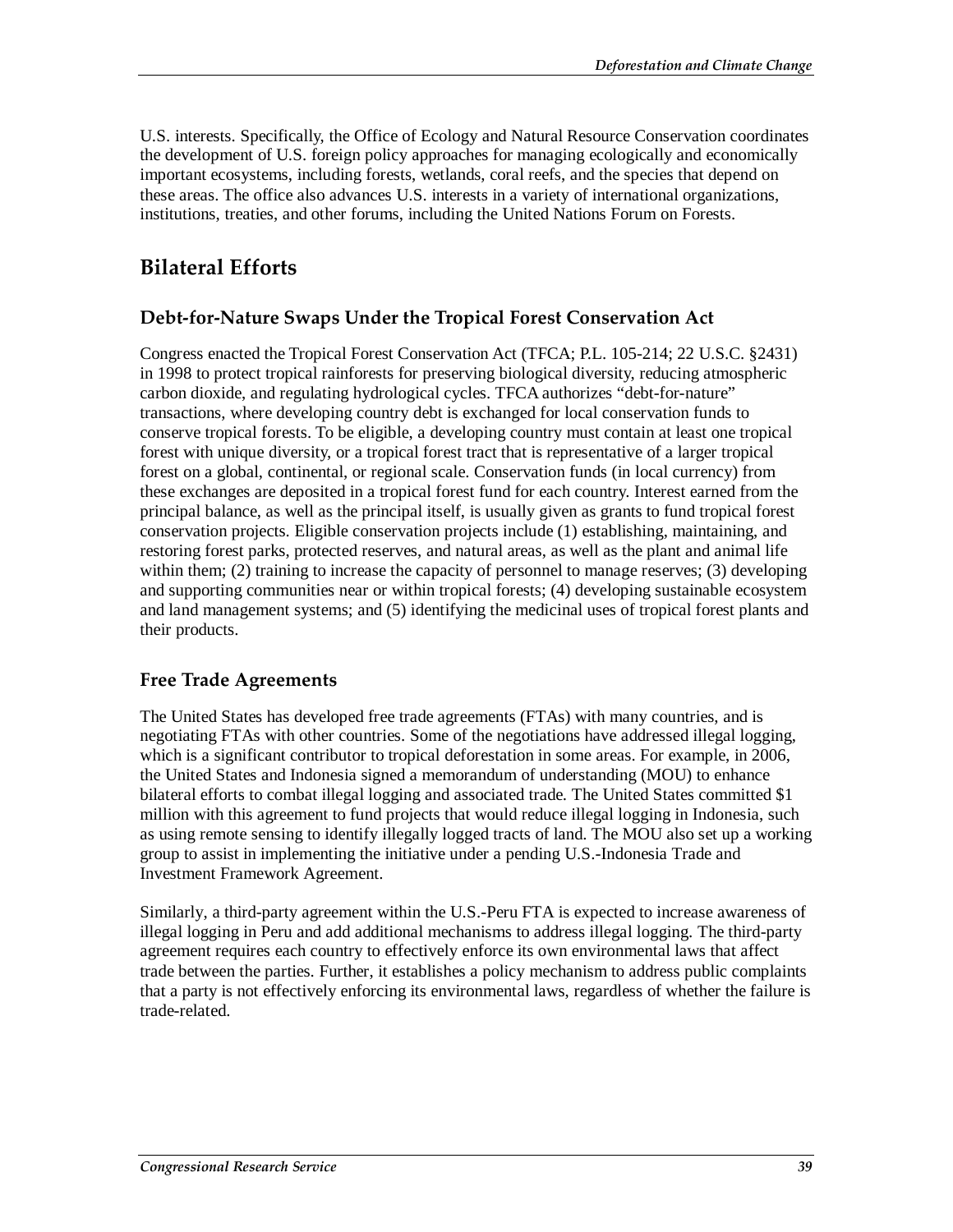## **U.S. Involvement in International Programs**

### **Global Environmental Facility**

The Global Environment Facility (GEF) was established in 1991 to fund international environmental needs in four areas: climate change, stratospheric ozone depletion, biological diversity, and international waters. In recent years, GEF has also addressed land degradation particularly deforestation and desertification—and persistent organic pollutants. The GEF is designed to provide incremental funding to cover additional costs for development projects needed to provide environmental benefits connected to issues on the GEF agenda. However, GEF has evolved into funding a variety of activities for planning, including national action plans, in addition to providing incremental funding for specific projects. Some 176 donor and recipient nations, including the United States, are participants in GEF, and meet every four years in a General Assembly to agree on funding levels.

### **International Tropical Timber Organization**

The International Tropical Timber Organization (ITTO) was founded in 1986 under the auspices of the United Nations because of concerns over tropical deforestation. The organization was derived from the International Tropical Timber Agreement,<sup>161</sup> which provides a framework for tropical timber producing and consuming countries to consult on issues related to international trade of tropical timber, and methods of improving forest management to promote conservation. The ITTO has 60 members (including the United States), which together have about 80% of the world's tropical forests and conduct 90% of the global tropical timber trade. The ITTO promotes sustainable forest management and forest conservation strategies, and assists tropical member countries in adopting such strategies in timber harvesting projects. The ITTO also collects, analyzes, and disseminates data on the production and trade of tropical timber.

### **United Nations Reduction in Deforestation and Forest Degradation Program (UNREDD)**

The United States provides expertise to the United Nations and other countries for developing global forest carbon accounting systems through UNREDD and advancing carbon markets. FS experts in forest inventory and monitoring technology and in carbon cycle modeling have been working with the FAO to develop carbon accounting methods for forests worldwide. These experts are helping international communities determine how governments can be paid for the service of carbon sequestration in forests. Other U.S. agencies are working with the FS to track forest cover worldwide. In the Department of the Interior, the U.S. Geological Survey's data acquisition platform, Landsat, provides remotely sensed data that are interpreted using FS forest inventory and monitoring information. This information can be used by UNREDD in worldwide applications.

<sup>-</sup><sup>161</sup> See http://www.itto.int/en/itta/.